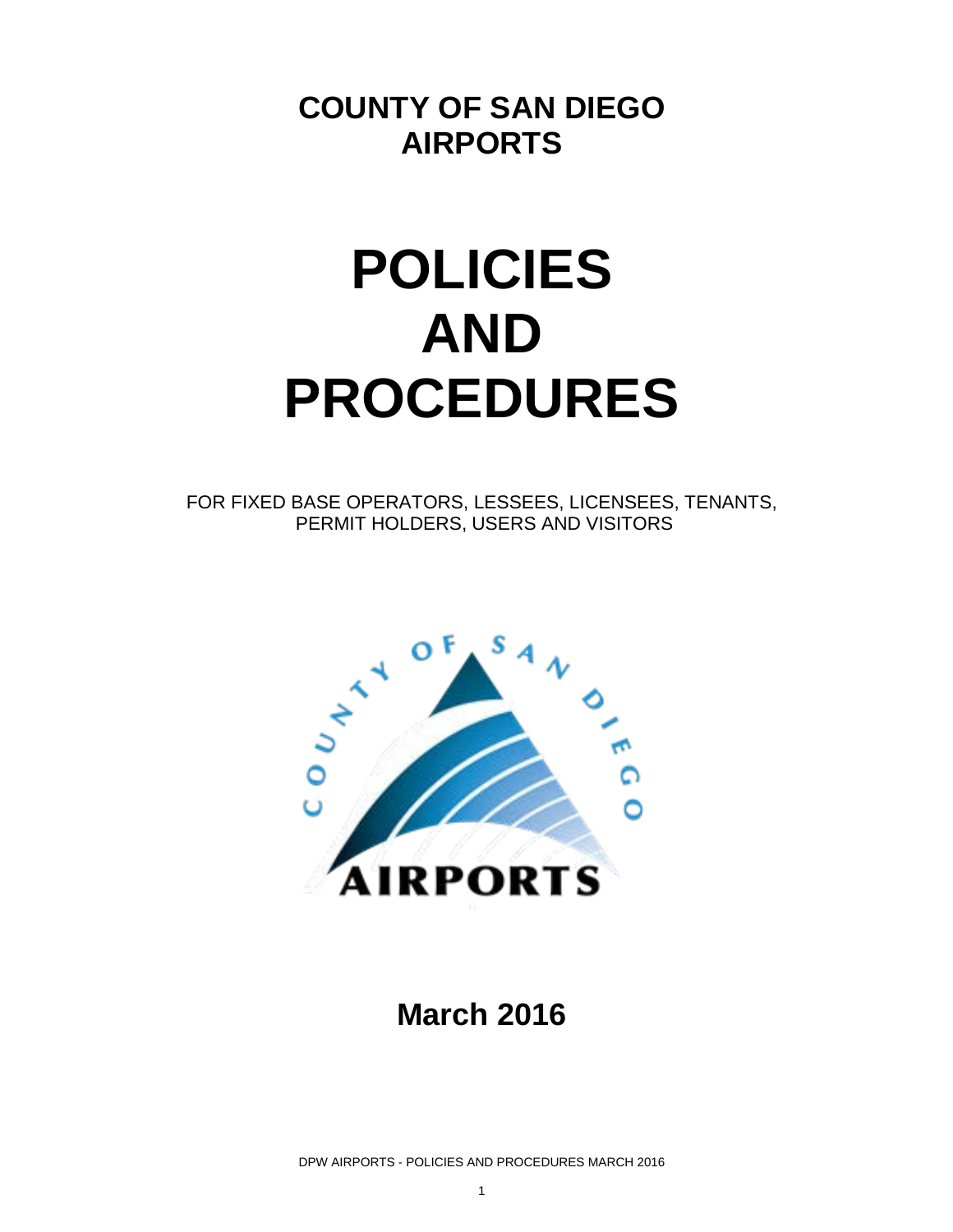County Airports Policies and Procedures is established and adopted by the County of San<br>Diego, Department of Public Works on the date indicated below.

PETER DRINKWATER **Director of Airports** 

 $114/16$  $\overline{3}$ 

Date

Date

RICHARD E. CROMPTON Director, Department of Public Works

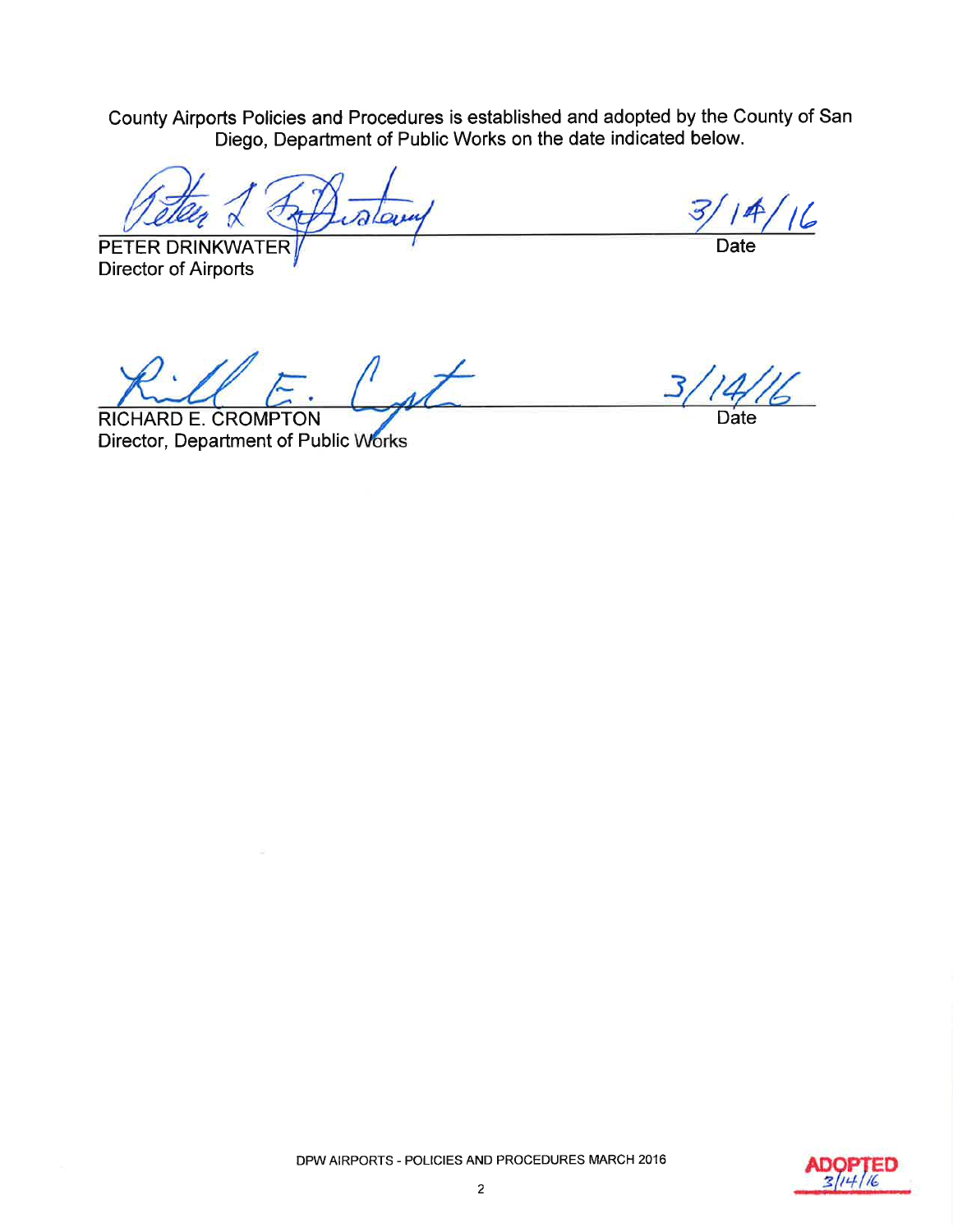### **TABLE OF CONTENTS**

| <b>INTRODUCTION</b> |                                                   |
|---------------------|---------------------------------------------------|
|                     |                                                   |
|                     |                                                   |
| SECTION 1. SECURITY |                                                   |
|                     | SECTION 2. DRIVER TRAINING PROGRAM                |
|                     | SECTION 3. RUNWAY INCURSION PREVENTION PROGRAM    |
|                     |                                                   |
|                     | SECTION 4. LEASING, LICENSING AND PERMITS         |
|                     | SECTION 5. LEASEHOLD COMPLIANCE                   |
|                     |                                                   |
|                     | SECTION 6 AIRPORT IMPROVEMENT ACTIVITIES          |
|                     | <b>PART 4 - AIRPORT LAND USE COMPATIBILITY</b>    |
|                     | SECTION 7 AIRPORT LAND USE COMPATIBILITY PLANS    |
|                     |                                                   |
|                     |                                                   |
| <b>APPENDICES:</b>  |                                                   |
|                     | Appendix A: Plan and Project Preparation Packet   |
| <b>Appendix B:</b>  | <b>Ground Vehicle Operations Training Program</b> |
| <b>Appendix C:</b>  | <b>Leasehold Compliance Letter</b>                |
| <b>Appendix D:</b>  | <b>Compliance Process Flow Chart</b>              |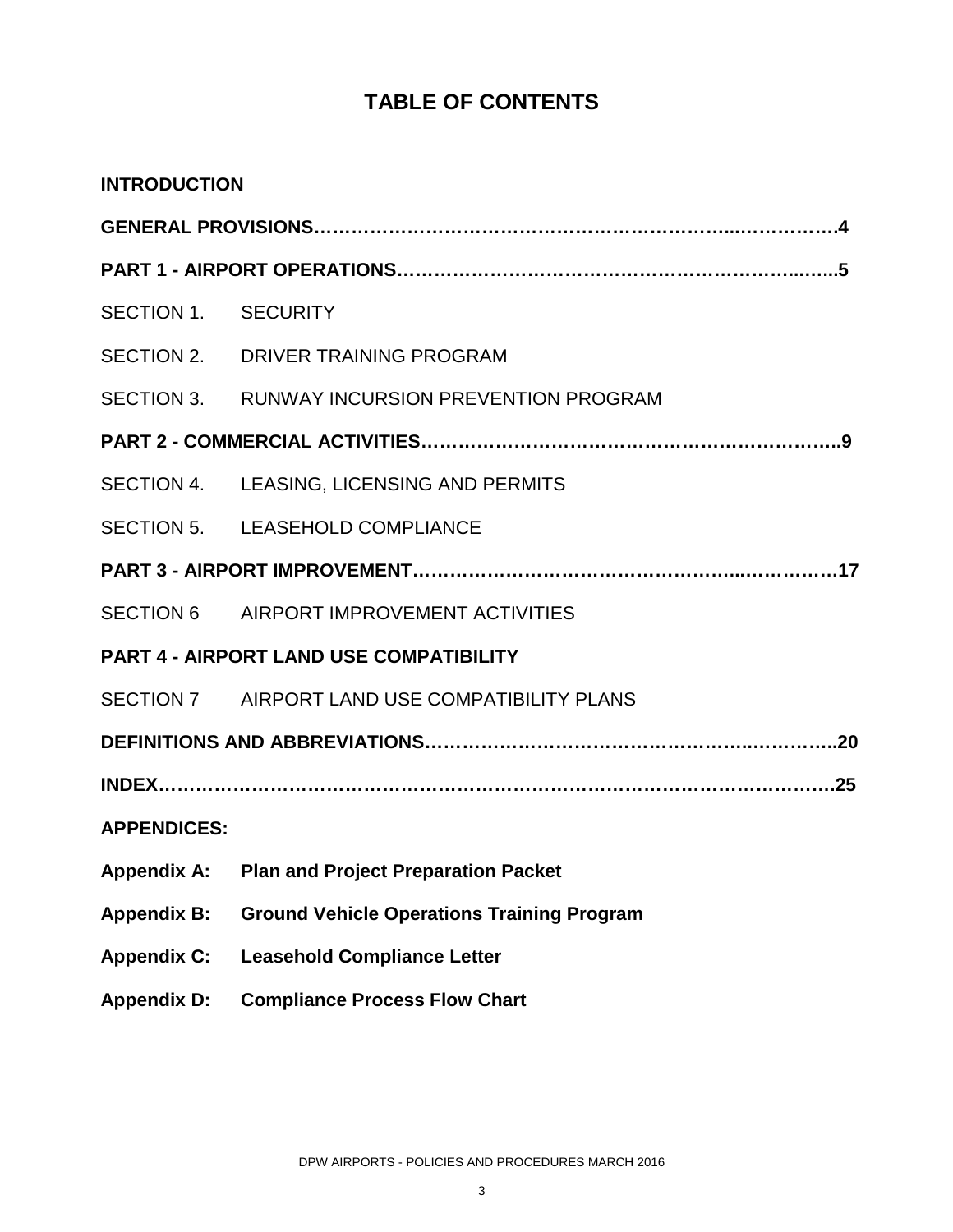## **GENERAL PROVISIONS**

#### **PURPOSE OF POLICIES AND PROCEDURES**

These Policies and Procedures are one of three closely related documents that provide information regarding doing business with County of San Diego Airports and operating at County of San Diego airport facilities; the other two documents are Rules and Regulations and Minimum Standards.

The purpose of these Policies and Procedures as outlined in this document is to help ensure uniformity and consistency of County activities and actions in accordance with federal, State and local laws, ordinances, regulations, grant agreements, policies adopted by the Board of Supervisors, and policies, orders or permits of State or federal agencies with oversight responsibilities (collectively referred to herein as the "Laws"). These Policies and Procedures are approved by the Director, Department of Public Works and do not operate to excuse compliance with any Laws. In the event of a conflict between these Policies and Procedures and the Laws, the Laws shall control. Fixed Base Operators, Lessees, Licensees, Tenants, Permit Holders, Users, and Visitors (hence forward referred to as 'Users') shall at all times comply with the Laws. Compliance with these Policies and Procedures is required from Users with leases, permits, licenses or other agreements with the County that require compliance with County policy. In the event of a conflict between the terms of a license, lease or other agreement and these Policies and Procedures; the terms of the license, lease or agreement shall control. These Policies and Procedures do not establish a duty or obligation of any kind on the part of the County.

#### **CODE OR RULE ENFORCEMENT**

#### **POLICY**

It is the policy of County Airports to ensure that Users conduct operations and activities on County airport property in compliance with all applicable Laws and agreements. County Airports' staff shall take appropriate action under the circumstances to ensure compliance with applicable Laws and agreements.

#### **PROCEDURE**

Citations or other authorized action for violations of Laws may be issued at the discretion of the Director of Airports when Airports has responsibility for enforcement. County Airports' staff at the discretion of the Director of Airports may initiate action to enforce permits, licenses and other agreements where County Airports has responsibility for enforcement or management of the agreement.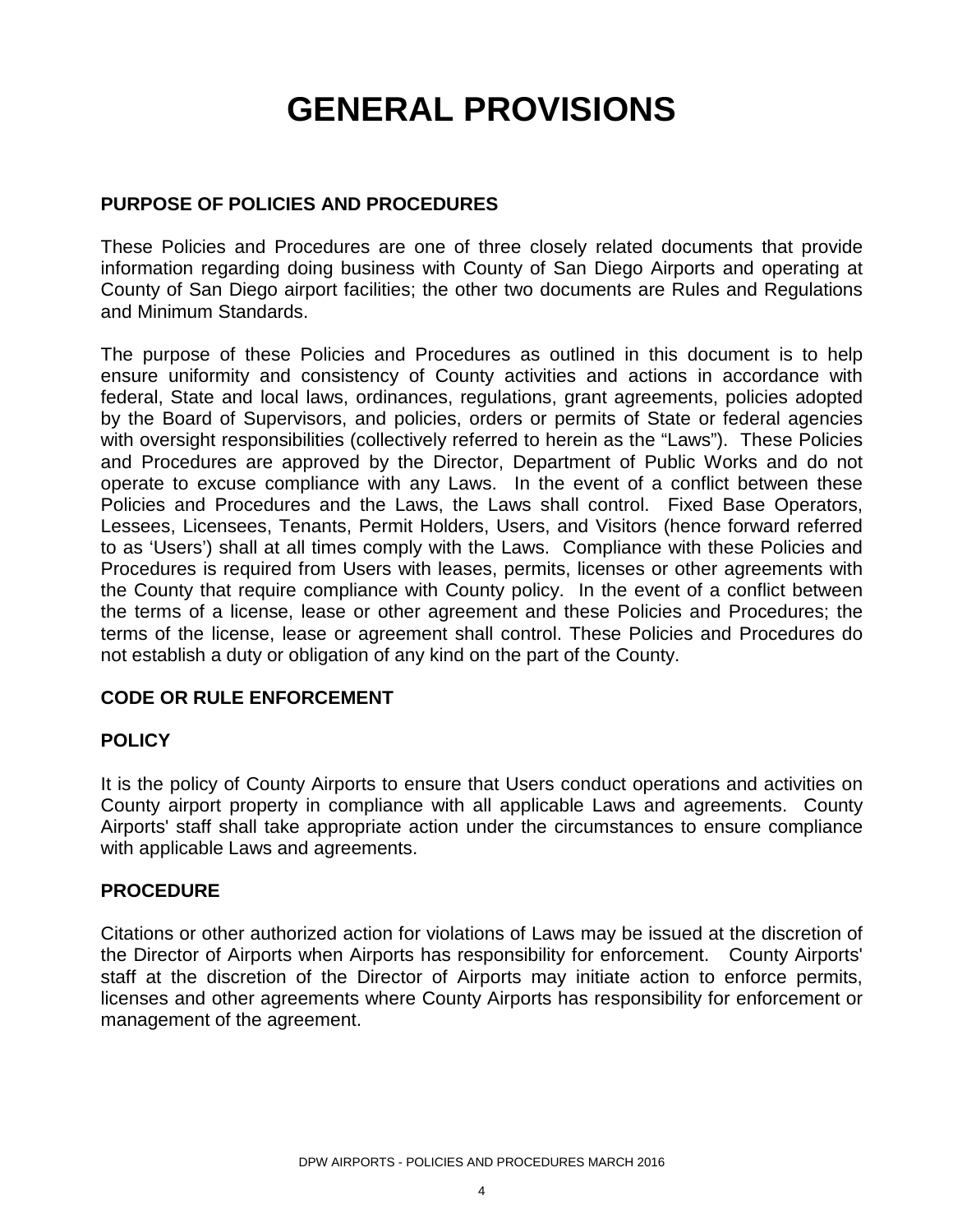## **PART 1 - AIRPORT OPERATIONS**

#### **POLICY**

It is the policy of County Airports that activities within the Aircraft Operations Area (AOA) shall be conducted in a safe, secure and efficient manner at all times and that entry into the AOA by anyone other than in an aircraft be minimized. Individual Leaseholders are responsible for the security of their leasehold, tenants, hangars, aircraft, visitors and equipment and for the education of their tenants.

#### **PROCEDURES**

To implement this policy the County has established Rules and Regulations, Policies and Procedures and Minimum Standards concerning all activities within the AOA, see also Rules and Regulations, Part 1 – Airport Operations.

### **SECTION 1 - SECURITY**

#### **1.1 ENTRY ACCESS**

AOA access shall be the responsibility of the Lessee by controlling access points on their leasehold.

Lessee is responsible for every individual and vehicle that enters through his/her entry access point regardless of where that individual or vehicle subsequently proceeds to on the Airport.

County Airports reserves the right to deny access to any person at any time.

#### **1.2 GATE CONTROL**

All access points shall be positively controlled at all times. Under circumstances where an access point gate is non-operational, said gate shall be closed, locked and repaired within 48 hours.

County Airports reserves the right to lock any access point at any time.

Gate codes shall be changed periodically. At his or her sole discretion, the Airport Manager may require gate codes to be changed, by any or all Lessees, to ensure adequate control of access points is maintained.

Lessees and sublessees shall ensure their tenants, guests, agents and others using the leased or subleases premises are educated and fully understand the proper procedures for entering the AOA by any means. Such individuals shall not take part in activities in the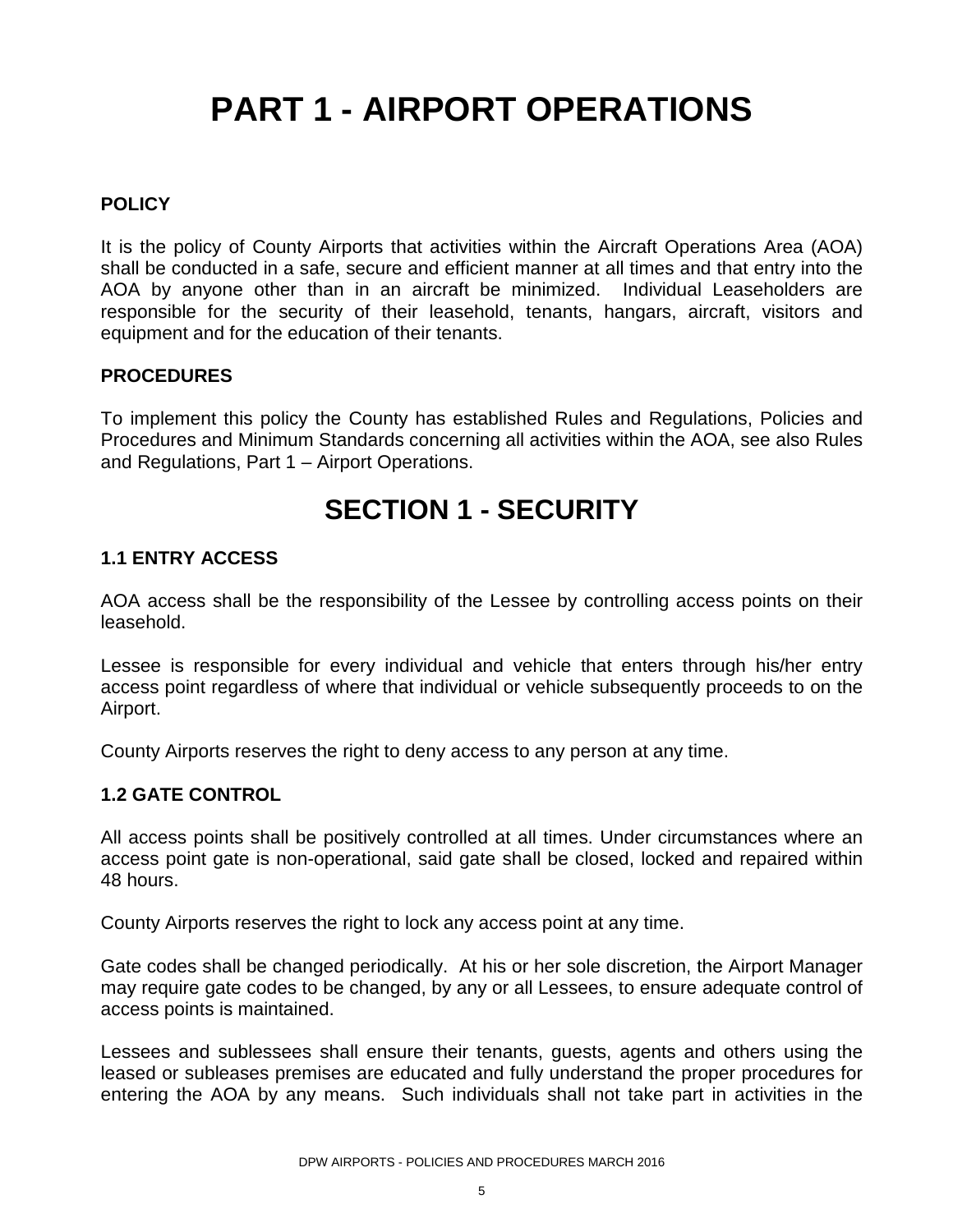movement area unless they are experienced in such operations and have successfully passed a County Airports approved Driver Training Program.

### **SECTION 2 - DRIVER TRAINING PROGRAM**

#### **PROCEDURE**

Driver Training Program is scheduled by contacting the Master Lessee. The Master Lessee will coordinate the training with the Airport Manager. Persons attending Driver Training Program shall present a valid driver's license. Upon successful completion of the Driver Training Program, Master Lessee or County Airports staff shall issue certification documentation.

Subjects covered in the Driver Training Program include, but are not limited to:

- Airport Driving Rules & Regulations
- Driving on the Non-Movement Areas
- Driving on the Movement Areas
- Communication

#### Driver Responsibility

- Contact Master Lessee to arrange training
- Complete training
- Pass driver training test with a score of 80% or greater
- Obtain driver certification card
- Carry certification card at all times when on AOA

#### Master Lessee Responsibility

- Obtain Driver Training Program packet from Airport Manager
- Provide and ensure completion of driver training to tenants, users, vendors and guests that will use or enter movement areas from your leasehold
- Administer written driver training test
- Issue driver certification card to those passing test with a score of 80% or higher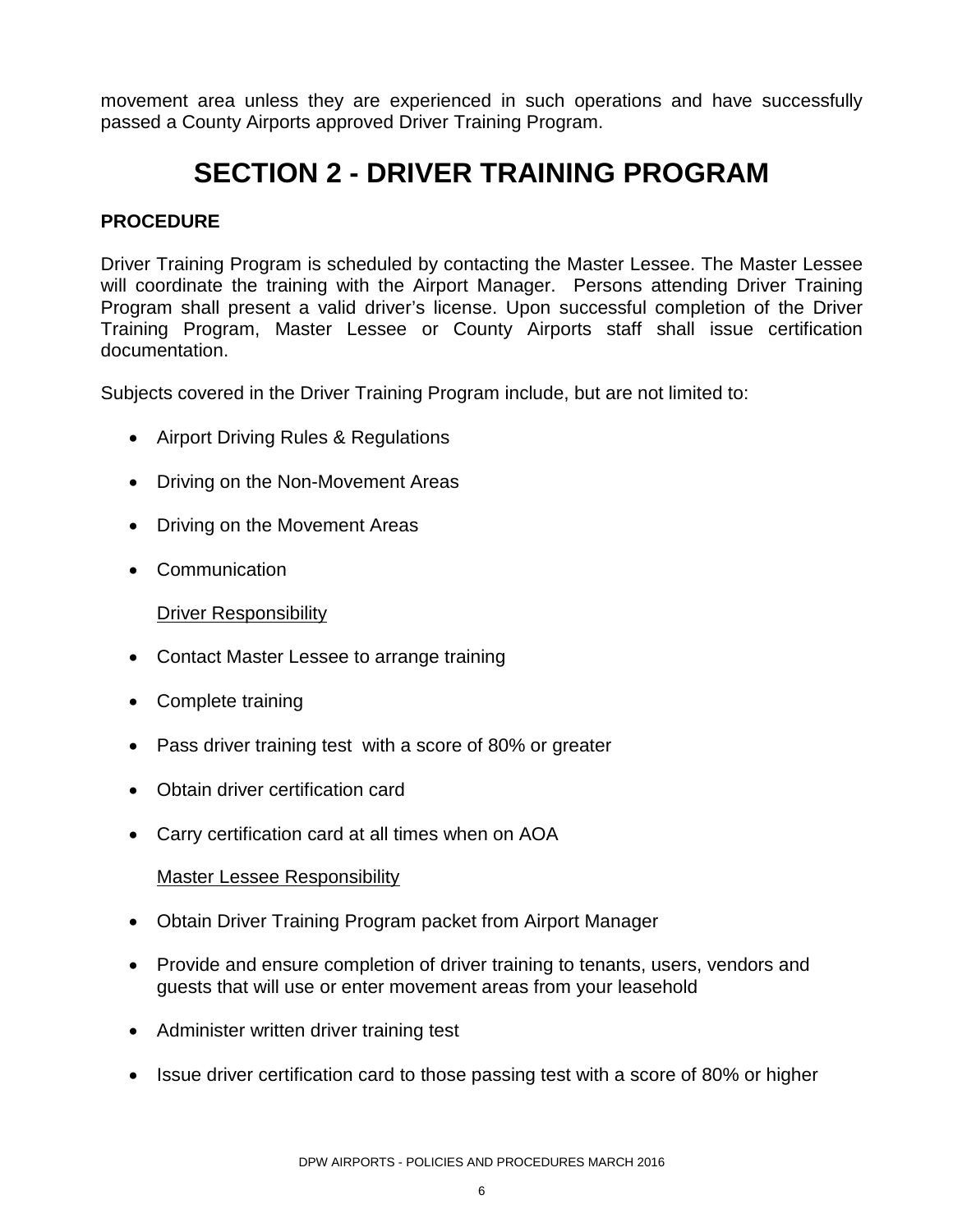- Maintain current list of all certifications cards issued
- Send Airport Manager updated list after each certification card is issued or revoked

See Appendix B for Ground Vehicle Operations Training Program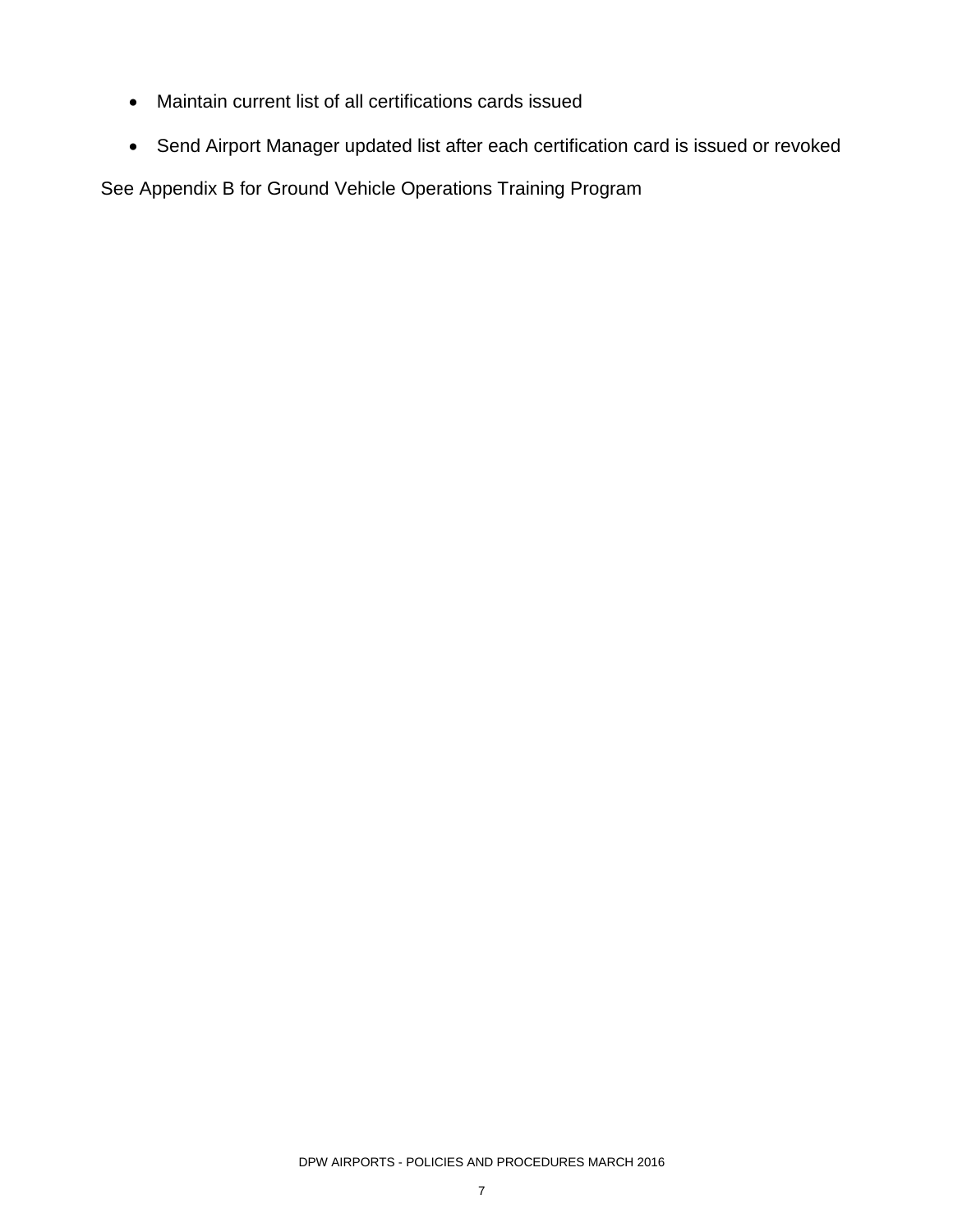### **SECTION 3 - INCURSION/DEVIATION PREVENTION PROGRAM**

#### **POLICY**

Lessees and Licensees shall ensure their Users are educated in proper driving procedures for driving within all AOA movement and non-movement areas.

No person shall operate a motor vehicle within any movement area without successfully passing the County Airports approved Driver Training Program. (See Section 2 above).

#### **PROCEDURE**

At tower controlled airports, the County will coordinate with the ATCT Manager and support the Local Runway Safety Action Team (LRSAT). At non-tower controlled airports, the Airport Manager will establish the LRSAT. In order to reduce incursions and deviations, the LRSAT shall review the safety related items listed below and provide recommendations to Airport Staff regarding:

- Signage and Marking
- Perimeter Security
- Driver Training
- Traffic Flow

If approved, current LRSAT recommendations shall be published on the County's web site at: [www.sdcountyairports.com](http://www.sdcountyairports.com/)

LRSAT shall consist of one each:

- Airport Management
- ATCT Manager
- FBO/Operator Representative
- Pilots Association (if any)
- User group (if any)

In the case where the airport does not have a pilot or user group, each FBO/Operator may participate with up to a total of three (3) members on the LRSAT. Membership will be rotated if necessary. LRSAT will meet when necessary, at least annually.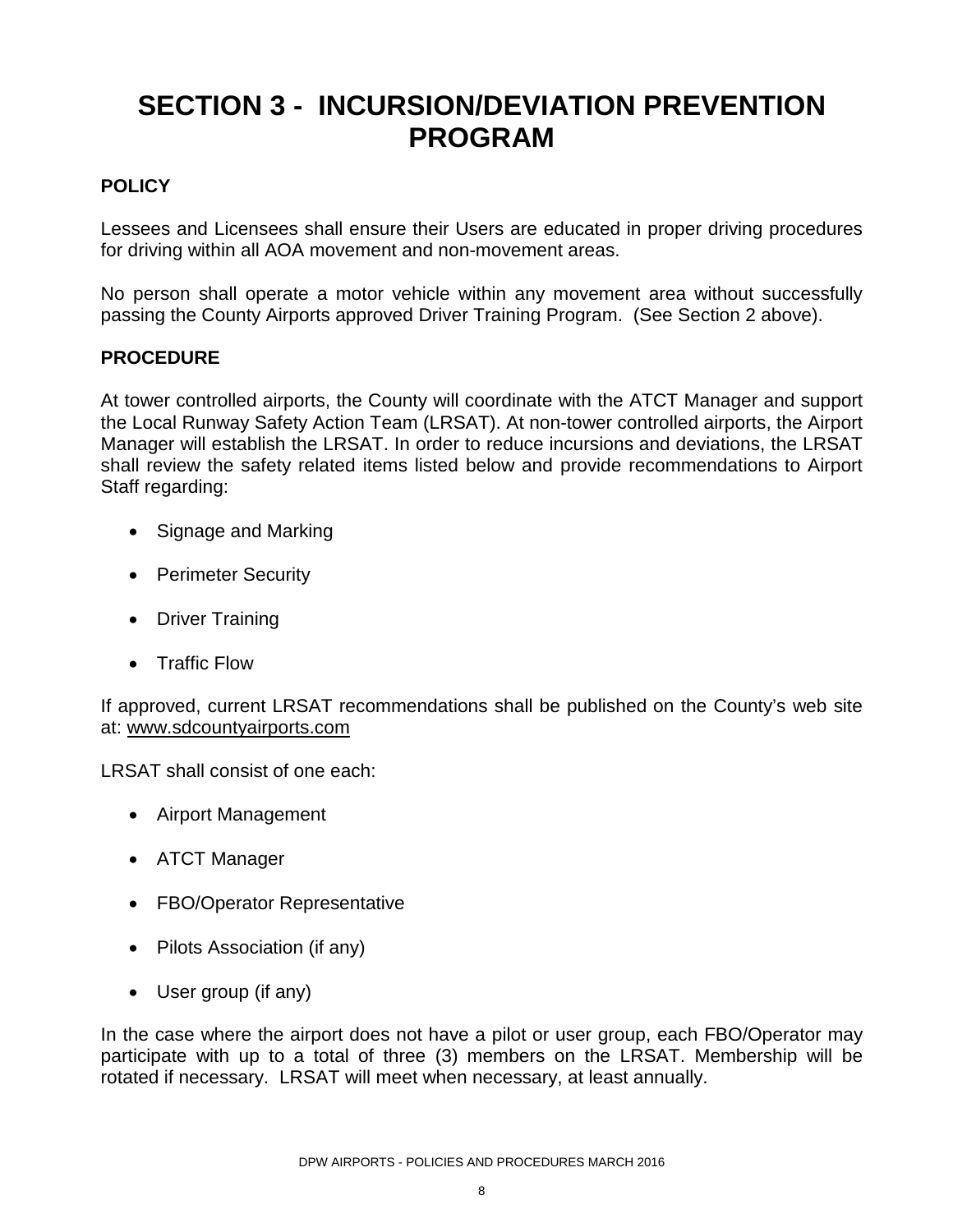## **PART 2 - COMMERCIAL ACTIVITIES**

### **SECTION 4 - LEASING LICENSING AND PERMITTING**

#### **4.1 LEASING AND LICENSING POLICY**

The leasing and licensing of County Airport land is regulated and influenced by the Laws**.**  Any person using a County airport for revenue producing or commercial activities shall first obtain a lease, sub-lease, license, permit or other such agreement.These Policies and Procedures are intended to help implement these Laws. If there is a conflict between these Policies and Procedures and the Laws, the requirements of the Laws shall control.

#### **4.2 AUTHORITY TO LEASE OR LICENSE**

Authority for Leasing, Licensing and Permitting at County Airports is provided by State law and County ordinances. The Director of Airports has been delegated authority by the Board of Supervisors of the County to approve certain leases, licenses and permits. The Airports Schedule of Rates and Charges and Use Control Policy, as adopted by the Board of Supervisors, identifies the delegated authority for certain low-value leases and licenses.

#### **4.3 LAND USES**

County Airports does not develop Airport Land Use Commission Plans (ALUCPs), General Plans or other zoning or land use restrictions impacting the development and use of property. County Airports does develop and regularly update Airport Layout Plans (ALPs), either individually or as part of a master planning process, for each of its airports. It is the responsibility of Lessees and Licensees to ensure their activities and premises are at all times used and developed in accordance with the current ALP. The Airports Director in his/her discretion may require a Lessee or Licensee to pay for updates to an ALP to reflect uses or improvements made by the Lessee or Licensee; or require the Lessee or Licensee to alter or remove the activity or improvements so as to ensure complete compliance with the ALP.

#### **4.4 RESIDENTIAL USE PROHIBITED**

Leasing or licensing for residential use of airport property (temporary or permanent) is strictly prohibited unless approved by the Director of Airports consistent with current guidance from the FAA. At the present time, FAA guidance allows for residential use of airport property for very limited purposes such as crew and caretaker quarters. In circumstances where residential uses may be made of airport property consistent with FAA guidance, the County may seek a determination from the FAA that the use should nevertheless be prohibited where it could adversely impact the safety or efficiency of an airport.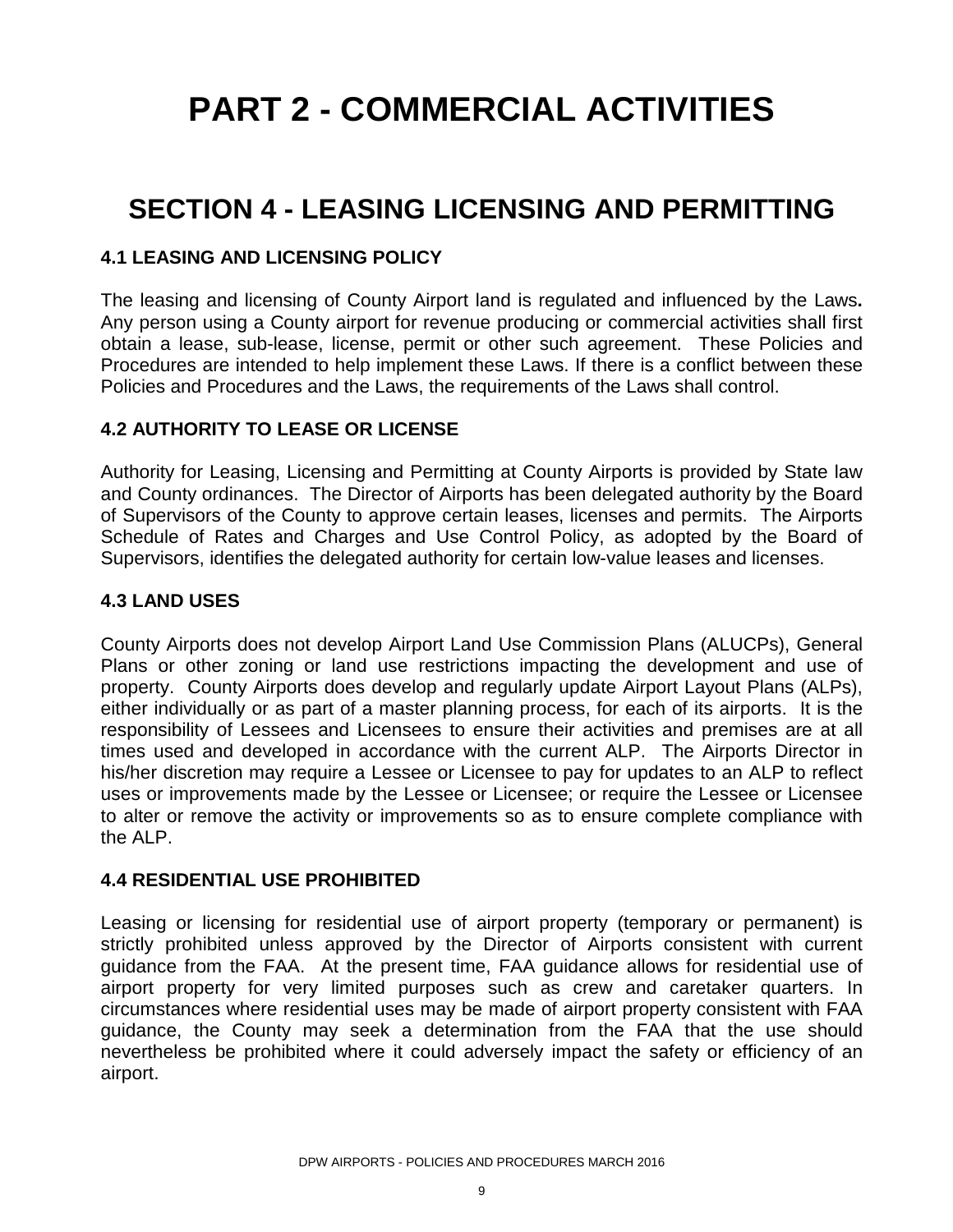#### **4.5 COMPETITIVE LEASE OR LICENSE PROPOSALS**

County Airports follows the applicable Laws when issuing leases or licenses.

#### **4.6 LENGTH OF LEASE OR LICENSE TERM**

County Airports follows the applicable Laws when considering lease or license term.

#### **4.7 FAIR MARKET VALUE**

County receives fair market value rent consistent with the applicable Laws when leasing or licensing its airport land for private use. The process for determining fair market value typically starts with an appraisal requisitioned by County Airports, followed by negotiations between County Airports' staff and the lessee or licensee to reach agreement. The County typically negotiates for a rental based on a 9% return on the appraised value of the land. Restaurants, car rental services and certain other land uses usually result in rentals based on a percentage of the lessee's/licensees gross income. Leases and licenses will be periodically adjusted to remain at fair market value.

#### **4.8 LEASE AND LICENSE CONTRACTS AND LEGAL REVIEW**

County lease and license contracts are intended to transfer to the lessee or licensee the liabilities associated with possession and control of real property, including compliance with all applicable Laws. All County leases and licenses shall be written on a form approved by County Counsel, and shall at a minimum conform to local/regional standards of lessee or licensee responsibility and liability. County leases and licenses may contain more restrictive clauses than private sector leases or licenses to better protect the public interest (including strict provisions for complying with all applicable Laws, particularly environmental laws such as hazardous materials management and stormwater pollution prevention regulations). Lease and license language is periodically updated to reflect changes in real estate law and to meet changing economic and other risks associated with the ownership or use of land. During the term of a lease or license, amendments may be agreed to between the parties to effect changes to the rent or other economic lease provisions, or to update lease or license language.

#### **4.9 CONSTRUCTION OF IMPROVEMENTS**

County Airports' leases typically require the construction of premises improvements, which will be owned by the lessee during the term and which will revert to the ownership of the County at the end of the term. Height restrictions, lot-line setbacks, parking requirements, building design, quality of construction and other requirements are controlled by the County Airports Development Standards and by County or city building code requirements. Environmental review is required for all improvements and FAA approval is required for most projects. Performance bonds may be required when, in the opinion of the County, it is prudent to guarantee the timely construction of required leasehold improvements. These requirements will be applied to lessees or licensees making improvements.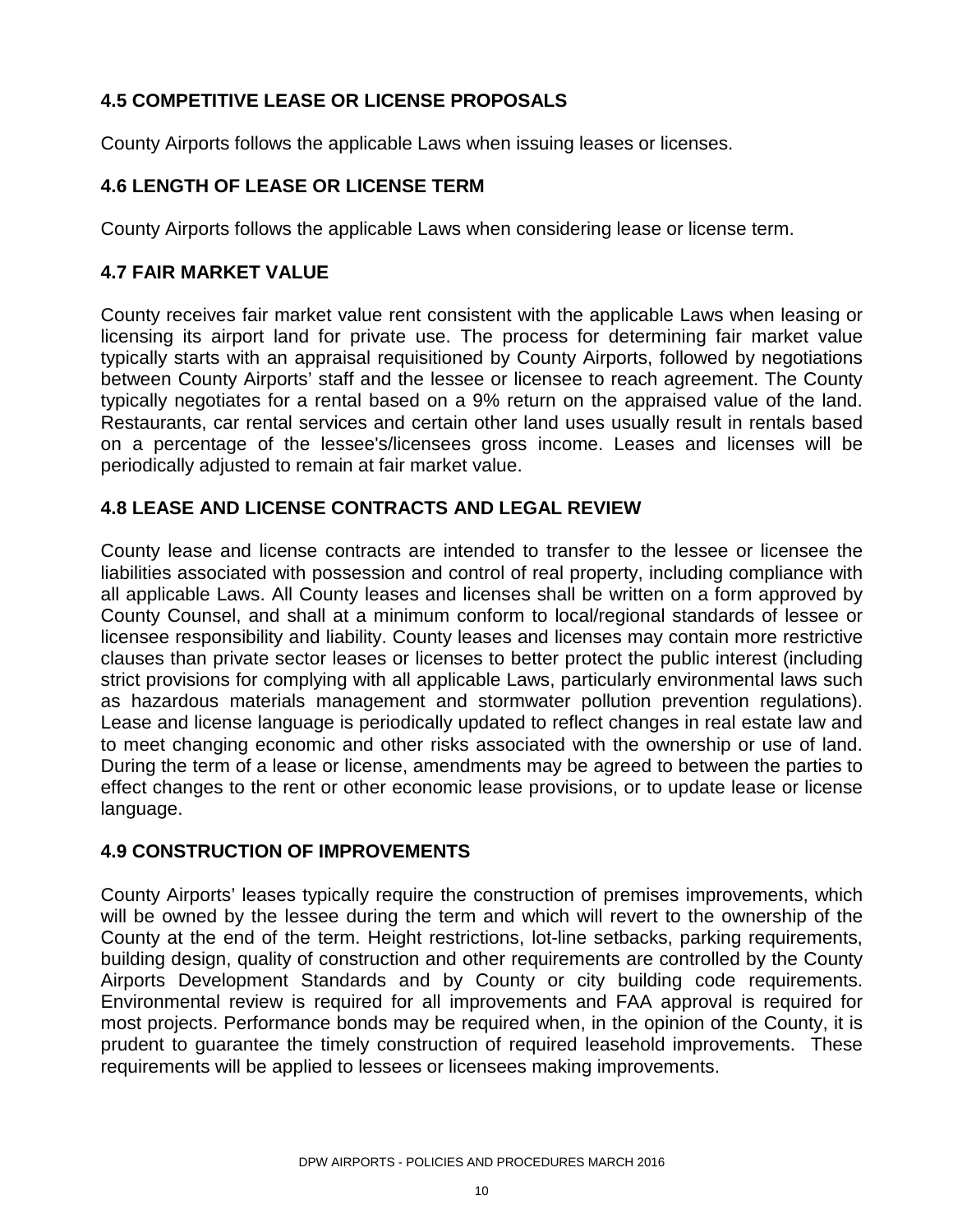#### **4.10 EXTENSIONS OF TERM AND NEW AGREEMENTS**

Extensions consistent with limits imposed by applicable Laws on the maximum term may be granted to a lessee of licensee who has fully complied with all terms and conditions of the lease or license. Existing lessees or licensees may submit a written request for a new lease or license to the Director of Airports at any point during their term. The County is not obligated to accept such a request, but will consider all proposals, evaluating them in light of the following criteria:

- (a) County has no alternate plans for the land after current lease/license expires
- (b) Existing/proposed use must be consistent with any Airport Layout Plan and Master Plan
- (c) Lessee/Licensee is in good standing (i.e., compliant with existing lease/license terms)
- (d) Amount of new capital investment
- (e) Financial terms of a lease/license extension are beneficial to the County
- (f) Whether the public interest would be better served by allowing the lease/license to expire so that new proposals may be considered
- (g) Granting a new lease or license does not violate any Laws restricting term

The County requires that any leases or licenses for additional term be on the County's current standard form so that amendments to lease or license agreements to extend term may include amendments to multiple provisions. New leases or licenses will use the current form. Agreements approved by the Board may generally only be extended by the Board unless authority to grant an extension has been expressly delegated. In the absence of delegated authority, leases and licenses must be approved by the Board.

Typically, all County leases and licenses provide that at the end of the term, the improvements will become the property of the County regardless of who originally installed the improvements. If a lease or license is extended prior to the expiration of its term, the County requires payment for the postponement of County's future interest in the property. A variety of techniques to calculate this payment amount may be used, and negotiation may ultimately be involved to arrive at a value acceptable to both the County and the lessee.

#### **4.11 NEGOTIATED RENTAL ADJUSTMENT**

Long-term leases shall provide for periodic renegotiation of rent to market level, and interim cost-of-living adjustments, in keeping with industry standards.

#### **4.12 APPROVAL OF SHORT-TERM NON-AERONAUTICAL USE OF AVIATION LAND**

This policy allows temporary use of aviation land for non-aeronautical use when, due to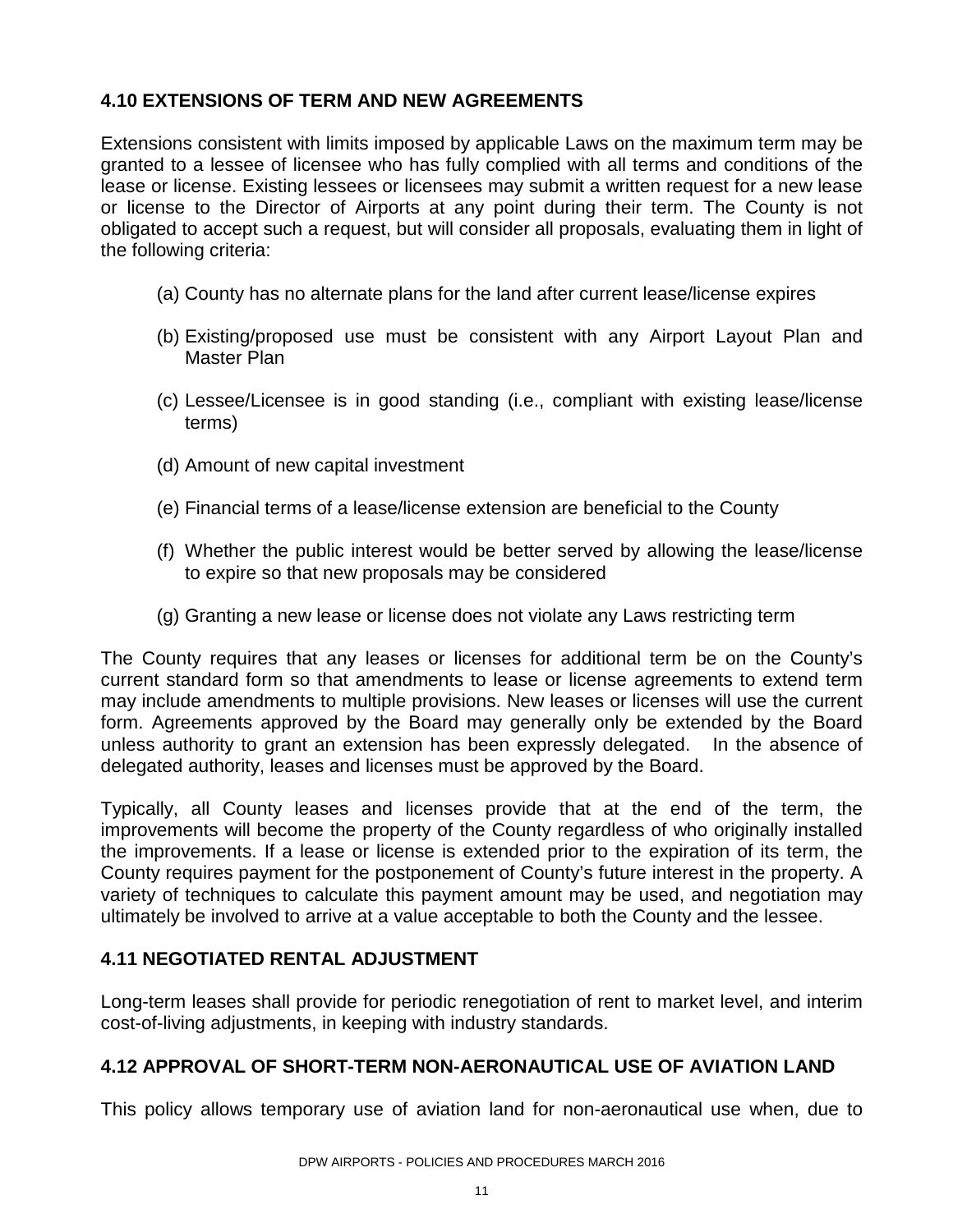market conditions the land would be otherwise vacant. The procedure requires coordination with the FAA. Non-aeronautical uses of aviation land may be approved for short-term periods and may be canceled at any time with reasonable notice if an aeronautical use appears.

In order to obtain approval for short-term non-aeronautical use of aviation land, lessee or licensee shall send written request to the Director of Airports, which includes verification that:

- (a) The land has been marketed for aviation use without success; and,
- (b) Other vacancies of aviation-use properties exist at the Airport to serve future aviation needs.

Approval of non-aeronautical use will be at the sole discretion of the Director of Airports and must be approved by the FAA.

#### **4.13 CONSENT TO AVIATION SUBLEASES**

Aviation leases provide that any sublease of aviation land must be consented to by the Director of Airports prior to commencement. All subleases must be consistent with the terms of the Lease. Lessee shall provide to County all necessary documents and fees, and request consent, prior to commencement of the sublease. Licenses are not subject to sublease or assignment and are personal to the licensee.

#### **4.14 OTHER TYPES OF LEASES, SUB-LEASES AND LICENSES**

All lessees and licensees shall provide adequate insurance and are required to pay all applicable fees and shall comply with all State, federal and local laws, ordinances and regulations. Activities which require a lease, sub-lease or license include, but are not limited to, the following:

- Parachuting operations (FAA Part 105)
- Commercial airline operations (FAA Part 121, 129, 135 and DoT Part 380)
- Bulk fuel provision onto the airport
- Self-Fueling with a truck
- Flight training
- Aircraft detailing
- Aircraft tie-downs on County ramps

Persons who wish to conduct such activities shall contact Airports Real Property to request an appropriate application.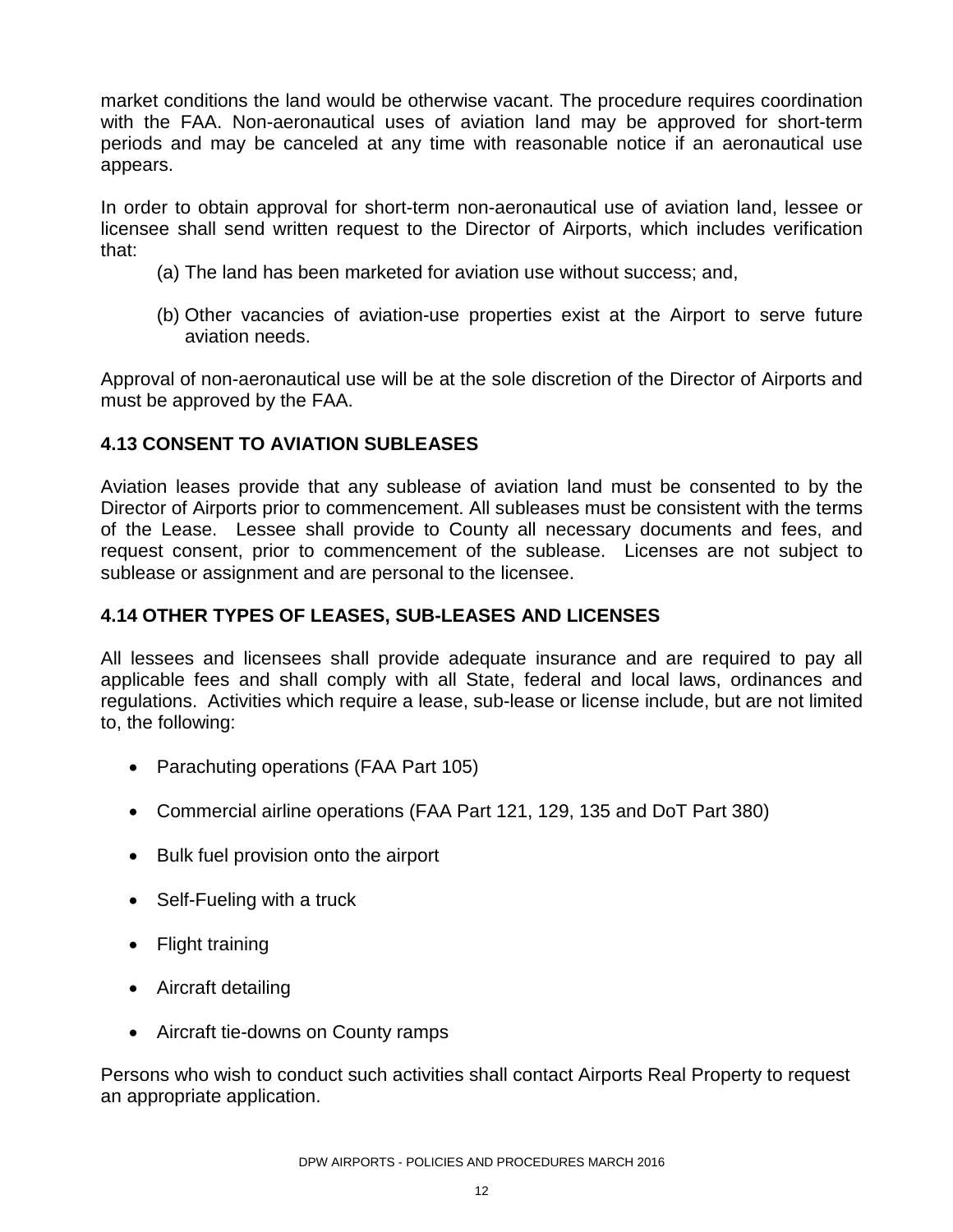#### **4.15 MOBILE MECHANICS LICENSES**

All mobile mechanics shall be authorized to transact business on County-owned and operated airports only if a license is first obtained from County Airports. In any situation where an individual or a business entity seeks to offer mobile mechanics' services for compensation at a County-owned or operated airport, such individual or business entity shall contact Airports Real Property staff to request a license application to provide such services on County Airports.

An applicant for a mobile mechanic's license shall be certified under the FAA rules for an Airframe and Powerplant (A&P) mechanic and submit to County Airports copies of all current licenses, certificates with the ratings appropriate for the work being performed, and other credentials required for conducting the proposed business activities, if requested.

Where mobile mechanics intend to provide services on any premises controlled by a lessee of County consent from each such lessee is required. Licenses for mobile aircraft maintenance will only be issued as long as no more than two appropriately licensed and duly authorized businesses that lease or sublease aircraft maintenance hangar facilities at the Airport provide the same or similar services at that Airport.

The operations of airport-based mechanics are limited to that specific airport that houses their leased facilities. In addition, airport-based mechanics may also perform emergency repairs and warranty-related work on their existing customers' aircraft at other County airports. However, airport-based mechanics performing such work are prohibited from any form of business solicitation at airports other than the airport at which their permanent facilities are located.

#### **4.17 GROUND TRANSPORTATION LICENSES (EXCLUDING RENTAL CARS)**

Persons or companies wishing to operate ground transportation vehicle(s) for compensation, including traditional taxicabs, vans, shuttles, and limousines, at any County Airport shall contact Airports Real Property staff to request a ground transportation license application.

#### **4.18 OFF-AIRPORT RENTAL CAR LICENSES**

Off-airport rental car businesses seeking to transact business on any County-owned or operated airport must obtain a license for Off-Airport Rental Car Business and will be limited to delivering rental cars to a customer or picking up the customer at the airport for a delivery of the rental car off the airport. Off-airport rental car businesses shall not store rental vehicles on County Airports-controlled land or on private leasehold premises at any County Airport. Off-airport rental car businesses shall not advertise as providing "on-airport" services.

Persons or companies wishing to operate an off-airport rental car business at any County Airport shall contact Airports Real Property staff to request an off-airport rental car business license application. Licensee shall pay all applicable fees and percentage of gross income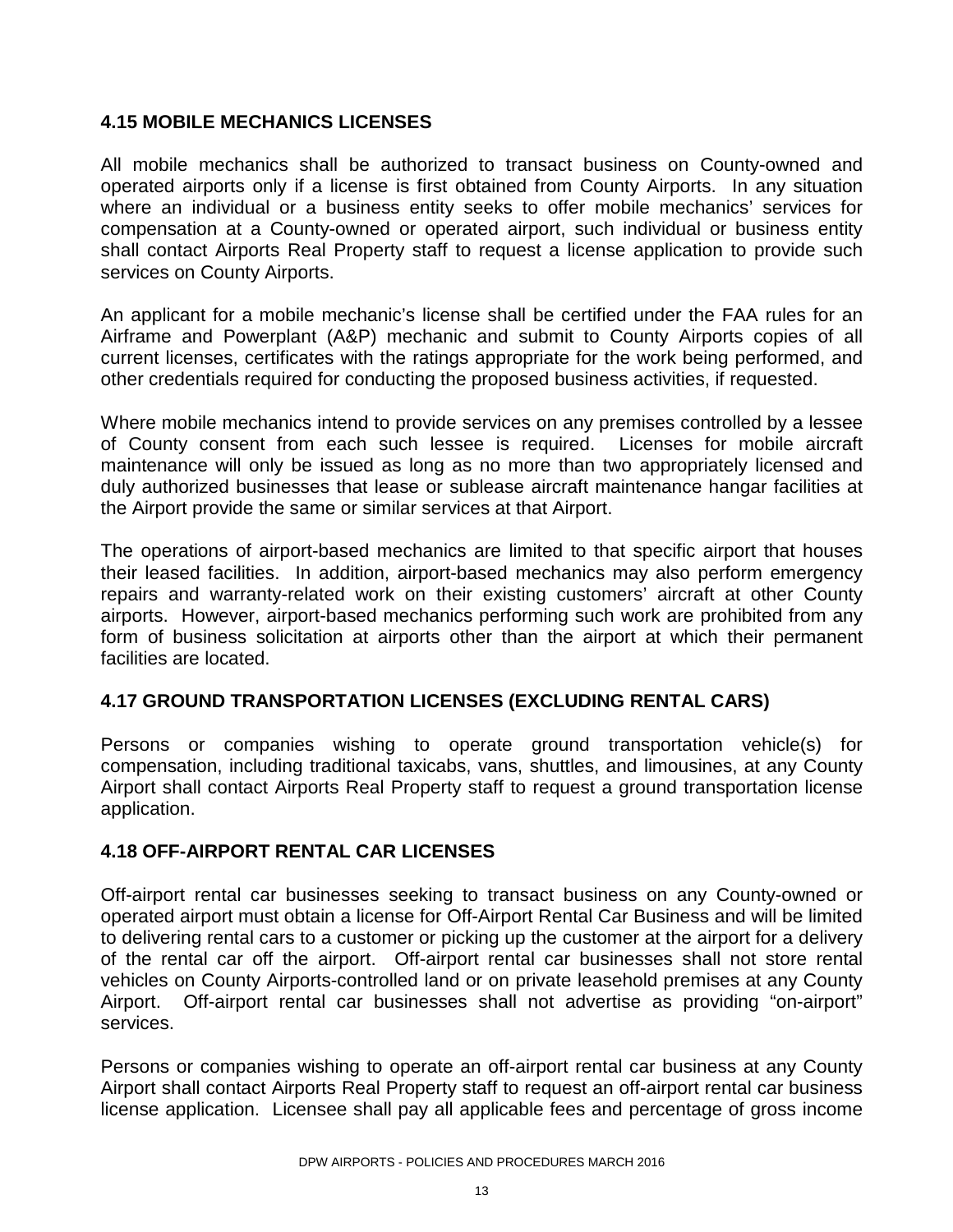amounts, and shall provide required insurance.

#### **4.19 PERMITS – GENERAL**

County Ordinance sets forth permit requirements for revenue-producing and commercial activities and for such other activities to be conducted at a County airport that the Director of Airports determines requires a permit. Permits shall be issued using a County form provided by the Director of Airports. Permits shall be for no longer than thirty (30) days. Activities that take place for longer than thirty (30) days may be temporarily permitted for up to thirty (30) days to allow for award of a license or lease. Permits shall be subject to revocation as specified in the permit. If no terms are specified in the permit for revocation, they shall be immediately revocable by the Director of Airports with or without notice. Permittees shall provide adequate insurance and are required to pay all applicable fees. Any party seeking a permit must contact County Airports' real property staff at least twenty (20) business days before the activity/event is proposed to commence.

#### **4.20 SPECIAL EVENT PERMITS**

Special events such as parties, charity events, fairs, etc., are not specifically allowed under the use clause in airports leases. Events promoting aviation, directly and indirectly, benefit Airports' relationship with the community and are appropriate to be held at the airport, but may still require a permit. However, some such proposed events are too large or too unsecured to be safely held on airport property and may detract from airports' responsibility to provide aviation services. There may also be life and fire safety concerns as most hangars have not been rated for large public assembly.

In order to make sure that health and safety is appropriately addressed, staff must review information about the proposed event and determine if a special event permit is required and appropriate. A permit may be required for events that meet any one of the following criteria:

- Attendance by more than 100 people
- Tickets sales
- Publicly advertised
- Liquor for sale or included with admission
- Need for flight line security
- Event will use any area that is not part of leasehold

If it is determined that the proposed event is a typical airport function, staff will promptly inform the Lessee that a permit is not required. As stated above, the application should be submitted at least 20 business days in advance; however, more notice is always preferable. The application should be submitted and approval granted before any advance tickets sales or advertising for the event begins.

In cases where the event is proposed by a sublessee, the request should come through the Lessee, along with confirmation that the Lessee supports the proposed event.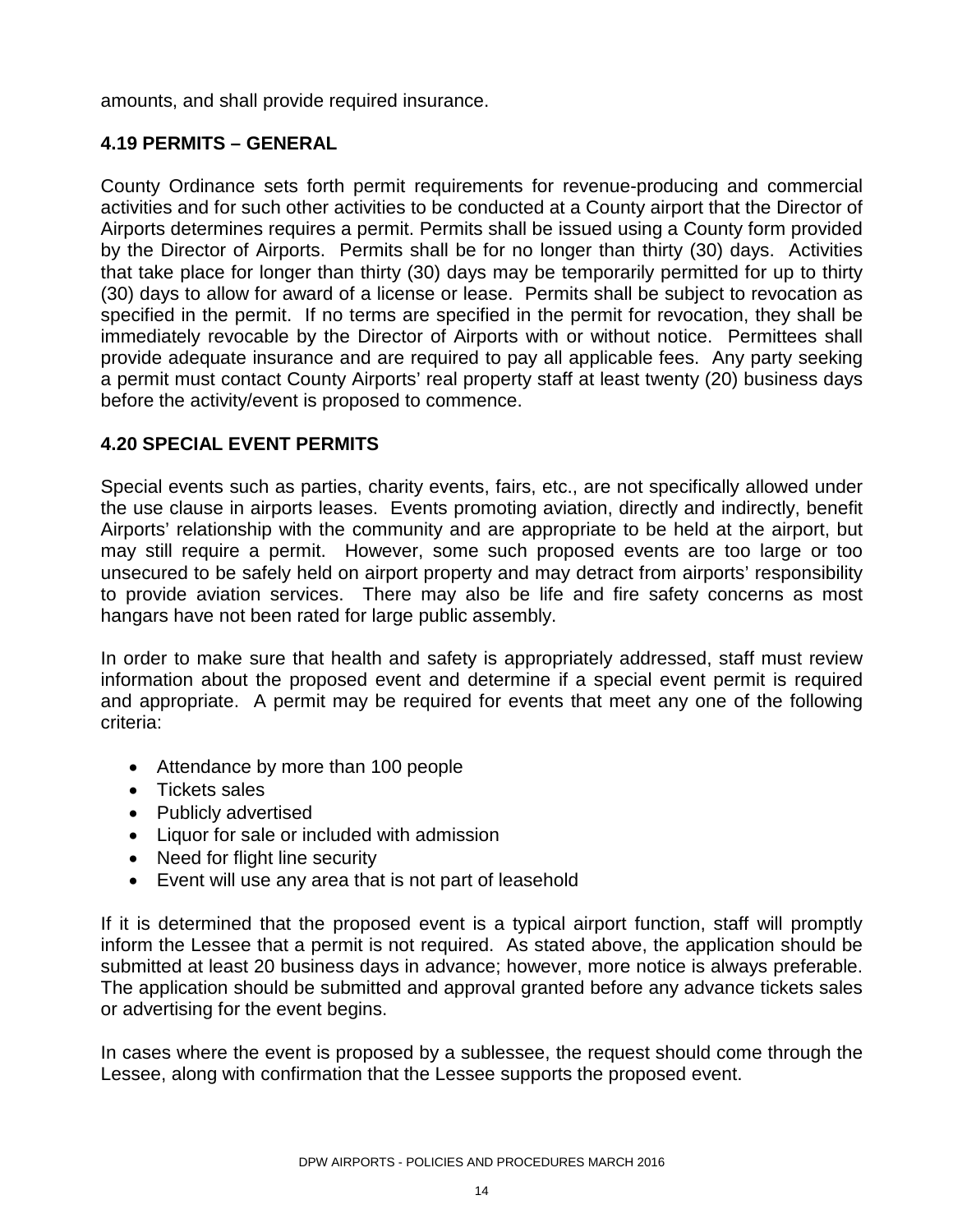### **SECTION 5- LEASEHOLD COMPLIANCE**

#### **5.1 POLICY**

County Airports Leases require that all Lessees comply with all federal, State and local requirements. This includes, but is not limited to, all requirements in the lease, Minimum Standards, Rules and Regulations, and FAA Advisory Circulars and Requirements. County Airports' staff monitors compliance through regular inspections of aviation leaseholds and biennial inspections of all hangars and interior spaces. Hangars may be individually inspected more frequently than every other year if there has been a change in tenant/occupant since the last inspection, or for an observed or suspected violation to the stated requirements.

#### **5.2 PROCEDURE**

#### **Leasehold Compliance Process**

When it is determined that a leaseholder is not complying with the provisions of their Lease, Minimum Standards, Rules and Regulations, FAA regulations and/or any applicable Laws, a Leasehold Compliance Letter will be issued (see Appendix C). The leaseholder will have 10 days from receiving the Leasehold Compliance Letter, in which to remedy the problem or outline a plan to resolve the issue. For urgent matters, such as safety or security issues, the Airport Manager may eliminate the period shown on the Lease Compliance Letter and notify the lessee that immediate compliance is required. Failure to remedy the matter will result in further action, including possible lease termination.

#### **Biennial Leasehold Inspections**

- A. Inspections of leaseholds, including all interior areas, are completed every other year by Airports staff.
- B. Lessee must make arrangements for access to all portions of the leased premises, excluding those areas clearly set forth in the lease as not requiring inspection (such as safes).
- C. Inspection includes but is not limited to the following:
	- 1. Confirmation that the hangar is being used for its approved use (i.e., A B-2 hangar is strictly for aircraft storage; an H-5 hangar is required for aircraft maintenance)
	- 2. For aeronautical land, major use shall be aeronautical
	- 3. All improvements have been approved in writing by Director of Airports, as set forth in the Lease. If the inspector is not certain that the improvements have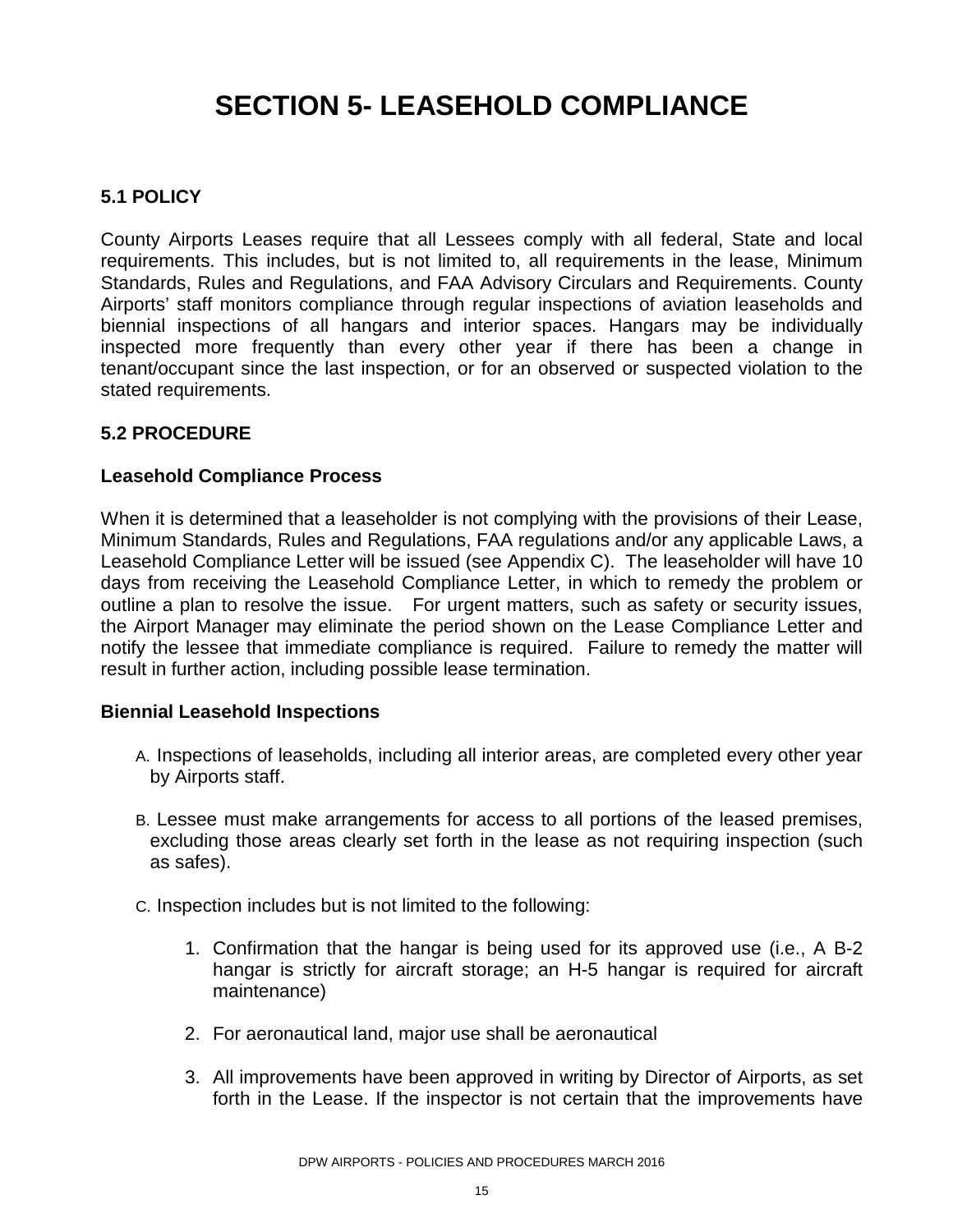been approved, the inspector should include subject improvements in the report to later be compared to approved plans.

- 4. Stormwater Violations / Hazardous Materials Storage
- 5. All commercial business must have approved County consent for subleases on file with the Real Property Staff
- 6. Appropriate signage and markings must be in place
- 7. Fences and gates must meet all applicable security requirements and be in working condition
- 8. No deferred maintenance or safety violations
- 9. Compliance with all federal, State and local ordinances and regulations, including but not limited to fire and municipal safety code
- D. Inspector shall be permitted to take photographs and/or document findings.

See Appendix C for Leasehold Compliance Letter and Appendix D for flow chart of compliance process.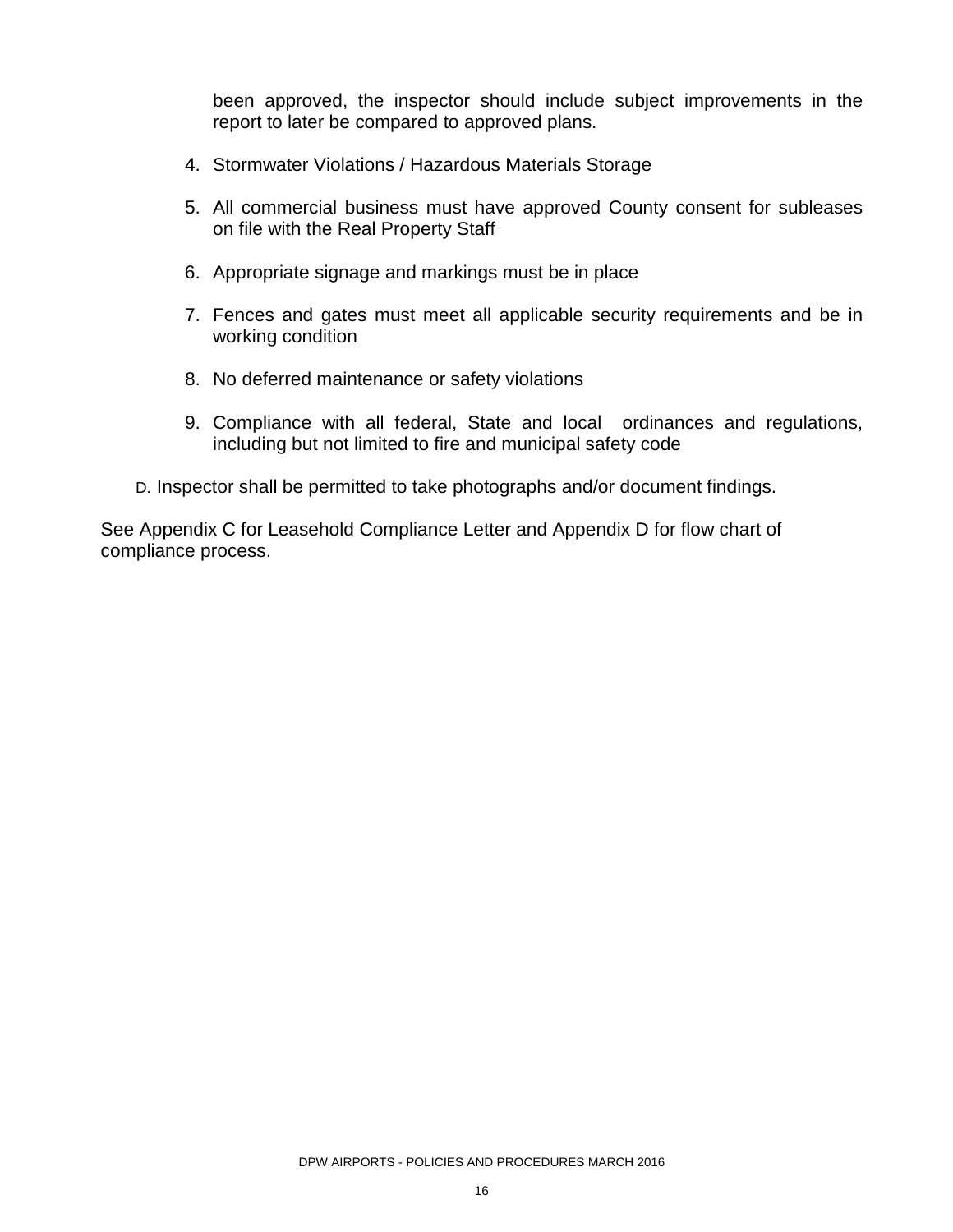## **PART 3 - AIRPORT IMPROVEMENT**

### **SECTION 6 – AIRPORT IMPROVEMENT ACTIVITIES**

#### **6.1 POLICY**

It is County Airports' policy to enhance the value of San Diego County public use airports in a manner consistent with the Laws. It is also Airports' policy to be a catalyst for aviation business development and be an innovator in regional air transportation, thereby increasing the economic vitality of the region.

#### **6. 2 PROCEDURE - PLAN CHECK AND APPROVAL**

Unless stated otherwise below, all plans must be approved in writing by the permitting authority and Director of Airports prior to the commencement of construction activities. The procedure is as follows:

- (a) The proposer expresses an interest in developing on a County of San Diego airport property.
- (b) The proposer obtains a County lease, license or other agreement to construct improvements on County property.
- (c) The proposer is given a Plan and Project Preparation Packet (see Appendix A). The proposer reads and understands the packet prior to the design process.
- (d) Along with the "initial" Site Plan submitted to Director of Airports, the proposer will also submit any other documents from the Plan and Project Preparation Packet that are applicable.
- (e) If Director of Airports believes that a proposed project may be in close proximity to, or penetrates FAR Part 77 airspace and/or other critical airspace zones, the Airports Engineer will confer with FAA to ensure these concerns are being properly evaluated.
- (f) Once the proposer and Airports staff have agreed to the final Site Plan design, the Director of Airports will stamp and sign the Site Plan. While this is not the final Airports' project approval, it will allow the proposer to take the conceptually approved Site Plan to the other permitting authorities to pursue their approvals.

Once the Airport has signed and stamped the proposer's Site Plan, the proposer will submit a Form 7460 to the FAA for approval (and submit a copy to the Director of Airports). It would be advantageous for the proposer to discuss the FAA Form 7460 with Airports staff prior to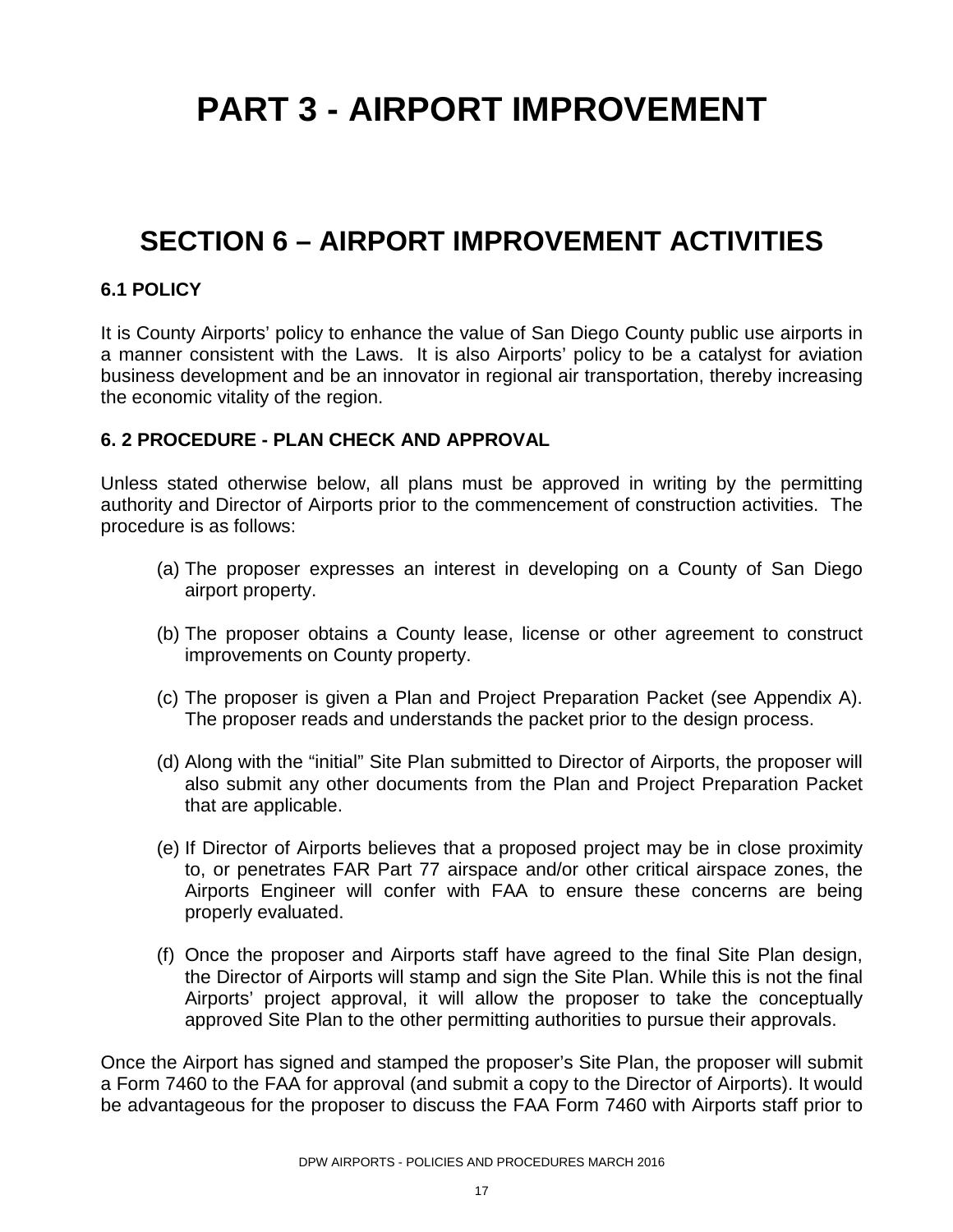submittal to the FAA. This will help avoid errors. It should be noted that in addition to FAA Form 7460 approval, staff would seek FAA approval in areas not covered under the 7460 process. For example, compatibility with airport design standards and non-aeronautical activities.

#### **6.3 CONSTRUCTION ACTIVITIES ON AIRPORT PROPERTY**

All construction activities on airport property shall be coordinated with the Director of Airports and shall require environmental review and a Notice to Proceed prior to commencement. Construction activities shall be completed pursuant to a County lease, license or other agreement. Environmental review will typically be completed when a lease, license or other agreement is approved.

Any and all construction activities that physically impact airport operations areas, nonleasehold property, or other County property not under the control of the party making the improvements shall require a County right-of-entry permit or construction license prior to commencement of work.

The party making the improvements (hereinafter "proposer") shall comply with all applicable Laws, including without limitation any Laws related to access control, safety and security. Proposer shall comply with Federal Aviation Regulations (FAR) Part 77 and shall file and receive an approved FAA Form 7460-1, Notice of Proposed Construction or Alteration ("Form 7460"),prior to commencement of project. A copy shall be given to the Director of Airports prior to commencement of said project.

#### **6.4 PROCEDURE – CONSTRUCTION ACTIVITIES**

- (a) The proposer, when ready to begin construction, will submit two (2) completed copies of the Airports Notice to Proceed Form (ANTP) for staff approval signatures along with a project construction schedule. The proposer does not have approval to begin construction until the ANTP Form has been signed and returned 'Approved' to the proposer.
- (b) Proposer and/or the proposer's construction contractor shall participate in a preconstruction meeting to include County Airports Management staff at least five (5) working days prior to start of construction.
- (c) Proposer shall ensure all construction personnel attend the County Airports approved Driver Training Program class prior to construction commencement.
- (d) All activities must comply with Airports Rules and Regulations, the Minimum Standards, these Policies and Procedures, and all other Laws.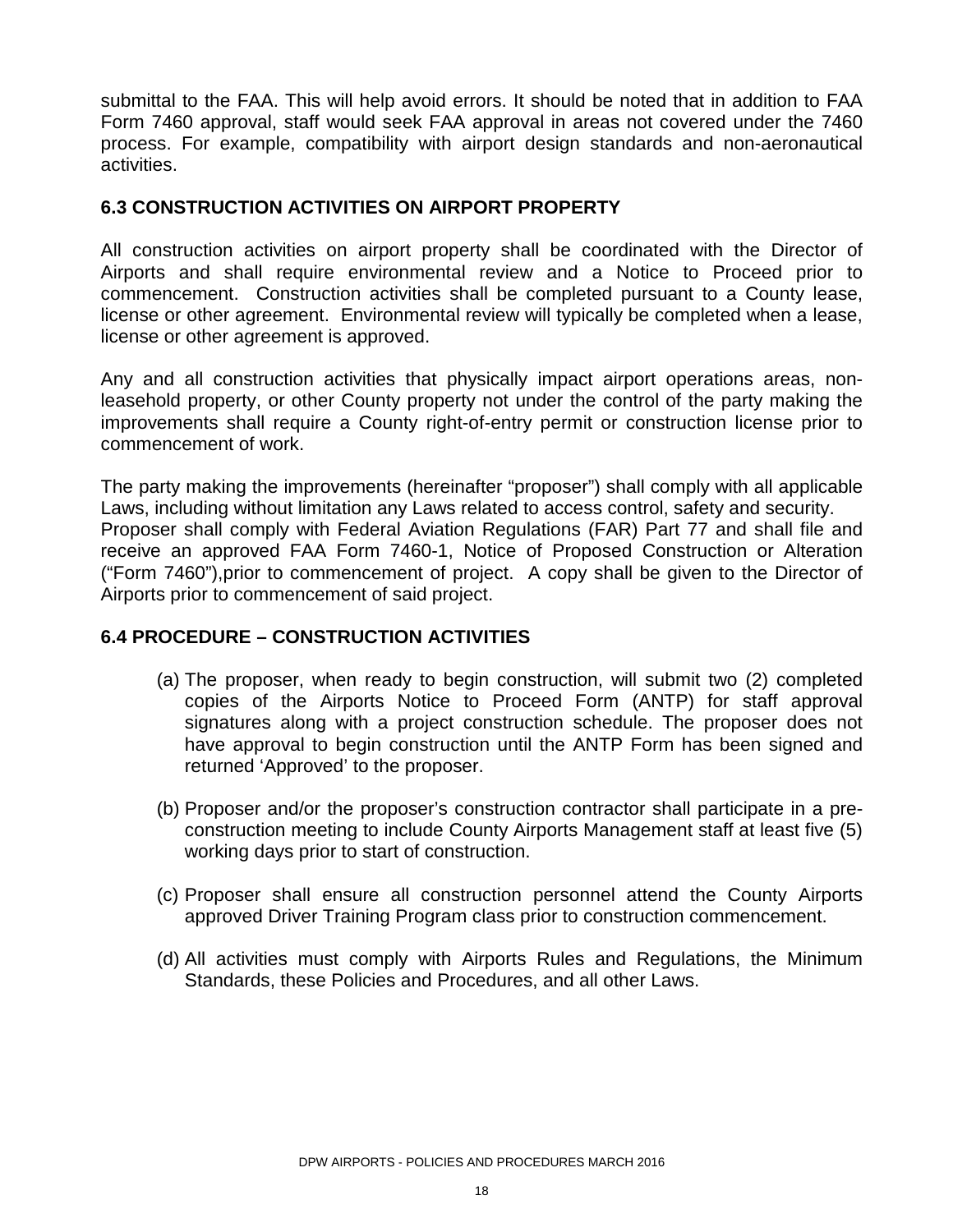### **SECTION 7 - AIRPORT LAND USE COMPATIBILITY PLANS**

The San Diego County Regional Airport Authority, in its' capacity as the Airport Land Use Commission is responsible for developing Airport Land Use Compatibility Plans (ALUCPs) for all County airports. These plans may be modified or amended by local cities or the County depending on the jurisdiction with land use authority over areas covered by the ALUCP.

The ALUCPs for each of the eight County of San Diego's Airports, can be obtained from the San Diego County Regional Airport Authority and are presently available on the Authority's website at [www.san.org.](http://www.san.org/)

#### **Policy**

County of San Diego Airports may provide information, documents or material to the Airport Authority and local jurisdictions with land use authority in developing ALUCPs, or overruling provisions in an ALUCP. Provision of comments, material or information to the Airport Land Use Commission or a city with land use jurisdiction by County Airports should not be interpreted as the County's endorsement or approval of the action taken.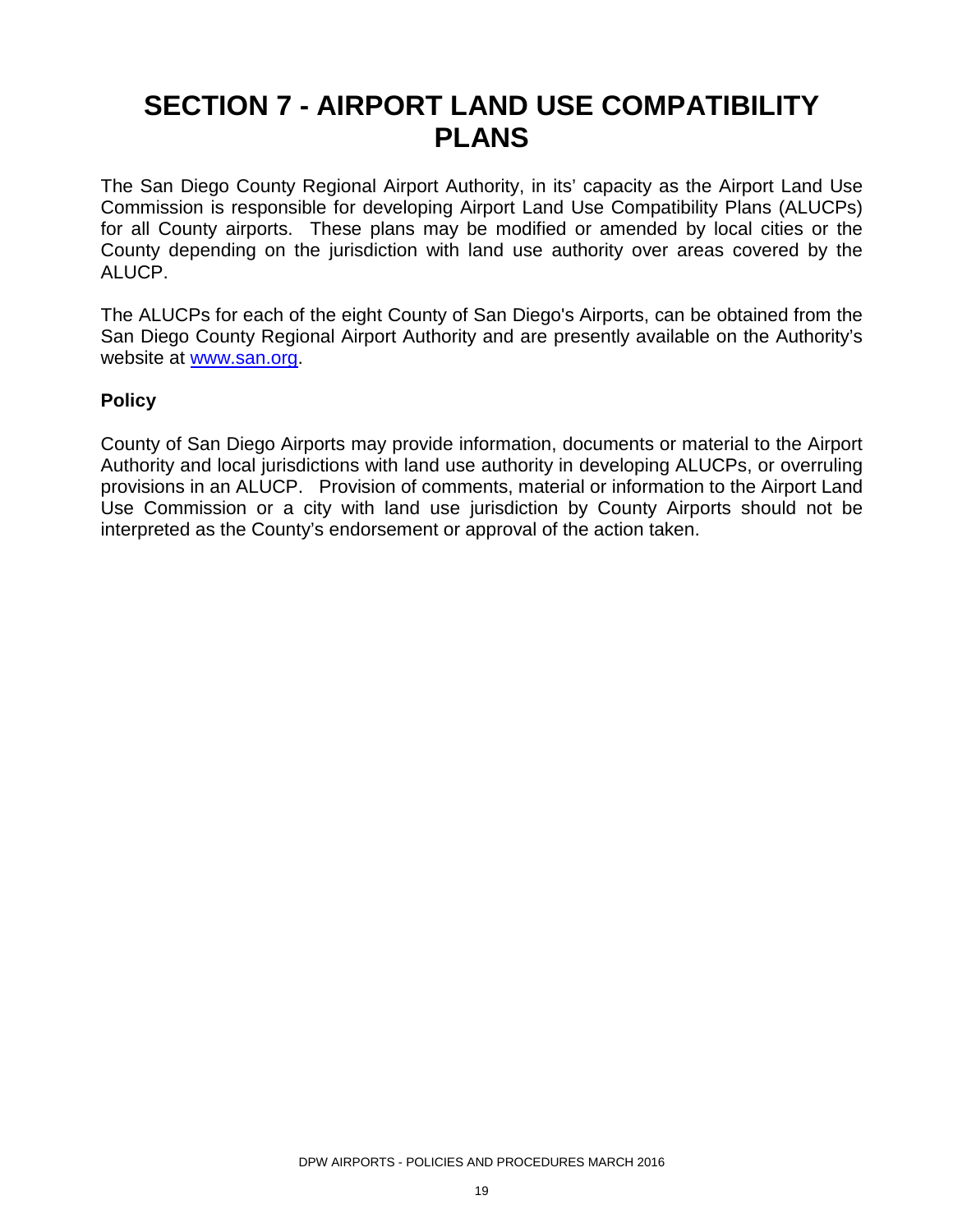### **DEFINITIONS / ABBREVIATIONS**

**A&P –** Airframe and Powerplant

**Advisory Circulars (AC)** –Federal Aviation Administration Advisory Circulars ACs for the aviation industry.

**Aeronautical activity or service** – Any activity that involves, makes possible, or is required for the operation of aircraft or that contributes to or is required for the safety of such operations.

**AOA** - Air Operations Area - the area that is inside the Airport boundary in which aircraft movements take place as defined by the Federal Aviation Administration-Advisory Circular AC150/5300.

**ATCT** - Air Traffic Control Tower – the FAA or non-federal owned/staffed ATCT facility located on Airport premises.

**Aircraft** –any and all conveyances, now or hereafter used for flight in airspace.

**Aircraft Maintenance** – Mechanical maintenance, inspection, rebuilding, alteration, or performance of preventative maintenance on an aircraft, air frame, aircraft engine, propeller, appliance, or component part by a person currently certified to perform such activity, by the Federal Aviation Administration (FAA), as provided in Title 14, Code of Federal Regulations, Parts 43 and 65. "Aircraft maintenance" does not include aircraft wash and wax operations.

**Airport** – An area of land which is used, or intended to be used, for aircraft takeoff and landing. It includes any appurtenant areas used, or intended to be used, for airport buildings or other airport facilities or rights-of-way, together with all airport buildings and facilities located thereon. It also includes any heliport.

**Airport Manager** (SDCC §85.402) – the County Airports Director, the manager of any of the County Airports, or their duly authorized representatives.

**Airport-Based Mechanics** – Those FAA-licensed aircraft mechanics that perform aircraft maintenance activities at any County airport from a specifically designated airport-based facility on that same airport, which is either leased directly from County, or subleased, with County's consent, from a lessee of the County, whose lease allows aircraft maintenance as a permitted use. This definition of airport-based mechanics includes certified airlines or their employees who perform maintenance on aircraft owned or leased by the airline.

- **ALUC –** Airport Land Use Commission
- **ALUCP –** Airport Land Use Compatibility Plan
- **APCD –** Air Pollution Control District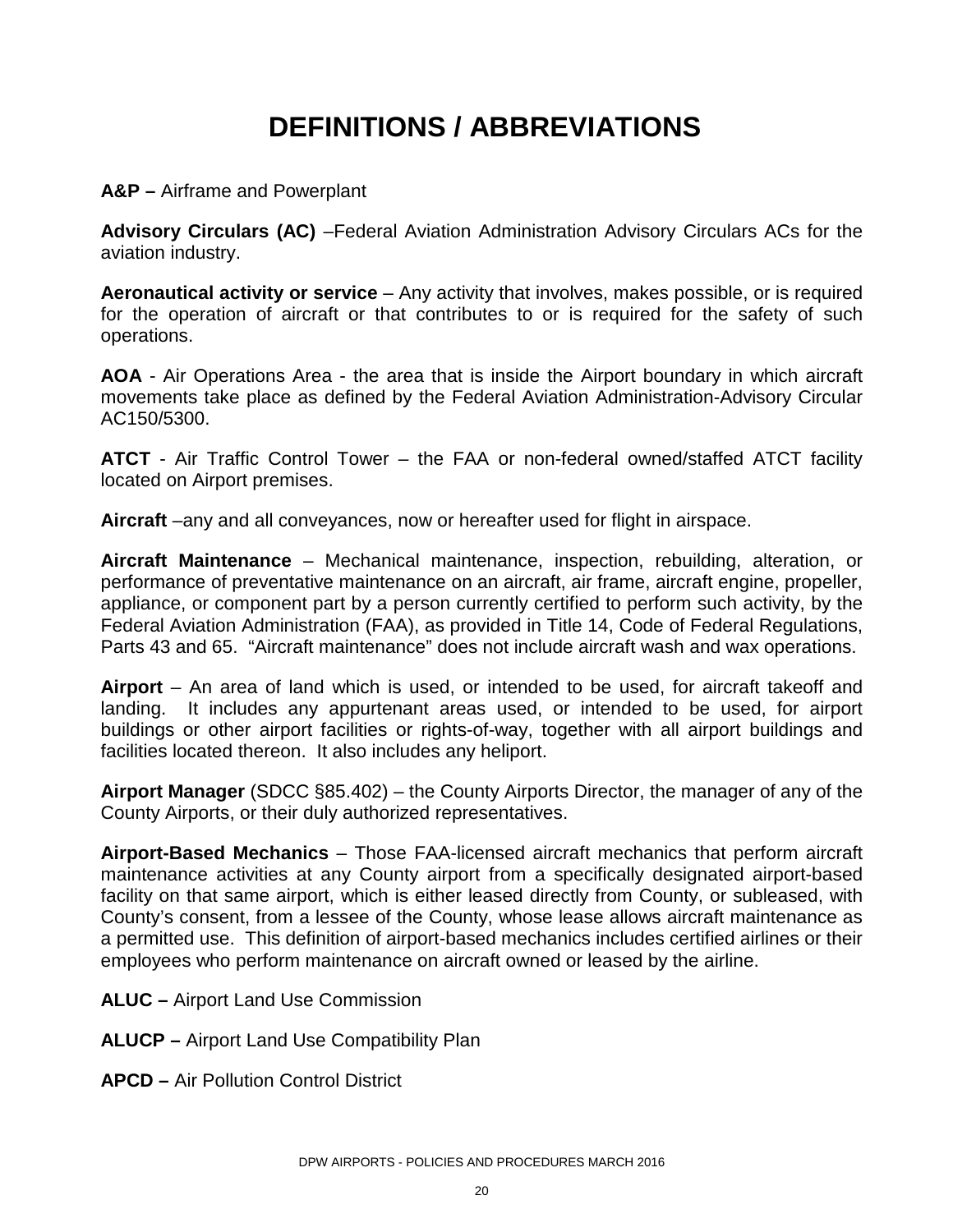#### **BMP –** Best Management Practice

**Board of Supervisors (Board)** –the County of San Diego elected officials as defined by the term "Board of Supervisors".

**Bulk Fuel Vendors** – Businesses that transport and deliver fuel and lubricant supplies to businesses on the airport. Bulk fuel vendors do not dispense fuel or lubricants into aircraft at County Airports. Bulk fuel vendors are required to have a Fuel Concession License.

**City** –the City to which that airport is annexed as defined above under Airport.

**Codes** – the codes/rules as referenced below:

- NFPA 407 Standard for Aircraft Fueling Servicing
- Aeronautics Law State Aeronautics Act Public Utilities Code
- California Fire Code Part IV Special Occupancy Uses Article 24 Airports, Heliports, and Helistops
- EPA
- California Vehicle Code Section  $-211113$ , 22511.8, 22651, and 22652
- San Diego County Administrative Code
- San Diego County Board of Supervisors' Policies
- San Diego County Code of Regulatory Ordinances Title 7, Division 3, Sec 73.101 73.107
- San Diego County Code Chapter 4 Titled Airport Rules and Regulations Sections 85.401 - 85.461
- San Diego County Health and Safety Codes
- County of San Diego Air Pollution Control District Regulations
- Federal Aviation Administration FAA Advisory Circulars, Orders, Rules
- Federal Airport and Airway Act of 1970
- Federal Airport Noise and Capacity Act of 1990
- Federal Aviation Safety and Noise Abatement Act of 1979
- Federal Clean Water Act
- Federal Americans with Disabilities Act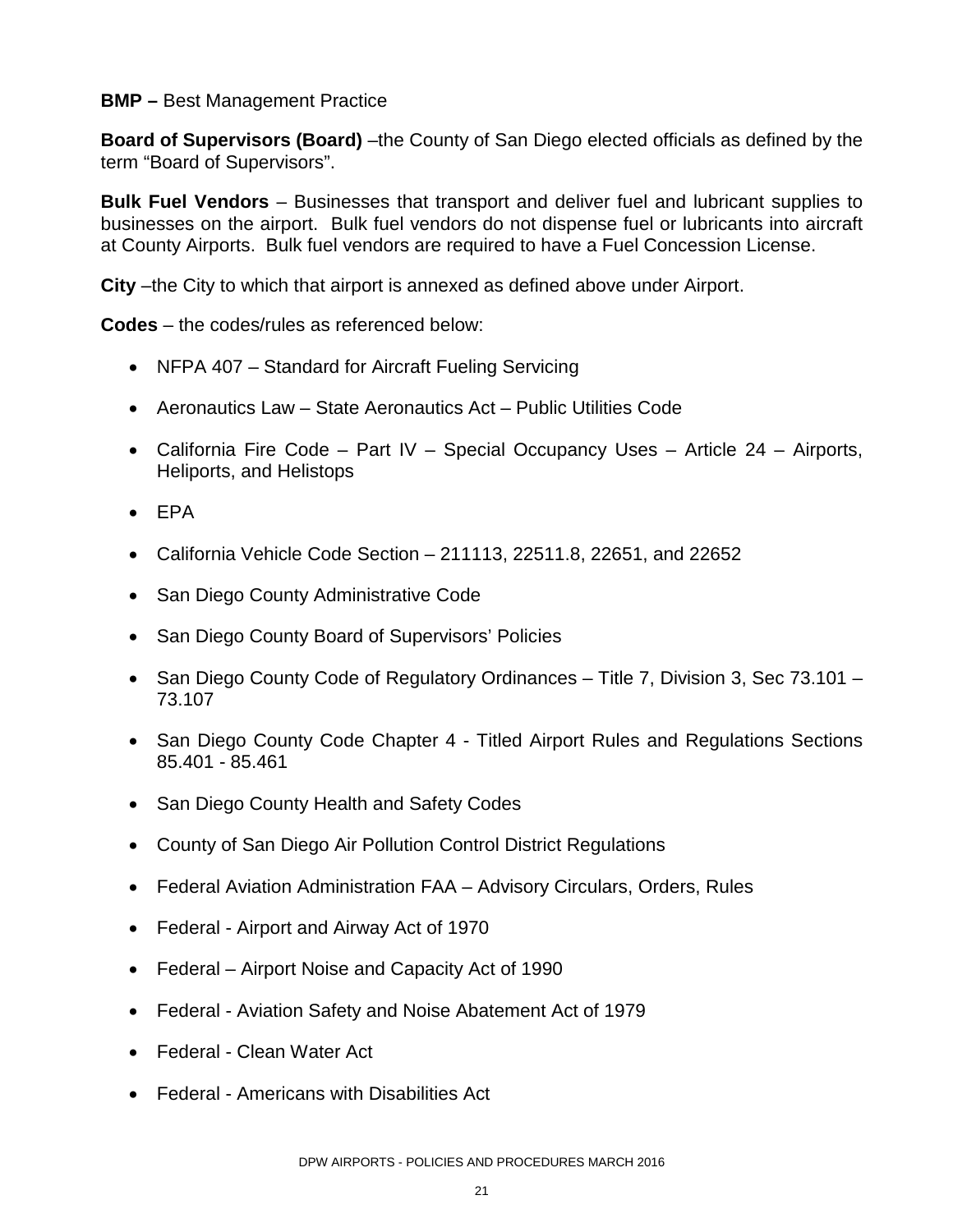- State of California Health and Safety Code
- State of California Penal Code
- State of California Vehicle Code
- State of California Code of Regulations Title 21, Sections 3525 through 3560
- State of California Public Utilities Code Sections 21001 et seq. relating to the Aeronautics Act
- Transportation Security Administration (TSA) Regulations
- San Diego County Airports:
- County Airports Storm Water Pollution Prevention Plan (SWPPP)
- County Airports Storm Water Best Management Practices (BMPs)
- County Airports Development Standards
- County Airports Performance Standards
- County Airports Minimum Standards
- County Airports Rules and Regulations
- Schedule of Rates and Charges and Use Control Policy for San Diego County Airports

**County** (SDCC §85.402) – the unincorporated areas in the County of San Diego, in the State of California.

**County Airport** (SDCC §85.402) – means an Airport operated by the County of San Diego with specific identification names as defined under their individual State of California Airport Permits as follows:

- a. Agua Caliente Springs Airstrip (L54) the County Airport, in an unincorporated area of the County of San Diego, in the State of California.
- b. Borrego Valley Airport (L08) the County Airport, in an unincorporated area of the County of San Diego, in the State of California.
- c. Fallbrook Community Airpark (L18) the County Airport, in an unincorporated area of the County of San Diego, in the State of California.
- d. Gillespie Field (SEE) the County Airport, annexed in the City of El Cajon, in the State of California.
- e. Jacumba Airport (L78) the County Airport, in an unincorporated area of the County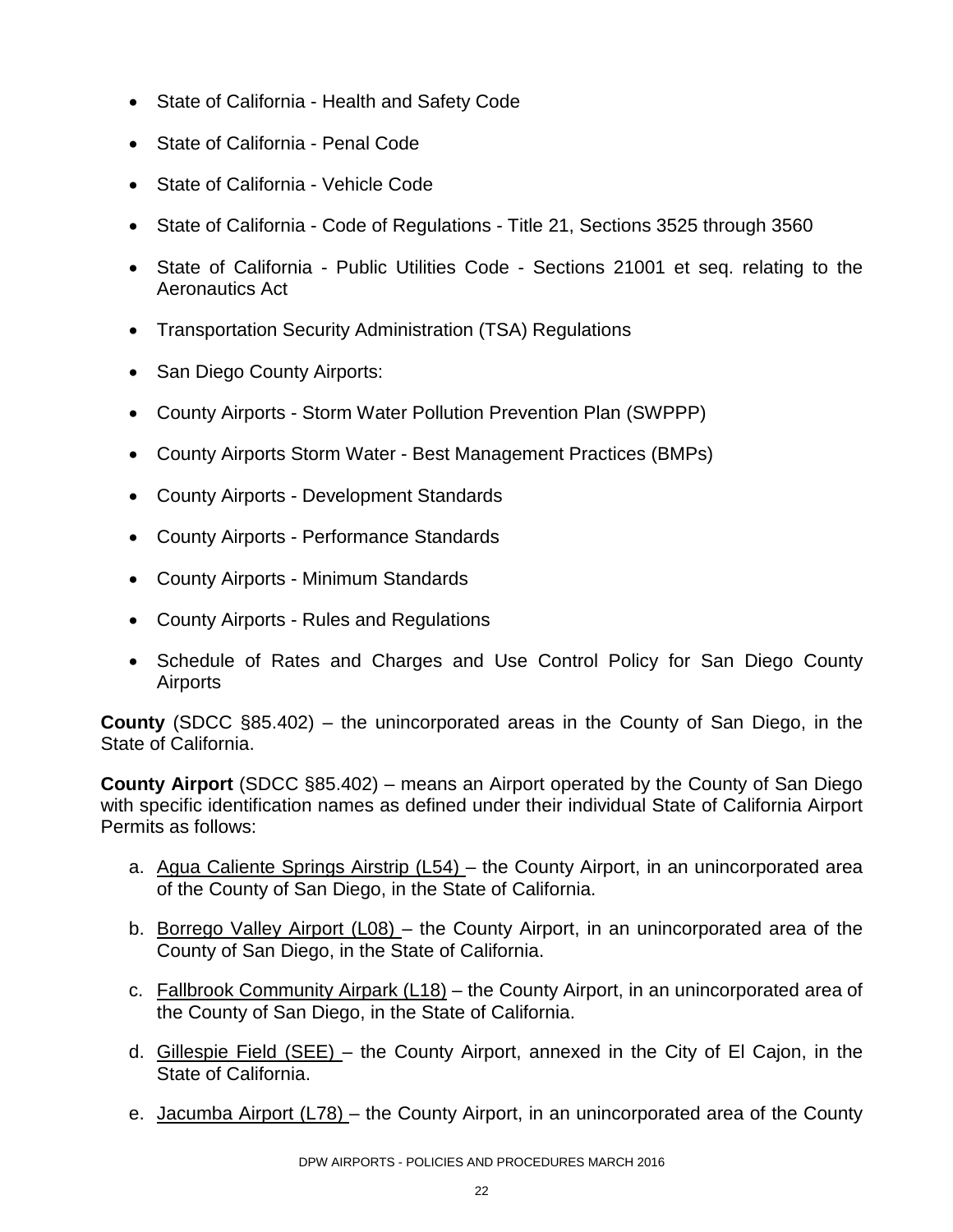of San Diego, in the State of California.

- f. McClellan-Palomar Airport (CRQ) the County Airport, annexed in the City of Carlsbad, in the State of California.
- g. Ocotillo Airport (L90) the County Airport, in an unincorporated area of the County of San Diego, in the State of California.
- h. Ramona Airport (RNM) the County Airport, in an unincorporated area of the County of San Diego, in the State of California.

**Driver Training Program** – An awareness and airport procedures training course given by ATCT personnel or County staff or its designee teaching Search, Call, Acknowledge and Notice Procedures (SCAN).

- **FAA** Federal Aviation Administration.
- **FAR –** Federal Aviation Regulation.

**Fuel Storage Facility** – A fixed facility consisting of underground or above ground fuel storage tanks and their associated piping and dispensing equipment, designed and built to the standards of the California Fire Code and NFPA 407.

**Movement Area** –the runways, taxiways, and other areas of an Airport which are used for taxiing, hover taxiing, air taxiing, takeoff, and landing of aircraft, exclusive of loading ramps and aircraft parking areas and as further defined in the FAA/AC 150-5300 "Airport Design."

**NTSB** – Federal - National Transportation Safety Board.

**NFPA –** National Fire Protection Association.

**Non-Movement Area** –aircraft aprons, ramps, taxilanes and parking areas not under the positive control of the ATCT and where two-way radio communications with the ATCT is not required by aircraft or ground vehicles on Airport premises and as further defined in the FAA/AC 150-5300 "Airport Design."

**Off-Airport Rental Car Business** –those businesses, other than on-airport rental car businesses, operating an automobile rental business at least part time on any Countyowned or operated airport.

**Pedestrian** –a person on foot, on a bicycle, in a wheelchair (motorized or manual), on a skateboard (motorized or manual) or on a scooter (motorized or manual).

**Person** (SDCC §85.402) – any individual, estate, firm, association, political body, business, organization, group, partnership, business trust, company, corporation, or other legal entity including any member trustee, agent, employee, officer, receiver, assignee, or other representative of any of these.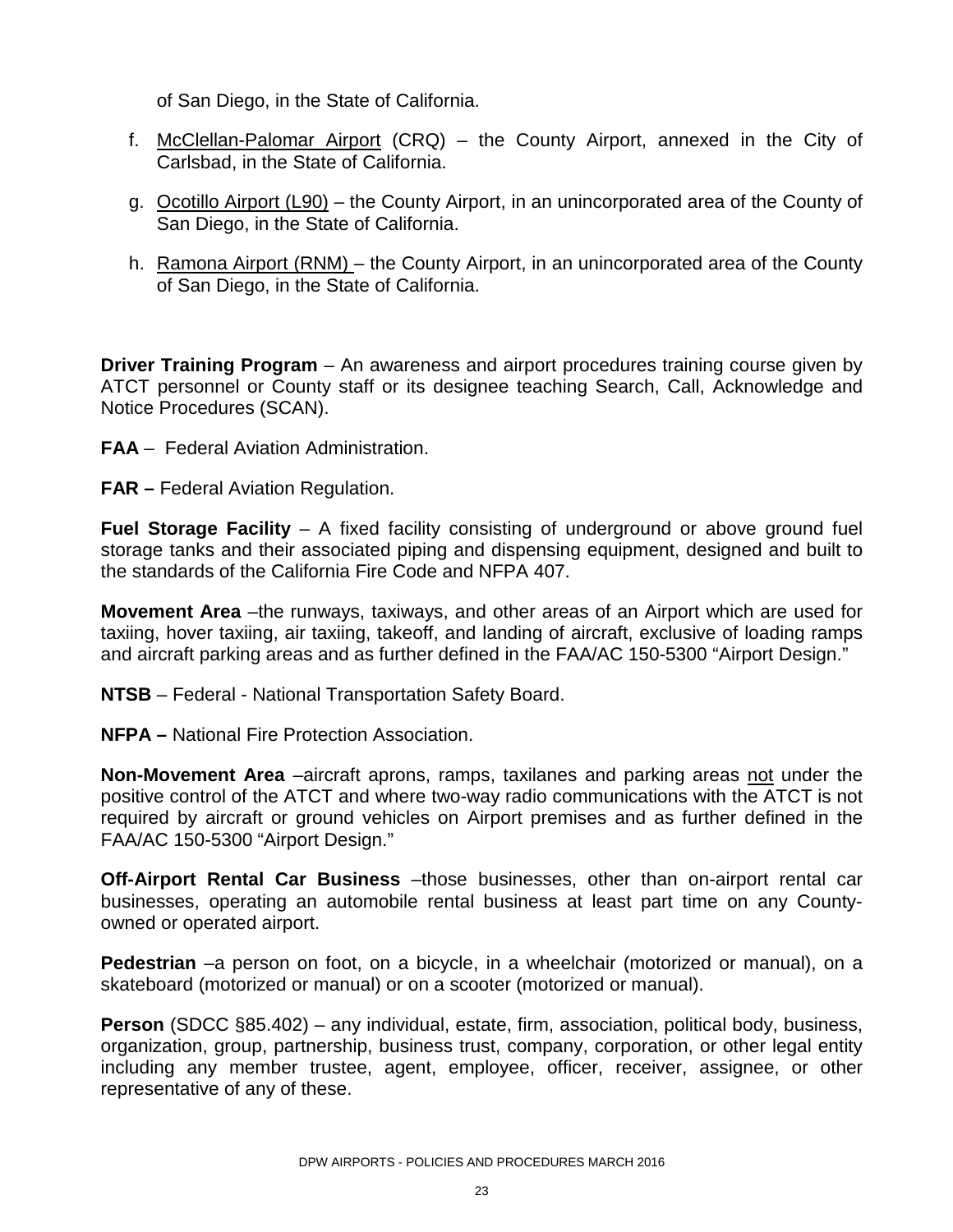**Positive Control** – Absolute or Active control

**Runway** – means a surfaced or un-surfaced area of the Airport reserved primarily for the landing and taking off of aircraft.

**Sublease** – means a portion of an Airport that is subleased to an individual person or entity by a holder of a Lease for a portion of that Lease parcel with approval of the Director of Airports.

**SWPPP –** Storm Water Pollution Prevention Plan

**Taxiway** – means a defined path established for the taxiing of aircraft from one part of an airport to another.

**Taxilane** – means the portion of the aircraft parking area used for access between taxiways and aircraft parking positions.

**Vehicle** – means auto, truck, fuel truck, golf cart, motorcycle, moped, or any motorized equipment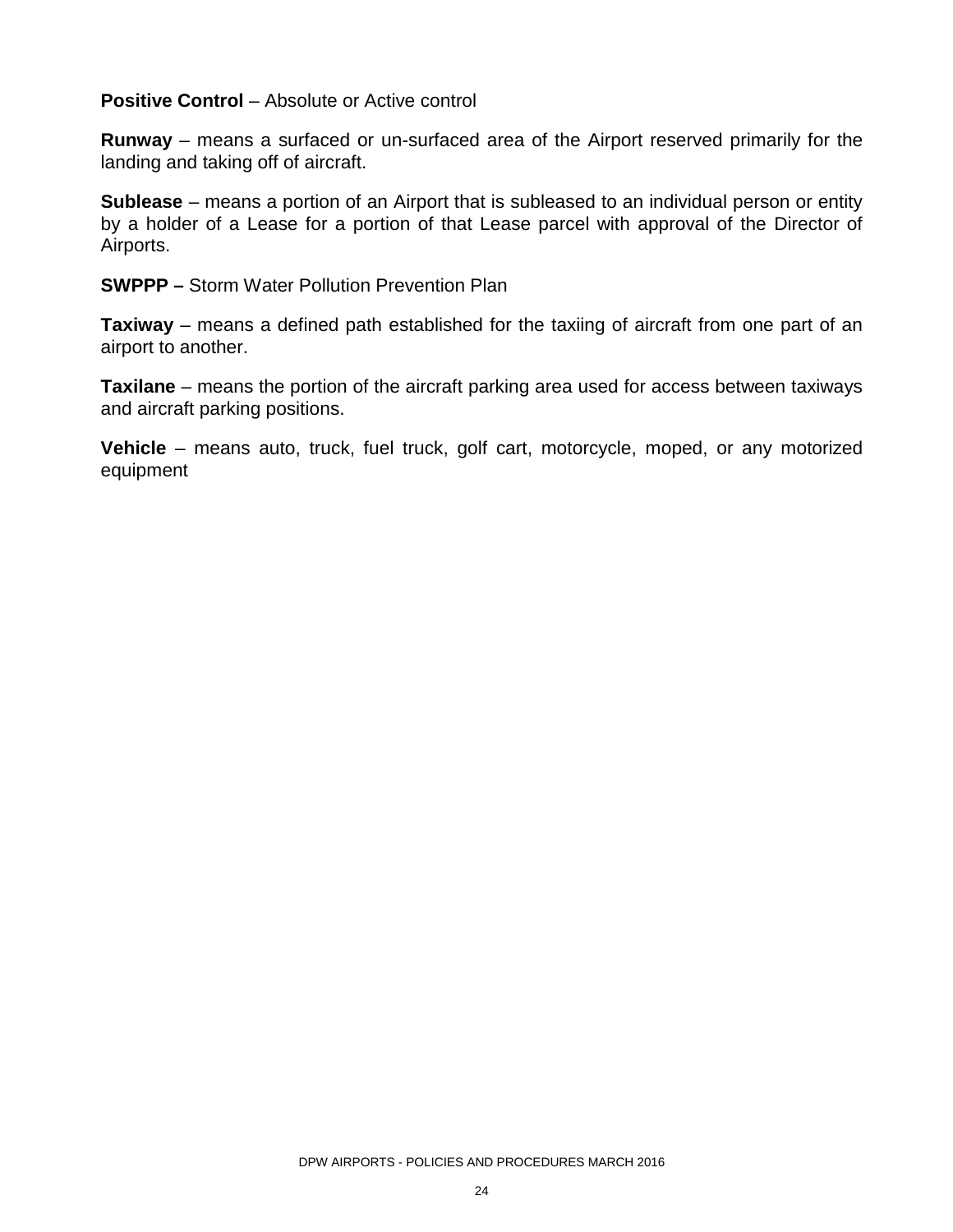### **Index**

#### **Codes:**

- NFPA 407 Standard for Aircraft Fueling Servicing
- Aeronautics Law State Aeronautics Act Public Utilities Code
- California Fire Code Part IV Special Occupancy Uses Article 24 Airports, Heliports, and Helistops
- United States Environmental Protection Agency Codes and Regulations
- California Vehicle Code Section 211113, 22511.8, 22651, and 22652
- San Diego County Administrative Code
- San Diego County Board of Supervisors' Policies
- San Diego County Code of Regulatory Ordinances Title 7, Division 3, Sec 73.101 73.107
- San Diego County Code Chapter 4 Titled Airport Rules and Regulations Sections 85.401 - 85.461
- San Diego County Health and Safety Codes
- County of San Diego Air Pollution Control District Regulations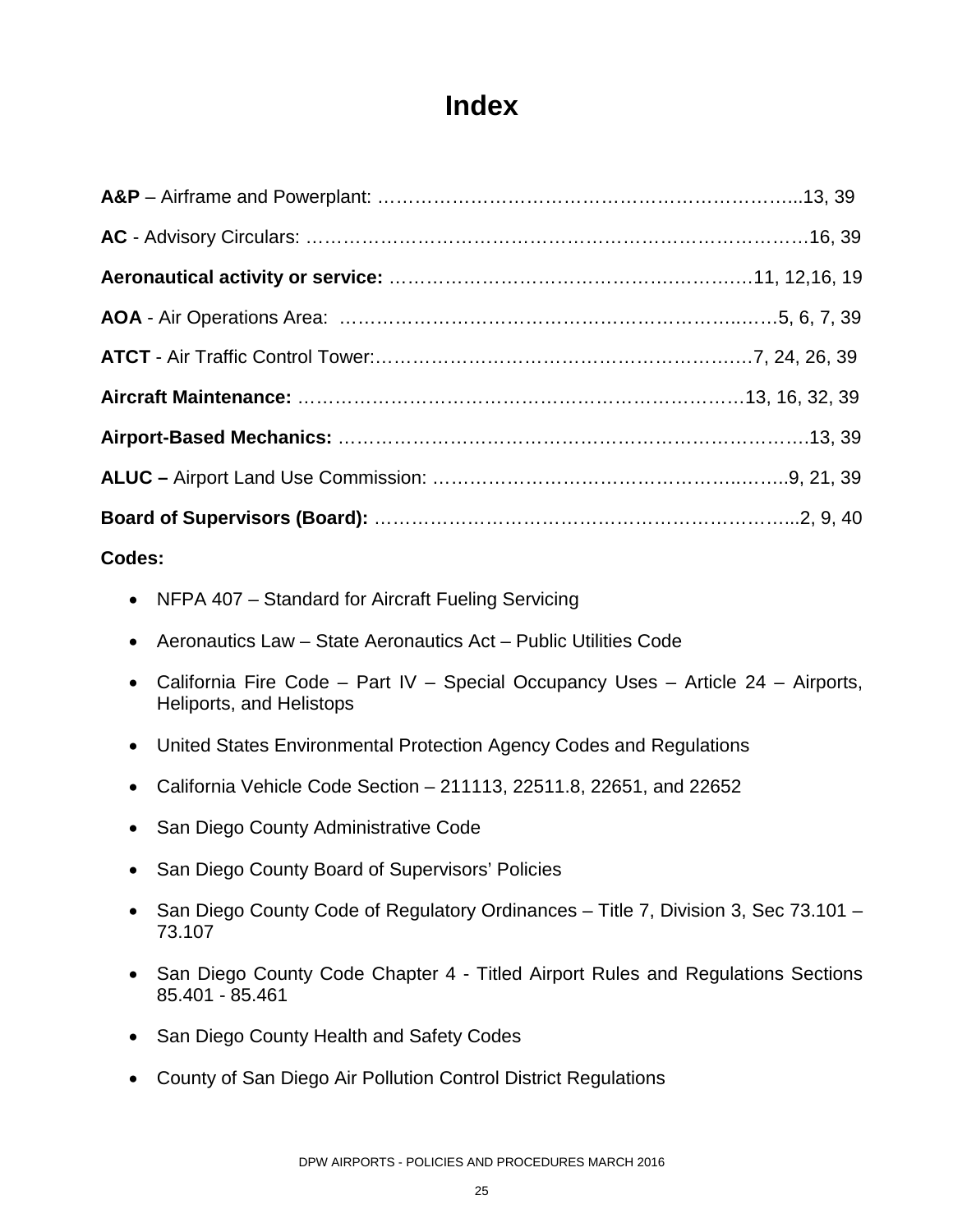- Federal Aviation Administration FAA Advisory Circulars, Orders, Rules
- Federal Airport and Airway Act of 1970
- Federal Airport Noise and Capacity Act of 1990
- Federal Aviation Safety and Noise Abatement Act of 1979
- Federal Clean Water Act
- Federal Americans with Disabilities Act
- State of California Health and Safety Code
- State of California Penal Code
- State of California Vehicle Code
- State of California Code of Regulations Title 21, Sections 3525 through 3560
- State of California Public Utilities Code Sections 21001 et seq. relating to the Aeronautics Act
- Transportation Security Administration (TSA) Regulations
- San Diego County Airports:
- County Airports Storm Water Pollution Prevention Plan (SWPPP)
- County Airports Storm Water Best Management Practices (BMPs)
- County Airports Development Standards:
- County Airports Performance Standards:
- County Airports Minimum Standards:
- County Airports Rules and Regulations:
- Schedule of Rates and Charges and Use Control Policy for San Diego County Airports

| <b>FAA</b> – Federal Aviation Administration: 3, 6, 9, 10, 11, 12, 13, 16, 18, 19, 22, 23, 24, 31, 39 |  |
|-------------------------------------------------------------------------------------------------------|--|
|                                                                                                       |  |
|                                                                                                       |  |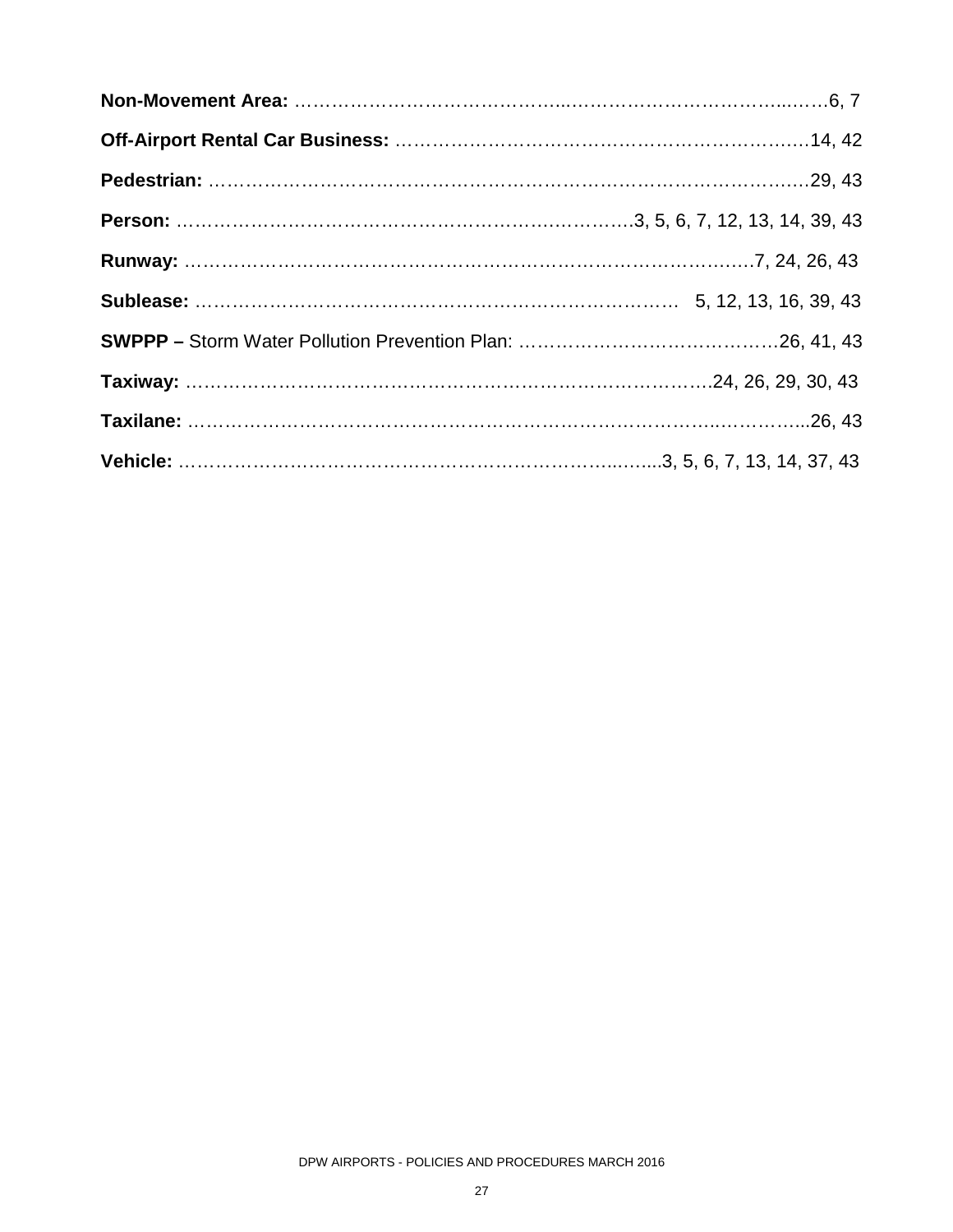#### **APPENDIX A**

#### **PLAN AND PROJECT PREPARATION PACKET**

Pursuant to the development process at County Airports, this packet has been prepared to assure that the Lessee (proposer) has a clear understanding of County Airports' basic design and project expectations. It also serves to provide the Lessee (developer) with SAMPLE design and permitting flowcharts with respect to the possible courses within the development process. This packet contains the following documents:

- a) **Plan Preparation Policy** This document must be signed and submitted to Director of Airports with or prior to the initial plan submittal
- b) **Airport Site Plan Check List** This must be completed and submitted to Director of Airports with or prior to the initial plan submittal
- c) **Sample Site Plan** This Sample Site Plan serves as a "*simple example*" of the type of information and layout logic that staff expects to be professionally shown on a Site Plan layout prior to initial Site Plan submittal. Also see details in the Airport Site Plan Check List mentioned above
- d) **Sample 7460-1 Form** This must be submitted to FAA after Director of Airports has approved the initial Site Plan
- e) **Sample Airport Development Flow Chart** This illustrates the step-by-step process
- f)
- g) **Airports Notice to Proceed Form (ANTP)**  This must be submitted to County Airports with a construction schedule. This is the final approval prior to construction. This document must be signed by Airports staff and returned to the proposer prior to commencing construction

#### **PLAN PREPARATION**

The proposer's final step, prior to proceeding with construction, is the proposer's receipt of the Airports Notice to Proceed (ANTP) form from Airports staff. The purpose of the ANTP form is to give Airports a final opportunity to verify that the proposer has complied with all of the required permits, construction, security and safety related issues prior to construction. It also allows the proposer and Airports staff to verify and confirm the proposed construction schedule prior to construction. The proposer shall not proceed with any construction without receipt of a signed ANTP form from Airports staff.

Airports staff may pre-sign a proposer's plan to help expedite the proposer's permitting process. However, signed plans, approved construction permits and/or an approved FAA Form 7460-1 does not imply that County Airports has given authorization to proceed with project construction.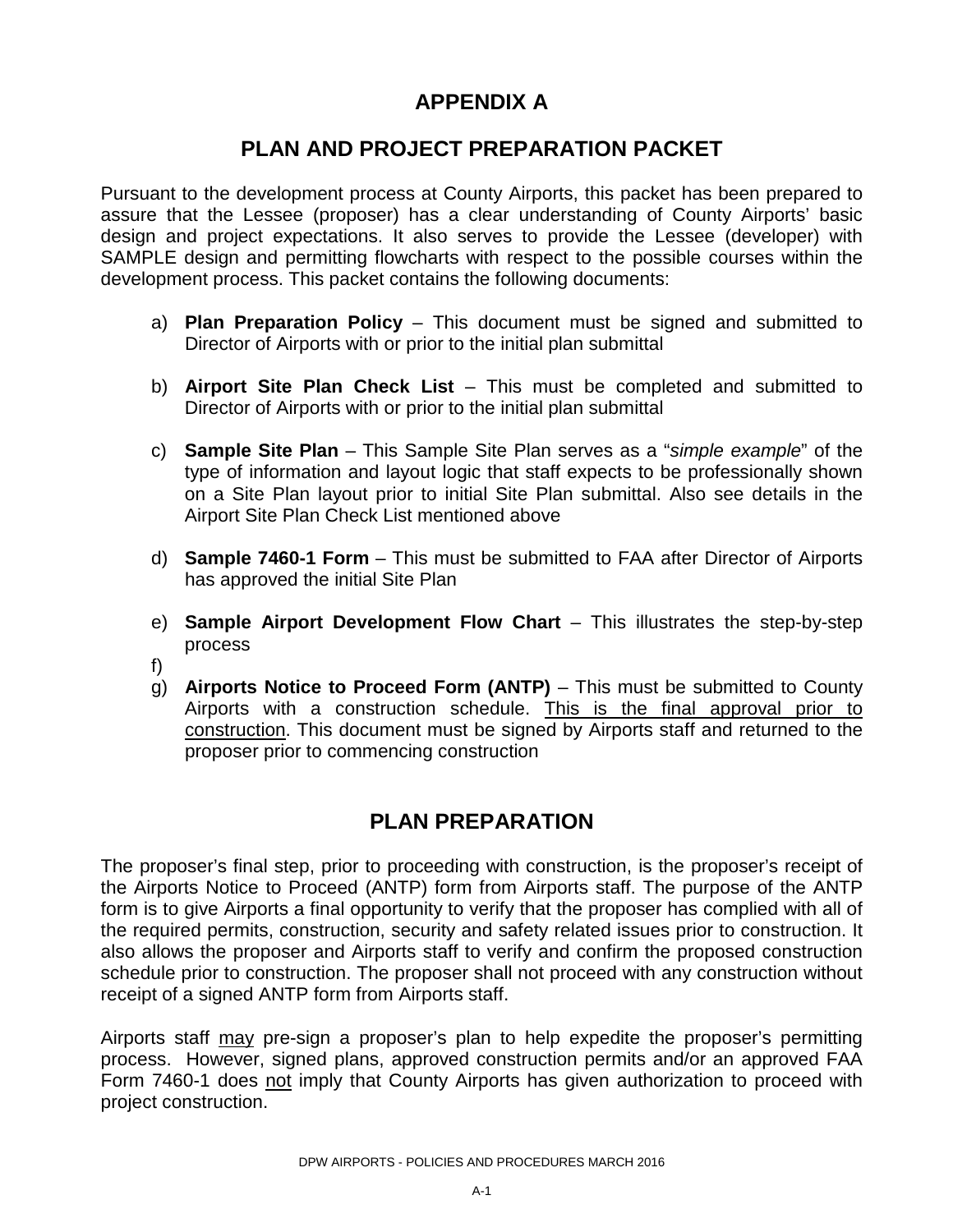**ALL of the following items must be completed by the proposer and submitted to Airports staff prior to commencing construction:** 

- a) An approved FAA Form 7460-1 prior to construction (see sample attached)
- b) Project plans stamped and signed by Airport staff with all applicable grading, building and fire permits prior to construction
- c) A proposed construction schedule
- d) Signed Plan Preparation Policy Form
- e) All final project plans submitted on disk in an AutoCAD compatible format.

**NOTE:** The proposer will receive an ANTP form with the Airport Manager and Airports Engineer's signature prior to construction.

#### **SPECIAL ITEMS TO NOTE:**

- a) The proposer understands that airport development is highly specialized and can be a complex and onerous process that will involve several areas of the County and/or City permitting departments. It is therefore strongly recommended that the proposer retain qualified design personnel experienced with airport design standards.
- b) Proposer has received and understands the Airport Site Plan Check List. The initial site plan submittal to Airports needs to have the Airport Site Plan Check List submitted with the plan. Complying with the checklist (where applicable) will greatly reduce the number of design iterations and re-submittals to County Airports.
- c) The proposer will be required to submit two (2) sets of plans to Airports for each plan review. Proposer understands that each plan review and comment process may take approximately two (2) weeks to complete. However, this does not include the review time or the submittal processes required by other relevant permitting authorities.
- d) The proposer understands that the plan review process may require several iterations between County staff, Airports staff, local jurisdiction and the proposer. Each of these iterations will require additional time and possibly additional expense. The proposer understands that this additional time and expense is a normal part of the developmental process.
- e) The proposer is responsible for researching all proposed and existing utilities required for development at their own expense. Proposed utilities and easements should be indicated on the project plan.
- f) Proposer understands that County Airports has no control over the permitting process (external to Airports). The proposer is solely responsible for complying with any and all required federal, State and local laws and regulations, including any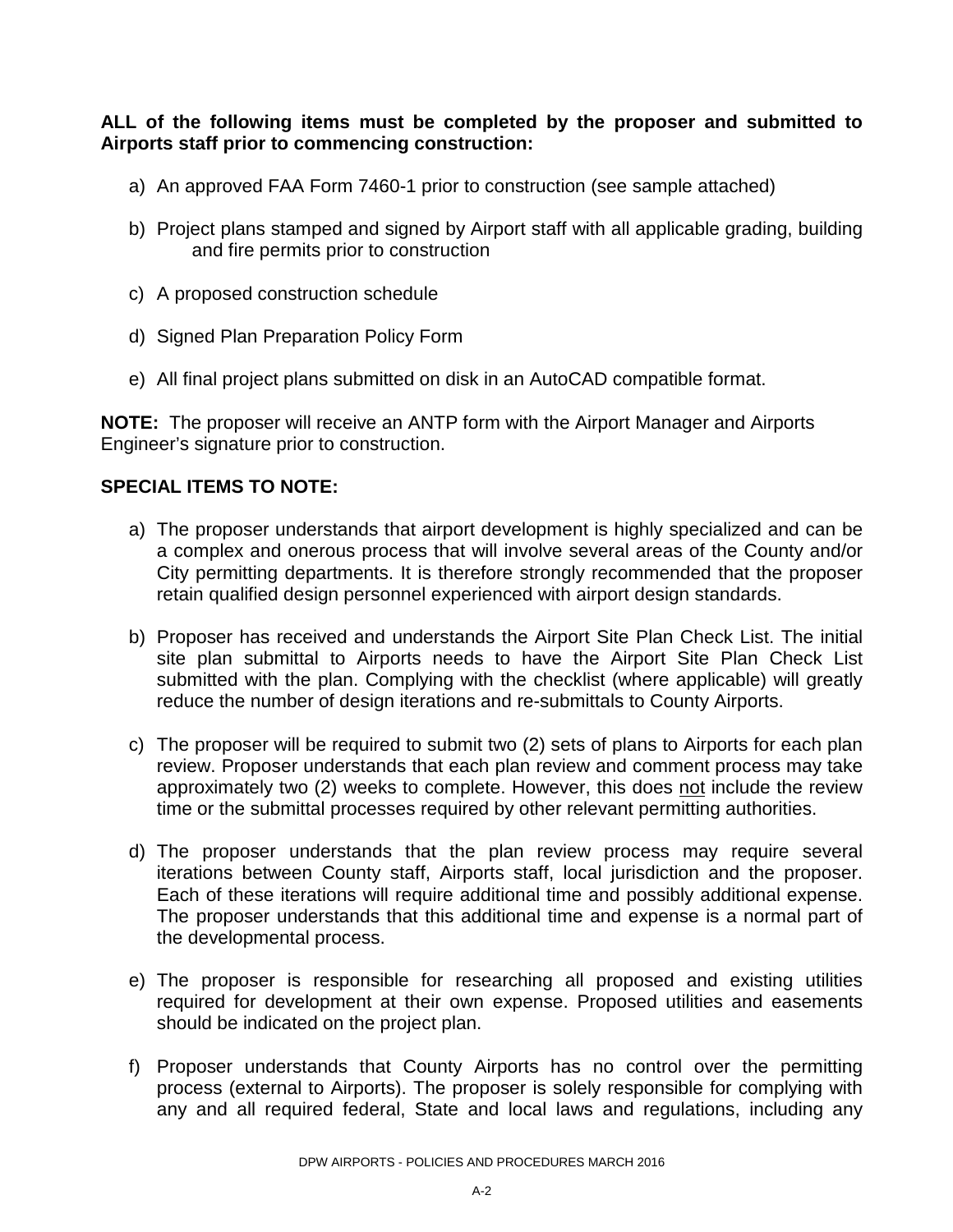permitting fees subsequent to their approval. County Airports cannot circumvent this process on behalf of the proposer or waive required fees on behalf of the proposer.

- g) If the proposer's project is near and/or penetrates important airport or airspace locations, then additional time and expense may be required to resolve these issues through the County, FAA and/or Caltrans Aeronautics. Some of these areas include but are not limited to the following:
	- 1. Building Restriction Lines, ATCT Line of Sight, Part 77 Surfaces, Runway Protection Zones, Runway Object Free Areas, Taxiway Object Free Areas, Safety Compatibility Zones and Safety Areas
- h) If there is an issue with any of the preceding items, Airports will not issue an ANTP until these issues are resolved and the proposer has received an approved FAA Form 7460-1 from the FAA. Proposer understands that even with an approved FAA Form 7460-1, County Airports may need to confer additionally with the FAA and proposer if Airports staff determines that the project may compromise future airport use, compatibility or operations.
- i) Proposer is responsible for preventing all runway, taxiway and apron incursions on Airport Operational Areas relative to their project. Airports may require the proposer's project personnel to attend airport specific training programs to assure that project personnel are operating safely on the airport and are operating within allowable security constraints. Identification badges may also be required. Airports may require the Driver Training Program prior to construction. All training, if required, will be at the sole expense of the proposer.
- j) Living quarters (by any definition) at County general aviation airports are strictly prohibited, unless approved by the Director of Airports, for Fire, Police or other emergency services and the use is consistent with FAA requirements. Any hangar project that has been approved by FAA, City, County or Airports staff does not imply an approval to build living quarters or build-outs resembling living quarters, nor does it imply any hangar uses inconsistent with aviation use. The proposer understands that Airports staff has the right to reject any project proposal if staff determines it resembles possible living quarters and approval for use as living quarters is not sought. This could happen where a proposed hangar project includes kitchen and restroom facilities consistent with residential uses. Any construction or hangar uses inconsistent with aviation use without County Airports and FAA approval is subject to removal at the proposer's sole expense.
- k) Federal, State and local environmental regulations require the proposer to develop a Storm Water Pollution Prevention Program plans or other similar plan (SWPPP) for their developments. Most commercial and industrial operators also require a SWPPP. A SWPPP is a plan that describes how a construction project and/or daily operations will be carried out without subjecting the environment or water bodies (e.g., storm drains) to contamination or the illicit discharge of non-stormwater. Storm water Best Management Practices (BMPs) are practices and physical barriers (like gravel bags,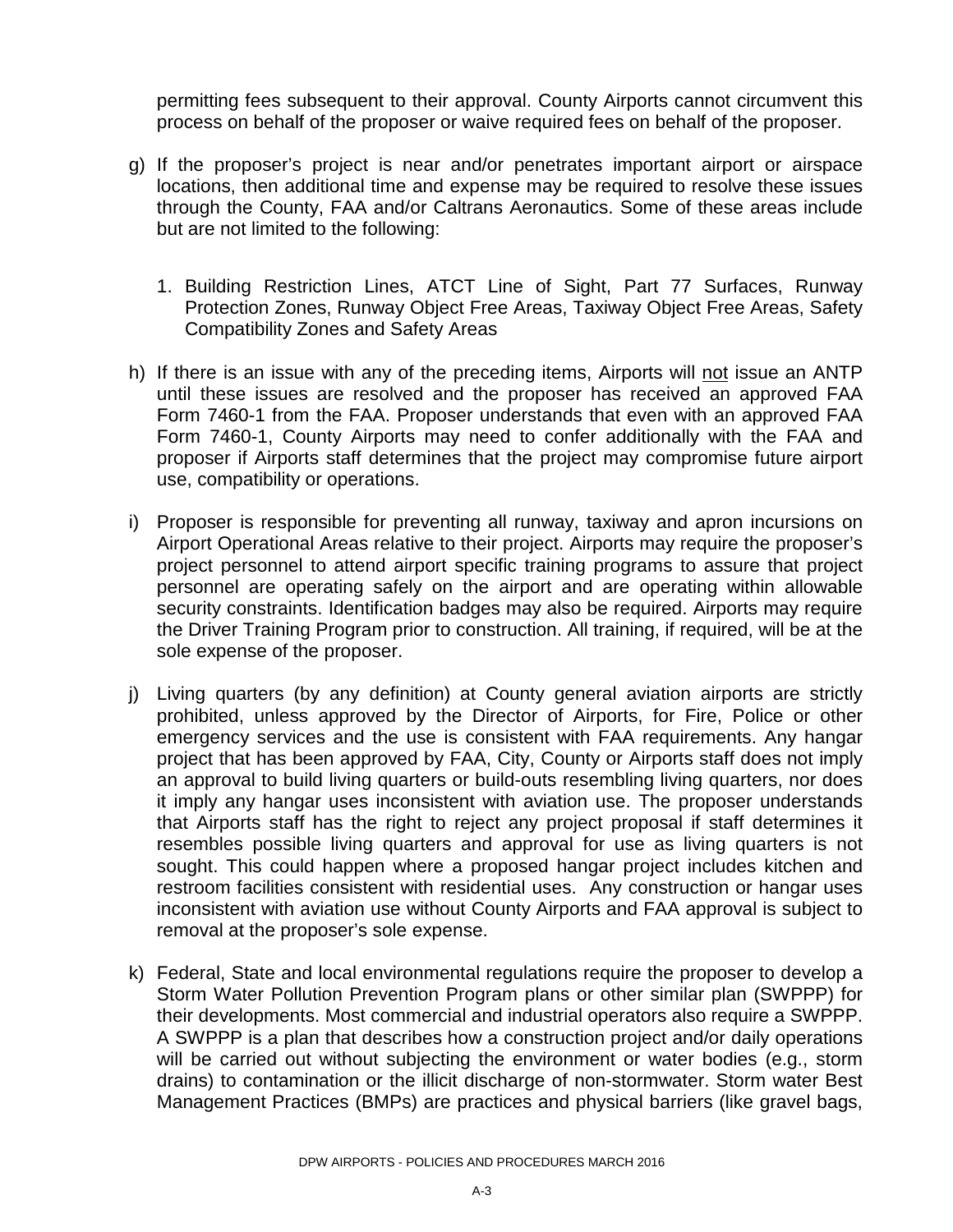hay bails, and plastic barriers) designed into a project or daily operation that prevents and/or minimizes these contaminants from entering the storm drain system. Failure to comply with storm water regulations could result in fines. The proposer understands that storm water BMPs are a routine part of project development and that it is the proposer's responsibility to assure that their project is in constant compliance with all storm water and environmental regulations at the proposer's own expense.

- l) Proposer shall provide the Airport Manager with a proposed construction schedule. Typical working hours on site are 7AM - 5PM Monday through Friday but may vary by site. If the construction scheduled needs to vary from these hours, the proposer shall request the change from the on-site manager / Airport Manager in advance.
- m) Proposer shall provide the on-site manager / Airport Manager at least a 48 hour notice prior to moving equipment on or off site over the taxiways/taxilanes. The onsite manager / Airport Manager shall be informed whenever a piece of equipment is to be moved over the taxiway/taxilane areas. Note: Under no circumstances shall the contractor enter the runway, taxiway, runway safety area or taxiway safety areas without being escorted by Airports staff or being in constant contact with ATCT personnel.
- n) The proposer shall provide the on-site manager / Airport Manager with a 24 hour emergency contact list. The list will include the general contractor's and project manager's 24 hour contact numbers.
- o) If a crane is to be used during construction, the Airport Manager will be notified at least 48 hours prior to the crane's arrival. This will allow the Airport Manager to file the proper Notice to Airmen (NOTAMS). The crane will be flagged and/or lighted while raised. An approved 7460-1 is required for crane use.

Name of Project or Leasehold

Signature of proposer(s) with responsible project charge

#### **Date**

**NOTE:** This signed document is to be submitted to Director of Airports prior to project approval.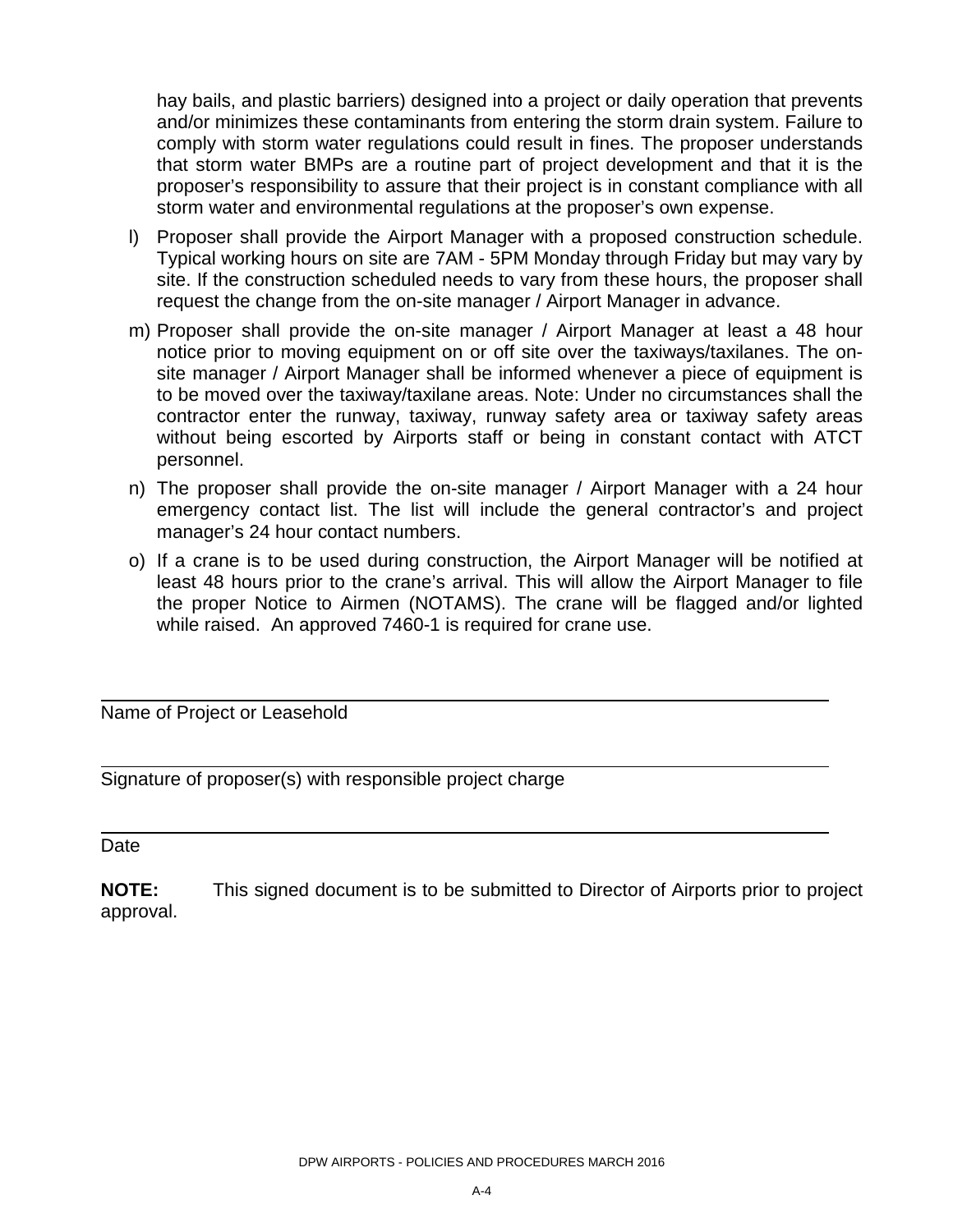#### **AIRPORT SITE PLAN CHECK LIST**

Lessee:

Airport:

Submittal No.:

Designer/Consultant:

Airports will not accept plans without this completed Check List and the initialed and signed Plan Preparation Policy included in this packet. These are to be submitted with the initial plan.

**Background**: All leasehold improvements shall be consistent with current Development Standards and Performance Standards and in accordance with all applicable laws and ordinances. All plans shall be prepared in a professional manner, signed by a California Registered Civil Engineer, Structural Engineer or Architect. Plans shall be submitted in triplicate with a transmittal letter to the Airports Supervising Real Property Agent prior to any submittal for a building permit. The anticipated date for start of construction should be noted in the letter. Time should be allowed for permit processing (Note: Permit processing time could take up to two (2) years.) Check appropriate box below.

| <b>Process</b>                                                                                                               | <b>Plans</b><br><b>Comply</b> | <b>Plans Don't</b><br><b>Comply</b> | N/A |
|------------------------------------------------------------------------------------------------------------------------------|-------------------------------|-------------------------------------|-----|
| 1. Provide all layout dimensions required to<br>construct and the construction is consistent with<br>the Airport Layout Plan |                               |                                     |     |
| 2. Provide dimension ties to leasehold boundary                                                                              |                               |                                     |     |
| 3. Type of occupancy indicated (hangar, office,<br>restroom, storage, etc.)                                                  |                               |                                     |     |
| 4. Type and details of building construction shown<br>(hangar type)                                                          |                               |                                     |     |
| 5. All structures are to be at least 10' back from<br>lease lines                                                            |                               |                                     |     |
| 6. Type and details of pavement construction to be<br>shown on plans                                                         |                               |                                     |     |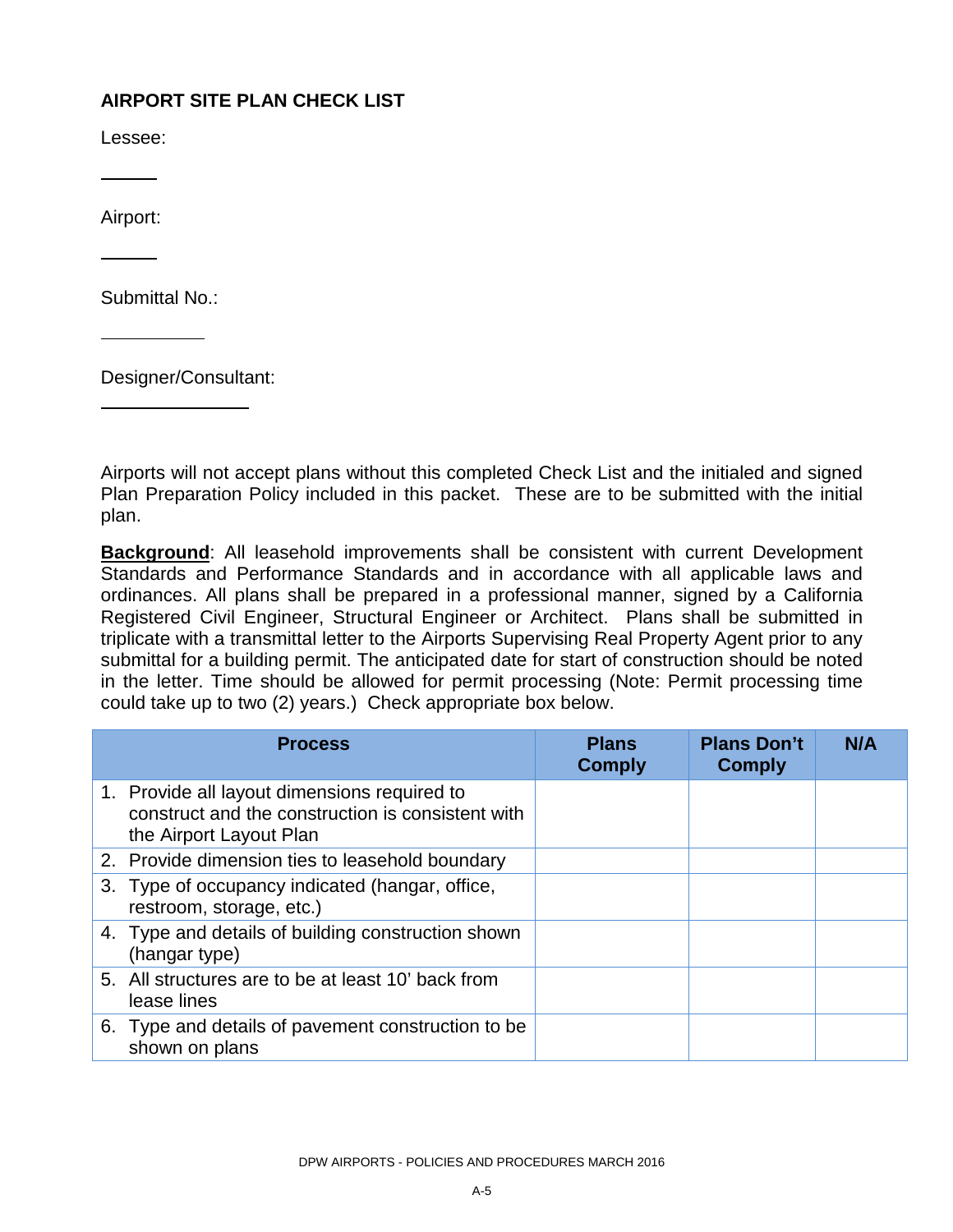| <b>Process</b>                                                                                                                                                              | <b>Plans</b><br><b>Comply</b> | <b>Plans Don't</b><br><b>Comply</b> | N/A |
|-----------------------------------------------------------------------------------------------------------------------------------------------------------------------------|-------------------------------|-------------------------------------|-----|
| 7. Proposed project will not displace currently<br>based aircraft during or after construction                                                                              |                               |                                     |     |
| 8. Name "Critical Aircraft" in each taxiway for<br>leasehold (max. weight, span, height)                                                                                    |                               |                                     |     |
| 9. Proposed project will not introduce airside<br>obstructions, i.e., curb, gutters, fencing,<br>retaining wall, sudden slopes (greater than<br>1.5%), drainage swale, etc. |                               |                                     |     |
| 10. All finished grades should not exceed a 1.5%<br>slope                                                                                                                   |                               |                                     |     |
| 11. Plans to show the Building Restriction Line<br>(BRL)                                                                                                                    |                               |                                     |     |
| 12. Underground all proposed utilities (power,<br>telephone, television, water, sewer and gas)                                                                              |                               |                                     |     |
| 13. Utility related easements (show all on plan)                                                                                                                            |                               |                                     |     |
| 14. Fire Main/Hydrants (contact Fire Marshall for<br>signature on plans)                                                                                                    |                               |                                     |     |
| 15. Grading (show existing and final elevations).<br>Note: Storm water plan will be needed for<br>permit approval                                                           |                               |                                     |     |
| 16. Show all maximum building and other structure<br>elevations (use Mean Sea Level (MSL)<br>elevations) i.e., roofs, eaves, and ridges                                     |                               |                                     |     |
| 17. Show all fence, wall and planting heights                                                                                                                               |                               |                                     |     |
| 18. Auto parking pavement and base (indicate<br>pavement section)                                                                                                           |                               |                                     |     |
| 19. Parking space striping and marking, including<br>stall dimensions                                                                                                       |                               |                                     |     |
| 20. Auto circulation physically separate from aircraft<br>when possible                                                                                                     |                               |                                     |     |
| 21. All proposed pedestrian walkways are shown<br>on plans                                                                                                                  |                               |                                     |     |
| 22. Taxiways, service and tie-down areas<br>(designed for critical aircraft)                                                                                                |                               |                                     |     |
| 23. Indicate all aircraft pavement sections (for<br>example, 3" of asphalt, on 6" of Class II base,<br>on 6" of compacted sub-grade to 95% Relative<br>Compaction (RC))     |                               |                                     |     |
| 24. Taxiway centerline, 4" wide, yellow reflective<br>paint with beads                                                                                                      |                               |                                     |     |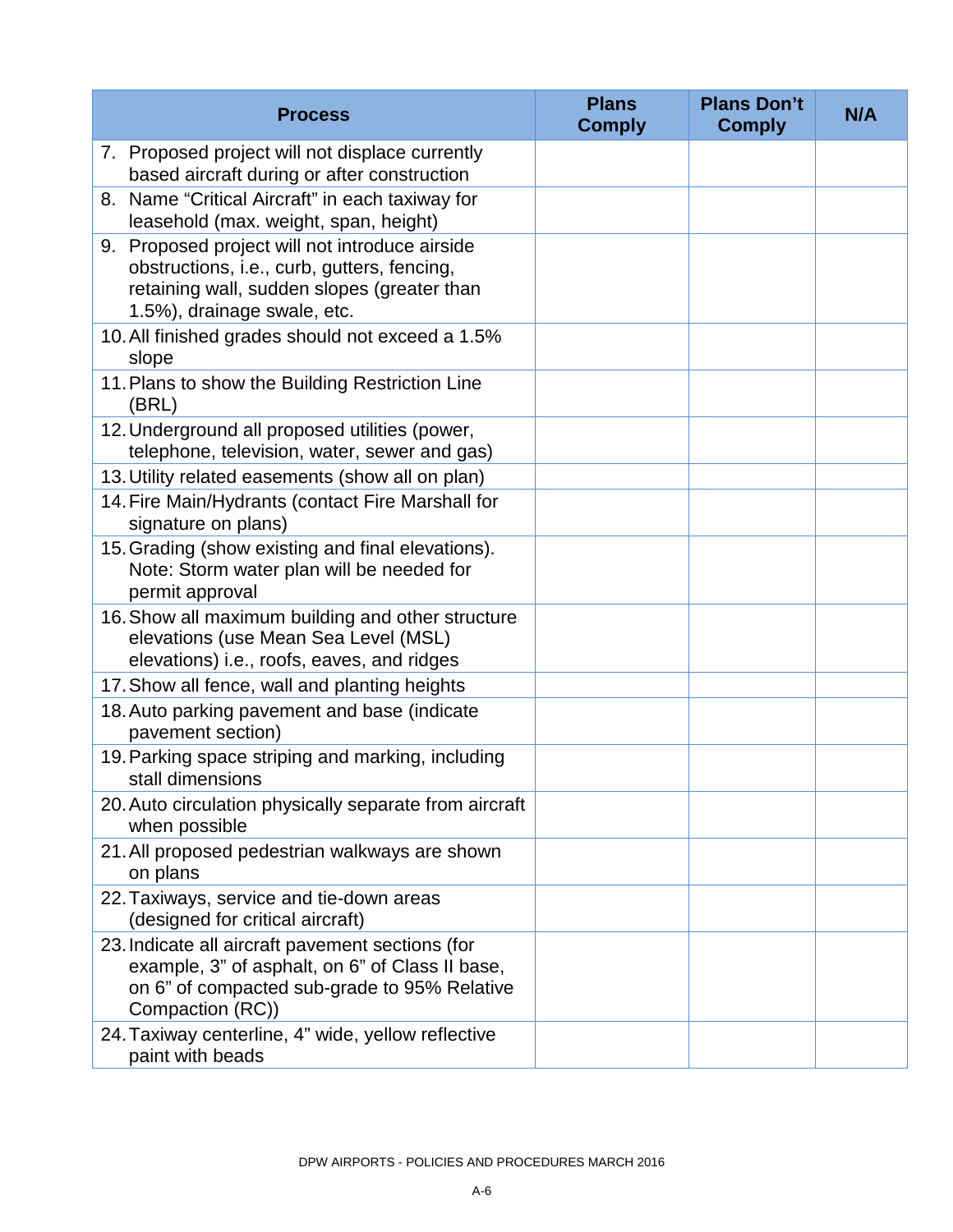| <b>Process</b>                                                                                                                                         | <b>Plans</b><br><b>Comply</b> | <b>Plans Don't</b><br><b>Comply</b> | N/A |
|--------------------------------------------------------------------------------------------------------------------------------------------------------|-------------------------------|-------------------------------------|-----|
| 25. Tie-down positions striped and numbered with<br>tie-down dimensions                                                                                |                               |                                     |     |
| 26. Tie-down anchors, per FAA standard                                                                                                                 |                               |                                     |     |
| 27. Phasing is indicated on plans (for example,<br>Phase I and Phase II)                                                                               |                               |                                     |     |
| 28. All hangars and tie-downs must be named or<br>numbered                                                                                             |                               |                                     |     |
| 29. Attach signage sketch to plans including size,<br>dimensions and locations. All signs must have<br>prior written approval by Director of Airports. |                               |                                     |     |
| 30. Trash collection areas indicated. Locate outside<br>of operational areas when possible                                                             |                               |                                     |     |
| 31. Landscaping plans included or indicate areas<br>for proposed landscaping                                                                           |                               |                                     |     |
| 32. Landscaped areas sized and located<br>appropriately                                                                                                |                               |                                     |     |
| 33. All proposed drains have fossil filters or<br>equivalent                                                                                           |                               |                                     |     |
| 34. Outdoor lighting, low pressure sodium, direct<br>light downward                                                                                    |                               |                                     |     |
| 35. Prohibited lights are not proposed                                                                                                                 |                               |                                     |     |
| 36. All structures clear 7:1 Transitional Surface                                                                                                      |                               |                                     |     |
| 37. Plans complete enough for Lessee to submit<br>FAA form 7460-1 and to apply to City or County<br>for Building Permits                               |                               |                                     |     |
| 38. Security fencing and electric keypads (Knox<br>Box) are indicated on plan                                                                          |                               |                                     |     |
| 39. Neighboring leasehold is not adversely<br>impacted by construction or proposed<br>development                                                      |                               |                                     |     |
| 40. Project does not propose non-aviation uses                                                                                                         |                               |                                     |     |
| 41. Project does not accommodate a caretaker's<br>residence, a pilot's quarters, or residential<br>dwelling                                            |                               |                                     |     |
| 42. Designer will state coordinate system (i.e., NAD<br>horizontal and NGVD 29 vertical datums)<br>83                                                  |                               |                                     |     |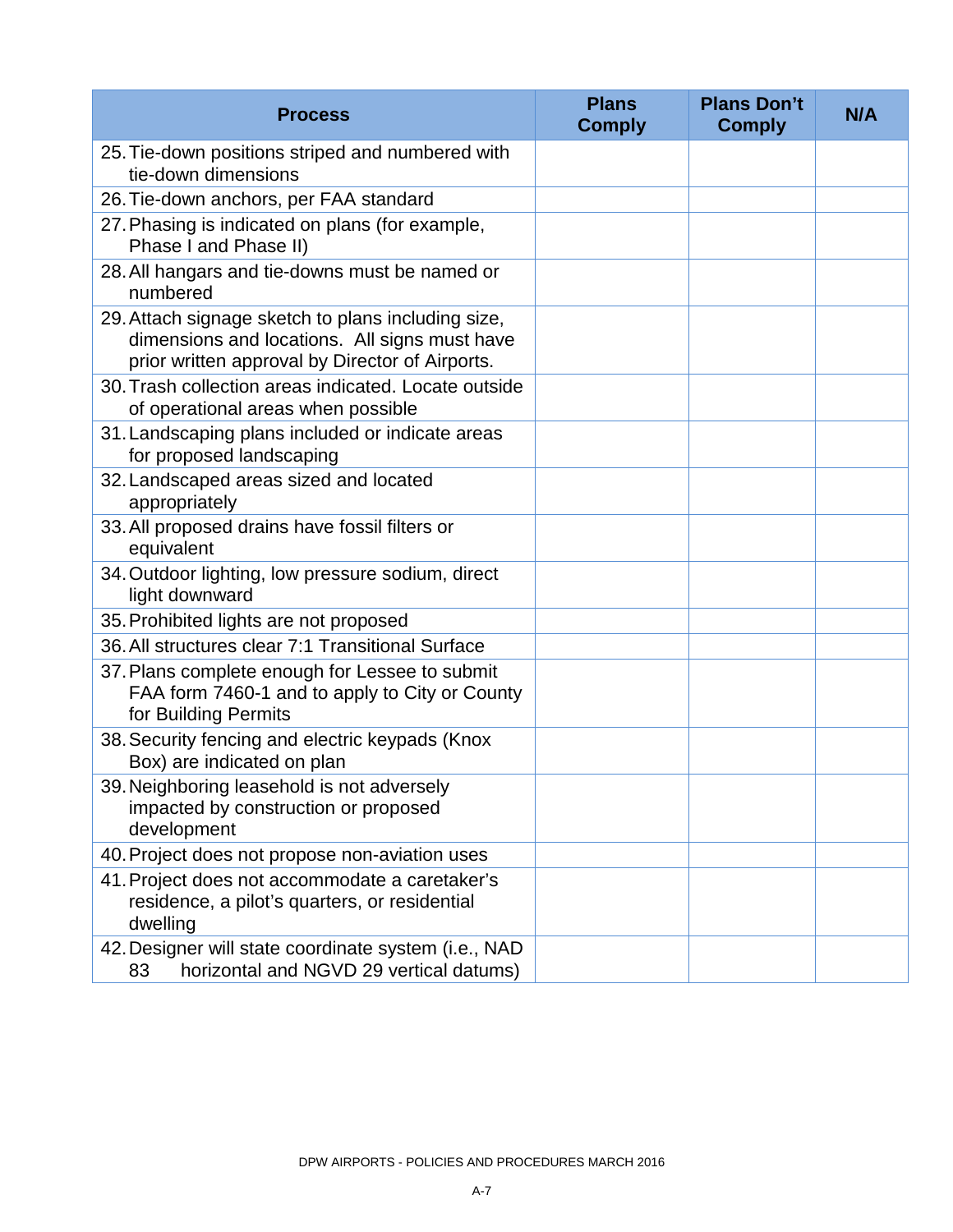| <b>Process</b>                                                                                                                  | <b>Plans</b><br><b>Comply</b> | <b>Plans Don't</b><br><b>Comply</b> | N/A |
|---------------------------------------------------------------------------------------------------------------------------------|-------------------------------|-------------------------------------|-----|
| 43. The following specialized facilities may require<br>additional submittals and additional review time:                       |                               |                                     |     |
| 44. Aviation fuel storage facilities (design at least<br>50' from any structure opening and 25' from<br>structures and objects) |                               |                                     |     |
| 45. Helicopter facilities                                                                                                       |                               |                                     |     |
| 46. Aircraft cleaning services                                                                                                  |                               |                                     |     |
| 47. Aircraft painting                                                                                                           |                               |                                     |     |
| 48. Aerial crop dusting and spraying                                                                                            |                               |                                     |     |
| 49. Aerial fire fighting                                                                                                        |                               |                                     |     |
| 50. Aircraft maintenance                                                                                                        |                               |                                     |     |
| 51. Aviation or product manufacturing                                                                                           |                               |                                     |     |
| 52. Wash racks                                                                                                                  |                               |                                     |     |
| 53. Restaurants                                                                                                                 |                               |                                     |     |
| 54. Commercial use                                                                                                              |                               |                                     |     |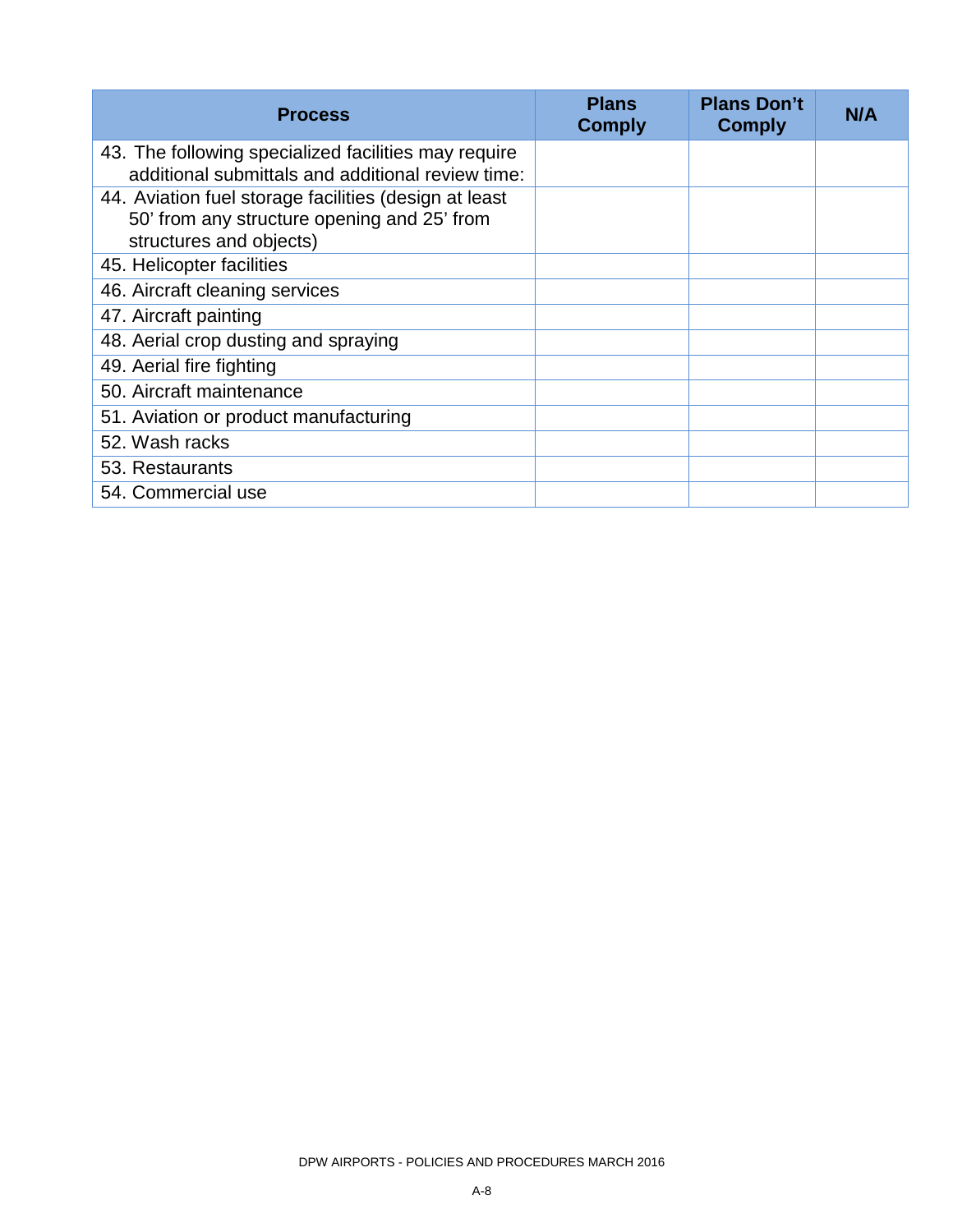#### **SAMPLE SITE PLAN**

r

|                                                                                                                                                                                                                                                                                                                                                                                                                                                                                                                            |                                                                                                                                                                                                                                                                                                                                                                                        | Failure To Provide All Requested Information May Delay Processing of Your Notice                                                                                                                                                                                                                                                                                                                                                                                                                                                                                                                                                                                                                                                                                                                                                                                                                                                                                                                                                                                                                                                                                                                         | FOR FAA USE ONLY                                               |
|----------------------------------------------------------------------------------------------------------------------------------------------------------------------------------------------------------------------------------------------------------------------------------------------------------------------------------------------------------------------------------------------------------------------------------------------------------------------------------------------------------------------------|----------------------------------------------------------------------------------------------------------------------------------------------------------------------------------------------------------------------------------------------------------------------------------------------------------------------------------------------------------------------------------------|----------------------------------------------------------------------------------------------------------------------------------------------------------------------------------------------------------------------------------------------------------------------------------------------------------------------------------------------------------------------------------------------------------------------------------------------------------------------------------------------------------------------------------------------------------------------------------------------------------------------------------------------------------------------------------------------------------------------------------------------------------------------------------------------------------------------------------------------------------------------------------------------------------------------------------------------------------------------------------------------------------------------------------------------------------------------------------------------------------------------------------------------------------------------------------------------------------|----------------------------------------------------------------|
| U.S. Department of Transportation                                                                                                                                                                                                                                                                                                                                                                                                                                                                                          |                                                                                                                                                                                                                                                                                                                                                                                        | Notice of Proposed Construction or Alteration                                                                                                                                                                                                                                                                                                                                                                                                                                                                                                                                                                                                                                                                                                                                                                                                                                                                                                                                                                                                                                                                                                                                                            | <b>Aeronautical Study Number</b><br>$\sim$ 100 $\pm$ 100 $\pm$ |
| <b>Federal Aviation Administration</b><br>1. Sponsor (person, company, etc. proposing this action):<br>Name: Joe Pilot, LLC<br>Address: 2222 Aviation St<br>Telephone: 222-333-4444 Fax: Fax:<br>2. Sponsor's Representative (if other than #1):<br>Address: 888 Altitude St Address: 888 Altitude St<br>3. Notice of:<br>4. Duration:<br>5. Work Schedule: Beginning 2005 ________ End 2006<br>6. Type: □ Antenna Tower □ Crane<br>$\Box$ Landfill<br>$\Box$ Water Tank<br>7. Marking/Painting and/or Lighting Preferred: | the control of the control of the control of the control of<br>City: San Diego State: Ca Zip: 92131<br>Name: Airport Design Company<br>City: LA State: Ca Zip: 92111<br>Telephone: 555-222-5555 Fax: Fax:<br>$\boxtimes$ New Construction $\Box$ Alteration<br>Existing<br>$\boxtimes$ Permanent $\Box$ Temporary (months, days)<br>□ Building □ Power Line<br>⊠ Other FBO Development | 9. Latitude: $\underline{\qquad 119^{\circ}} \qquad 25 \qquad 58.$<br>10. Longitude: ______ 34° _____ 44' _____ 15. ___________"<br>11. Datum: $\boxtimes$ NAD 83 $\Box$ NAD 27 $\Box$ Other<br>12. Nearest: City: San Diego State:CA<br>13. Nearest Public-use (not private-use) or Military Airport or Heliport:<br>Neal Armstrong Airport and the control of the control of the control of the control of the control of the control of the control of the control of the control of the control of the control of the control of the control of<br>14. Distance from #13. to Structure: on site<br>15. Direction from #13. to Structure: on site<br>16. Site Elevation (AMSL):<br>17. Total Structure Height (AGL):<br>18. Overall height (#16. + #17.) (AMSL):<br>19. Previous FAA Aeronautical Study Number (if applicable):<br>NA POLICY CONTRACT CONTRACT CONTRACT OF CONTRACT CONTRACT CONTRACT CONTRACT CONTRACT CONTRACT CONTRACT CONTRACT CONTRACT CONTRACT CONTRACT CONTRACT CONTRACT CONTRACT CONTRACT CONTRACT CONTRACT CONTRACT CONTRACT CONTRACT CO<br>20. Description of Location: (Attach a USGS 7.5 minute<br>Quadrangle Map with the precise site marked and any certified survey.) | 241 MSL ft.<br>15 ft.<br>256 MSL ft.                           |
| Red Lights and Paint<br>$\Box$ White - High Intensity<br>8. FCC Antenna Structure Registration Number (if applicable):                                                                                                                                                                                                                                                                                                                                                                                                     | □ Dual - Red and Medium Intensity White<br>□ White - Medium Intensity □ Dual - Red and High Intensity White<br>$\boxtimes$ Other Low sodium lighting                                                                                                                                                                                                                                   | Project is located on Neal Armstrong Airport at 119 degrees, 25', 58" lat<br>and 34 degrees, 44", 15". Project is NAD 83 and NGVD 29 coordinates<br>systems.                                                                                                                                                                                                                                                                                                                                                                                                                                                                                                                                                                                                                                                                                                                                                                                                                                                                                                                                                                                                                                             |                                                                |
| 21. Complete Description of Proposal:                                                                                                                                                                                                                                                                                                                                                                                                                                                                                      | Proposed new FBO development at Neal Armstrong Airport. Development proposes nine (9) new box hangars, 4                                                                                                                                                                                                                                                                               |                                                                                                                                                                                                                                                                                                                                                                                                                                                                                                                                                                                                                                                                                                                                                                                                                                                                                                                                                                                                                                                                                                                                                                                                          |                                                                |
| from the "air" side by an 8 foot security fence.                                                                                                                                                                                                                                                                                                                                                                                                                                                                           |                                                                                                                                                                                                                                                                                                                                                                                        | tiedowns and an FBO office. Maximum building height is 15 feet above ground level (256 MSL). Project buildings are 200<br>feet from the taxiway centerline and 500 feet from the runway centerline. The 4 tiedowns are beyond the BRL but behind<br>the TOFA. The project will include all new asphalt and the project will consist of 8 new vehicle parking spaces separated<br>Site is secured by a sliding gate with card access and Knox Box access. There is also a pedestrian gate access with key                                                                                                                                                                                                                                                                                                                                                                                                                                                                                                                                                                                                                                                                                                 |                                                                |
| pad proposed.                                                                                                                                                                                                                                                                                                                                                                                                                                                                                                              |                                                                                                                                                                                                                                                                                                                                                                                        |                                                                                                                                                                                                                                                                                                                                                                                                                                                                                                                                                                                                                                                                                                                                                                                                                                                                                                                                                                                                                                                                                                                                                                                                          |                                                                |
|                                                                                                                                                                                                                                                                                                                                                                                                                                                                                                                            |                                                                                                                                                                                                                                                                                                                                                                                        |                                                                                                                                                                                                                                                                                                                                                                                                                                                                                                                                                                                                                                                                                                                                                                                                                                                                                                                                                                                                                                                                                                                                                                                                          |                                                                |
|                                                                                                                                                                                                                                                                                                                                                                                                                                                                                                                            |                                                                                                                                                                                                                                                                                                                                                                                        | Notice is required by 14 Code of Federal Requlations, part 77 pursuant to 49 U.S.C., Section 44718. Persons who knowingly and willingly violate the notice<br>requirements of part 77 are subject to a civil penalty of \$1,000 per day until the notice is received, pursuant to 49 U.S.C., section 46301 (a).                                                                                                                                                                                                                                                                                                                                                                                                                                                                                                                                                                                                                                                                                                                                                                                                                                                                                          |                                                                |
|                                                                                                                                                                                                                                                                                                                                                                                                                                                                                                                            | mark and/or light the structure in accordance with established marking and lighting standards as necessary.                                                                                                                                                                                                                                                                            | I hereby certify that all of the above statements made by me are true, complete, and correct to the best of my knowledge. In addition, I agree to                                                                                                                                                                                                                                                                                                                                                                                                                                                                                                                                                                                                                                                                                                                                                                                                                                                                                                                                                                                                                                                        | Frequency/Power (kW)                                           |
| Date                                                                                                                                                                                                                                                                                                                                                                                                                                                                                                                       | Typed or Printed name and Title of Person Filing Notice                                                                                                                                                                                                                                                                                                                                | Signature                                                                                                                                                                                                                                                                                                                                                                                                                                                                                                                                                                                                                                                                                                                                                                                                                                                                                                                                                                                                                                                                                                                                                                                                |                                                                |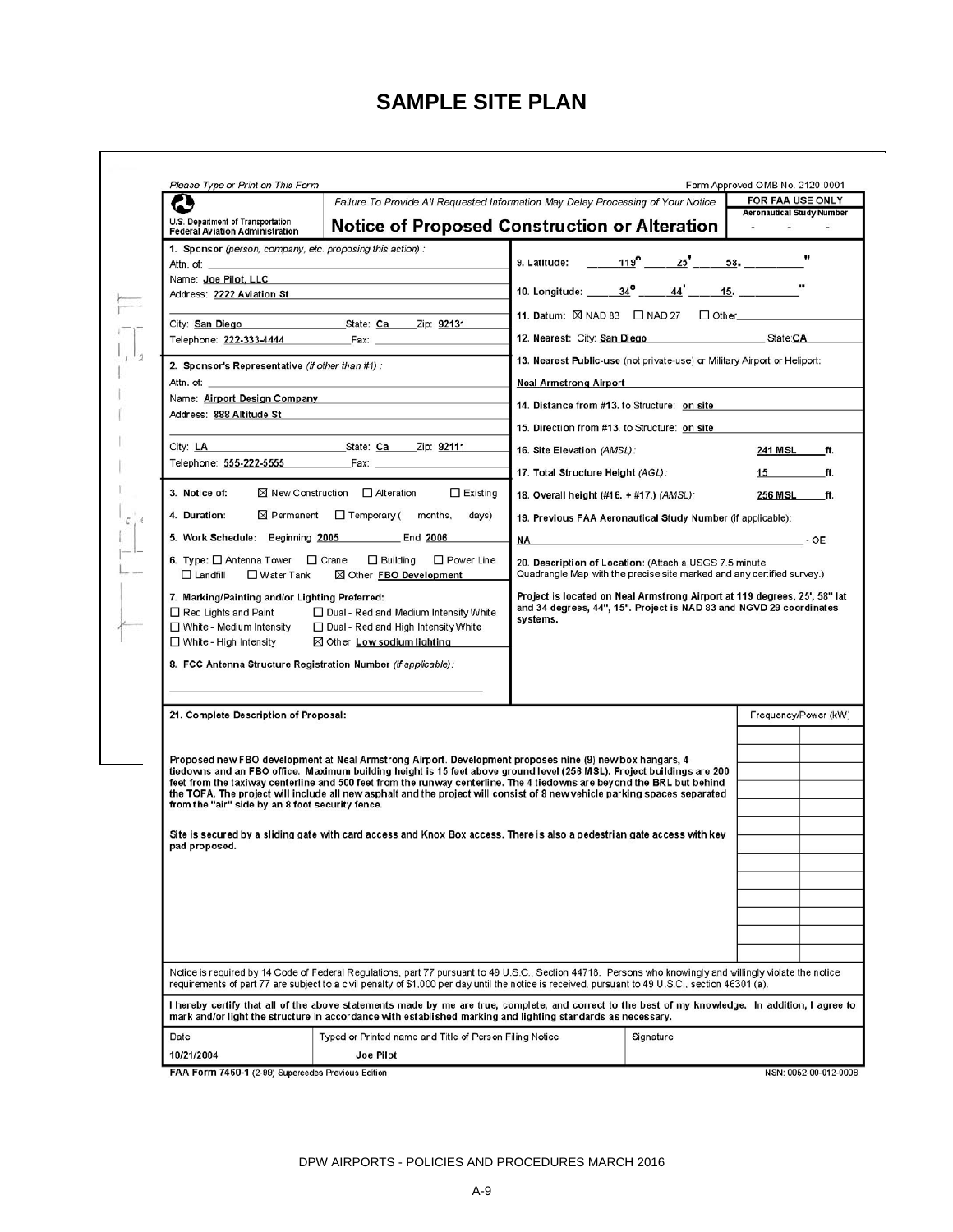#### **AIRPORTS NOTICE TO PROCEED FORM (ANTP)**

Typical construction working hours are 7:00 am – 5:00 pm, Monday through Friday but may vary by site. The Airport Manager must pre-approve any change in this construction schedule with at least a seventy two (72) hour advance notice.

| * Submit this form with an estimated project schedule. This ANTP Form will not be |  |
|-----------------------------------------------------------------------------------|--|
| accepted without a project schedule.                                              |  |

**Project Name:** 

**Leasehold Name:** 

**Lessee's Responsible Project Manager(s) and Contractor's Emergency Contact info:** 

**Airport Manager/Date:**

**Airport Engineer/Date:**

**NOTE:** One (1) copy to Director of Airports One (1) copy to Proposer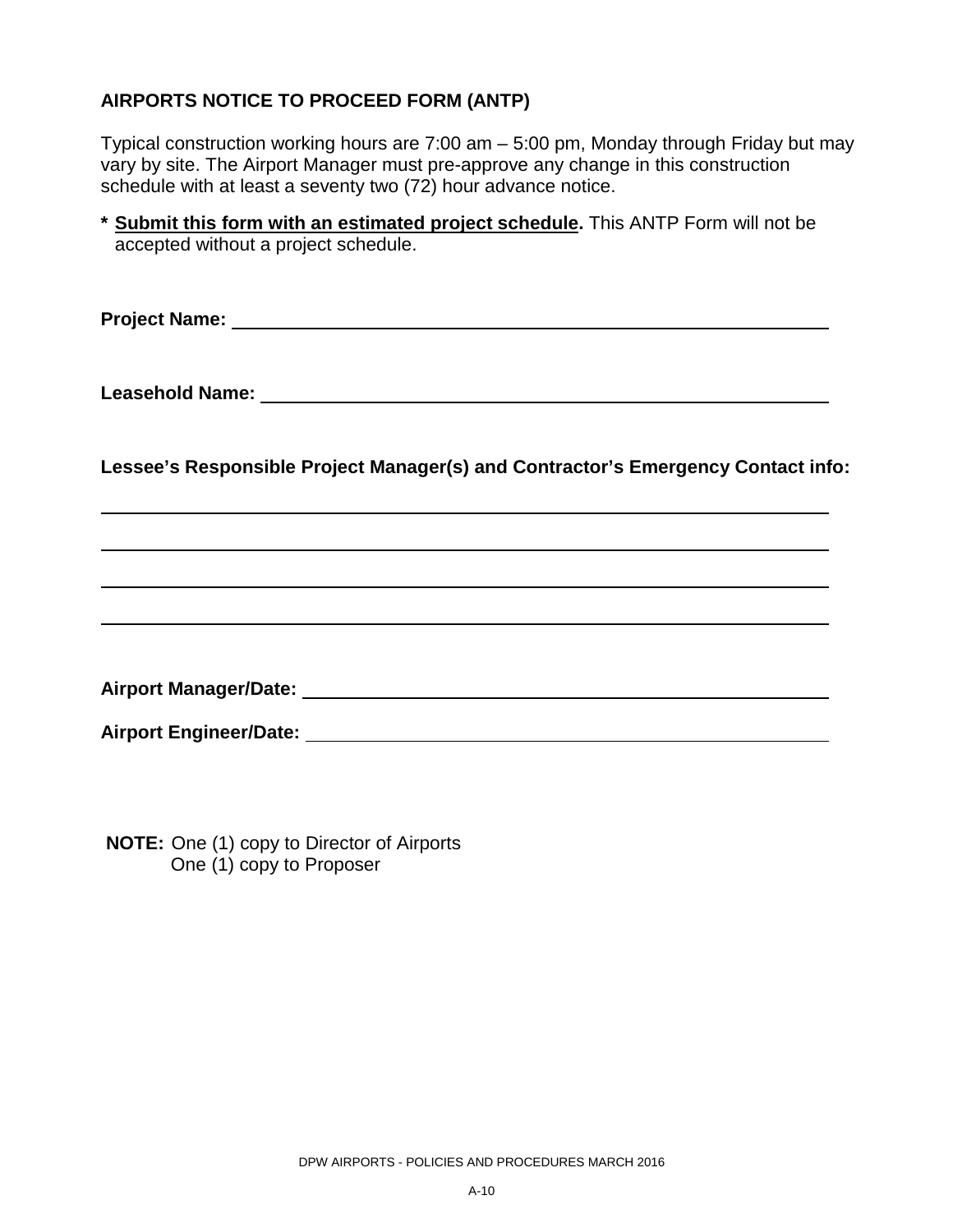## **Sample Airport Development Flow Chart**

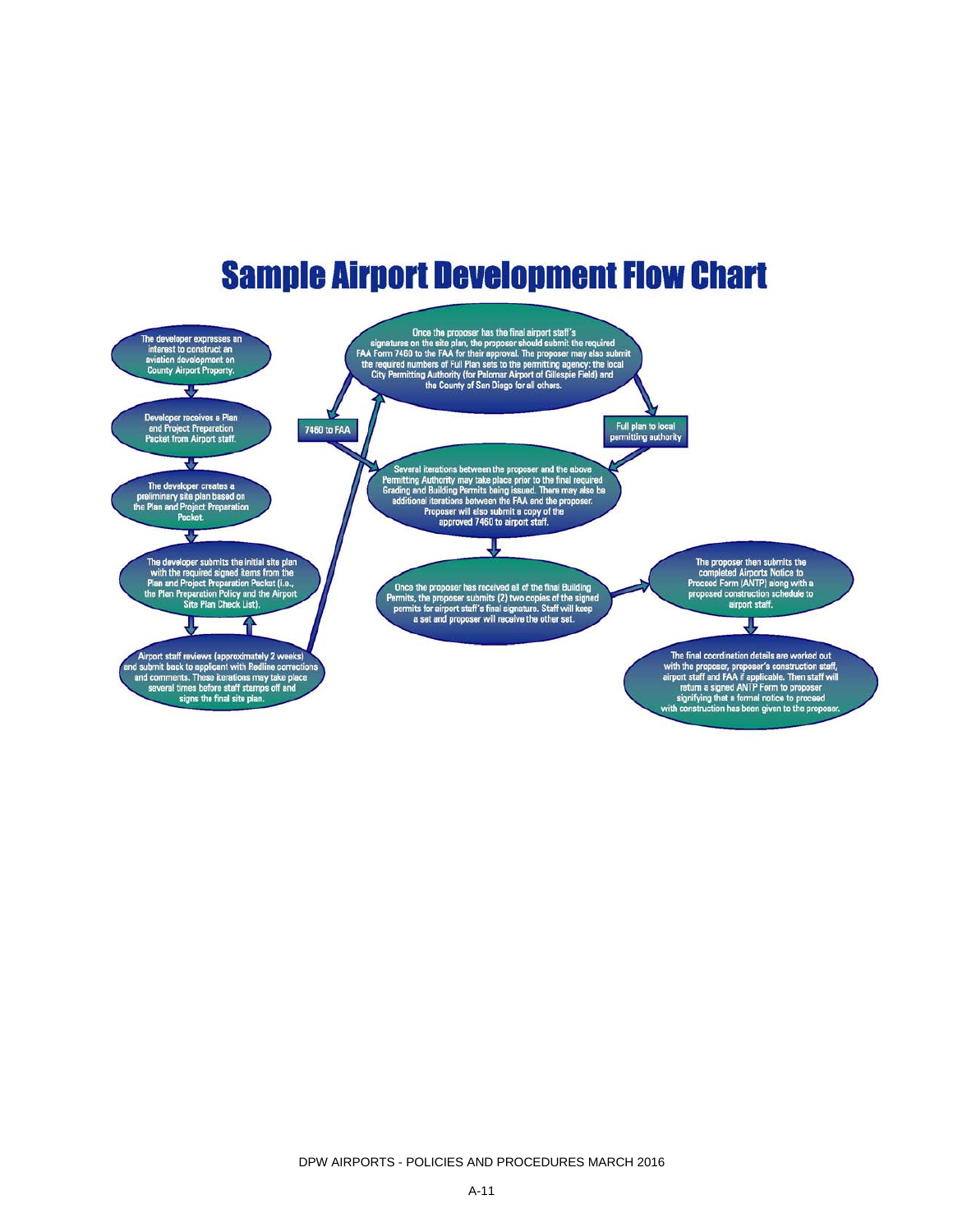#### **APPENDIX D**

Date:

Master Lessee ADDRESS

Dear :

[AIRPORT] – [LEASE] – LEASEHOLD COMPLIANCE LETTER – NOTICE #1

For time to time, leasehold compliance issues are observed by Airports staff during routine inspections or are brought to our attention by other airport tenants. When this happens, Airports will bring the issue to your attention informally and give you the opportunity to address it, as we did for this matter on [DATE]. If the issue is not expediently resolved, Airports issues a Leasehold Compliance letter, like this, to help clarify the issue and steps needed in order to resolve it.

The following problem was observed on your leasehold, hangar \_\_\_ (or location):

1) **[Description of Compliance Issue]** (Example: Non-permitted use of the premises; non-aviation storage, motorcycle maintenance/repair.)

In order to remedy the situation, we ask that you take the following action within 10 days of this notification:

1) **[Suggested resolution]** (Example: Remove non-aviation related items in hangar D12 and return hangar to aviation use and then contact Airport Manager John Doe at 619-123-4567 or [john.doe@sdcounty.ca.gov](mailto:john.doe@sdcounty.ca.gov) to let him know this matter has been addressed.)

If it is not possible to meet this timeframe, please provide your plan, including a schedule of how you plan to address the situation. Our goal is to see your site brought into compliance without having to take enforcement measures contained in your Lease, so we request your cooperation to take action and quickly remedy this leasehold compliance issue.

If you have any questions, please call the Airport Manager at \_\_\_\_-\_\_\_\_\_to discuss this letter.

Your prompt attention to this matter is appreciated.

Signed by:

Name, Title

cc: Airport Manager; Real Property

PHOTOS: (if applicable)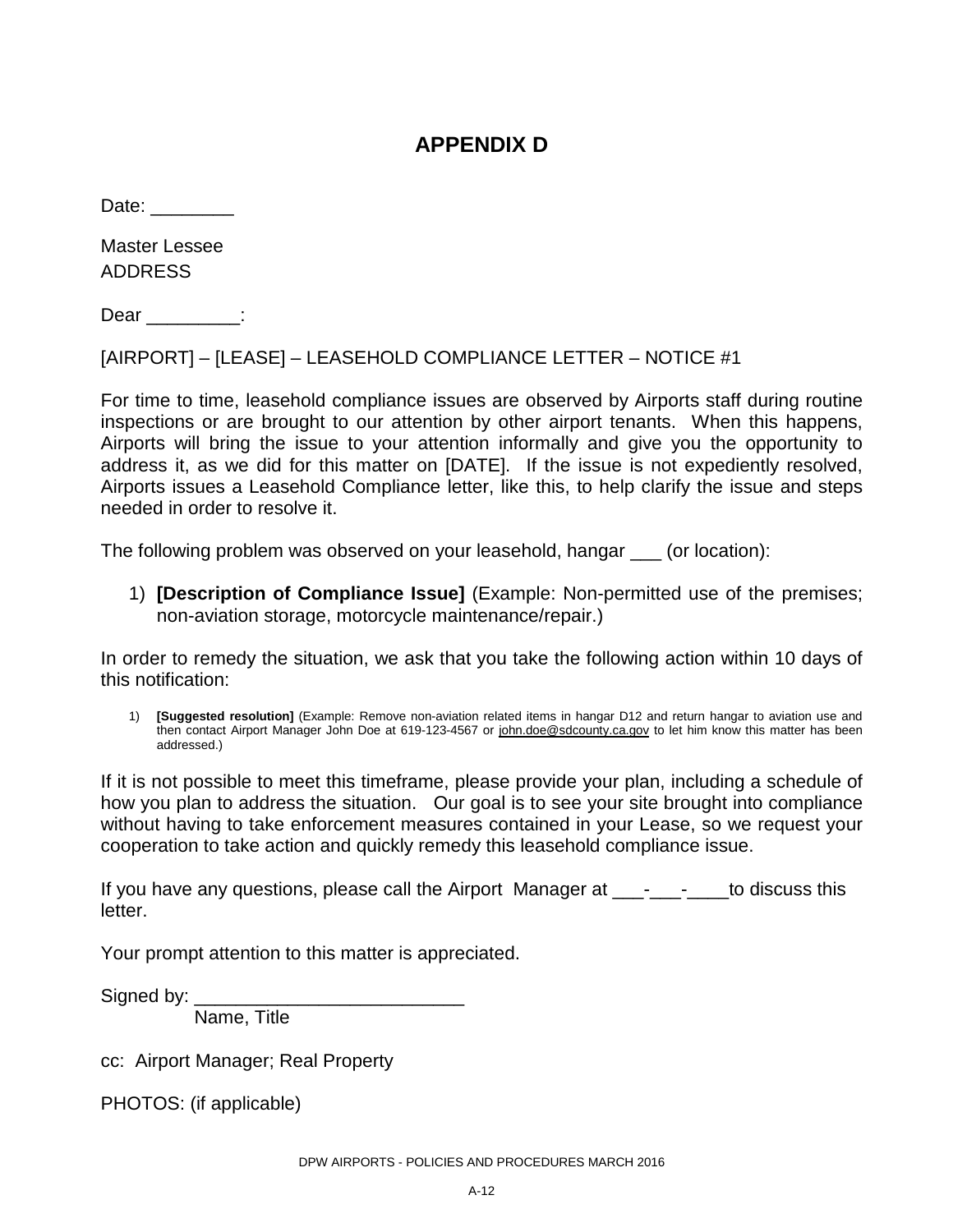### **DEFINITIONS / ABBREVIATIONS**

**A&P –** Airframe and Powerplant

**Advisory Circulars (AC)** –Federal Aviation Administration Advisory Circulars ACs for the aviation industry.

**Aeronautical activity or service** – Any activity that involves, makes possible, or is required for the operation of aircraft or that contributes to or is required for the safety of such operations.

**AOA** - Air Operations Area - the area that is inside the Airport boundary in which aircraft movements take place as defined by the Federal Aviation Administration-Advisory Circular AC150/5300.

**ATCT** - Air Traffic Control Tower – the FAA or non-federal owned/staffed ATCT facility located on Airport premises.

**Aircraft** –any and all conveyances, now or hereafter used for flight in airspace.

**Aircraft Maintenance** – Mechanical maintenance, inspection, rebuilding, alteration, or performance of preventative maintenance on an aircraft, air frame, aircraft engine, propeller, appliance, or component part by a person currently certified to perform such activity, by the Federal Aviation Administration (FAA), as provided in Title 14, Code of Federal Regulations, Parts 43 and 65. "Aircraft maintenance" does not include aircraft wash and wax operations.

**Airport** – An area of land which is used, or intended to be used, for aircraft takeoff and landing. It includes any appurtenant areas used, or intended to be used, for airport buildings or other airport facilities or rights-of-way, together with all airport buildings and facilities located thereon. It also includes any heliport.

**Airport Manager** (SDCC §85.402) – the County Airports Director, the manager of any of the County Airports, or their duly authorized representatives.

**Airport-Based Mechanics** – Those FAA-licensed aircraft mechanics that perform aircraft maintenance activities at any County airport from a specifically designated airport-based facility on that same airport, which is either leased directly from County, or subleased, with County's consent, from a lessee of the County, whose lease allows aircraft maintenance as a permitted use. This definition of airport-based mechanics includes certified airlines or their employees who perform maintenance on aircraft owned or leased by the airline.

**ALUC –** Airport Land Use Commission

**ALUCP –** Airport Land Use Compatibility Plan

**APCD –** Air Pollution Control District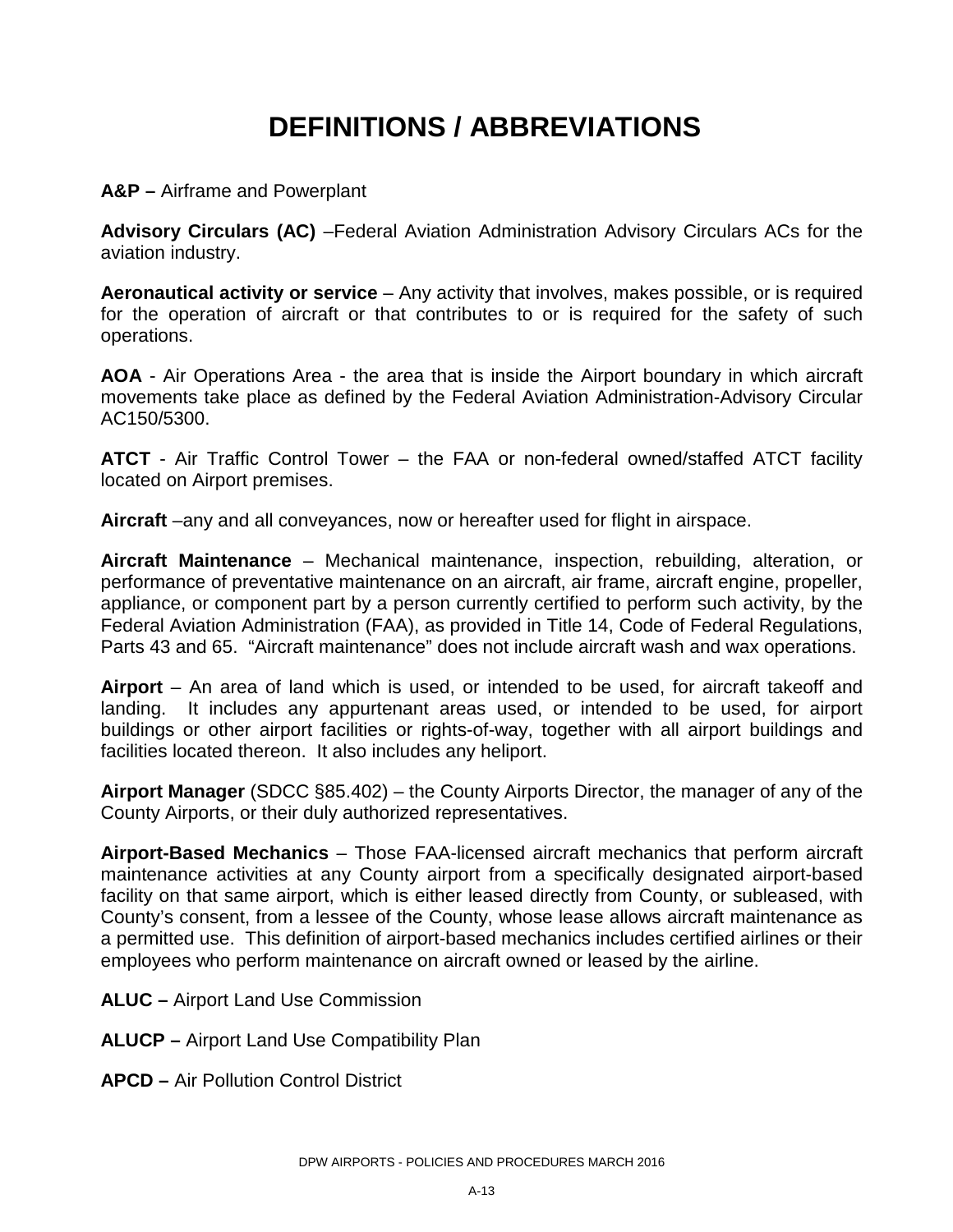#### **BMP –** Best Management Practice

**Board of Supervisors (Board)** –the County of San Diego elected officials as defined by the term "Board of Supervisors".

**Bulk Fuel Vendors** – Businesses that transport and deliver fuel and lubricant supplies to businesses on the airport. Bulk fuel vendors do not dispense fuel or lubricants into aircraft at County Airports. Bulk fuel vendors are required to have a Fuel Concession License.

**City** –the City to which that airport is annexed as defined above under Airport.

**Codes** – the codes/rules as referenced below:

- NFPA 407 Standard for Aircraft Fueling Servicing
- Aeronautics Law State Aeronautics Act Public Utilities Code
- California Fire Code Part IV Special Occupancy Uses Article 24 Airports, Heliports, and Helistops
- EPA
- California Vehicle Code Section  $-211113$ , 22511.8, 22651, and 22652
- San Diego County Administrative Code
- San Diego County Board of Supervisors' Policies
- San Diego County Code of Regulatory Ordinances Title 7, Division 3, Sec 73.101 73.107
- San Diego County Code Chapter 4 Titled Airport Rules and Regulations Sections 85.401 - 85.461
- San Diego County Health and Safety Codes
- County of San Diego Air Pollution Control District Regulations
- Federal Aviation Administration FAA Advisory Circulars, Orders, Rules
- Federal Airport and Airway Act of 1970
- Federal Airport Noise and Capacity Act of 1990
- Federal Aviation Safety and Noise Abatement Act of 1979
- Federal Clean Water Act
- Federal Americans with Disabilities Act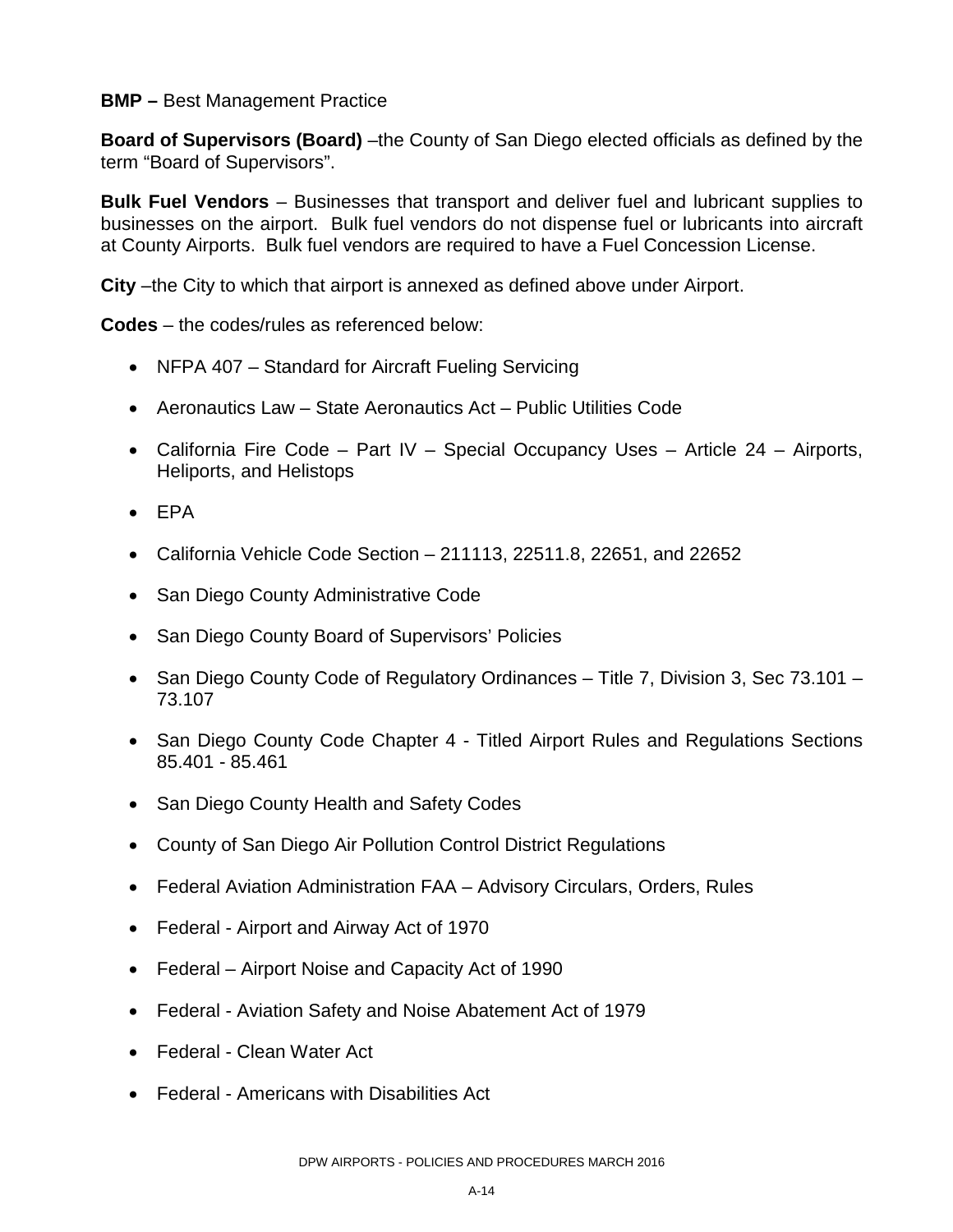- State of California Health and Safety Code
- State of California Penal Code
- State of California Vehicle Code
- State of California Code of Regulations Title 21, Sections 3525 through 3560
- State of California Public Utilities Code Sections 21001 et seq. relating to the Aeronautics Act
- Transportation Security Administration (TSA) Regulations
- San Diego County Airports:
- County Airports Storm Water Pollution Prevention Plan (SWPPP)
- County Airports Storm Water Best Management Practices (BMPs)
- County Airports Development Standards
- County Airports Performance Standards
- County Airports Minimum Standards
- County Airports Rules and Regulations
- Schedule of Rates and Charges and Use Control Policy for San Diego County Airports

**County** (SDCC §85.402) – the unincorporated areas in the County of San Diego, in the State of California.

**County Airport** (SDCC §85.402) – means an Airport operated by the County of San Diego with specific identification names as defined under their individual State of California Airport Permits as follows:

- a. Agua Caliente Springs Airstrip (L54) the County Airport, in an unincorporated area of the County of San Diego, in the State of California.
- b. Borrego Valley Airport (L08) the County Airport, in an unincorporated area of the County of San Diego, in the State of California.
- c. Fallbrook Community Airpark (L18) the County Airport, in an unincorporated area of the County of San Diego, in the State of California.
- d. Gillespie Field (SEE) the County Airport, annexed in the City of El Cajon, in the State of California.
- e. Jacumba Airport (L78) the County Airport, in an unincorporated area of the County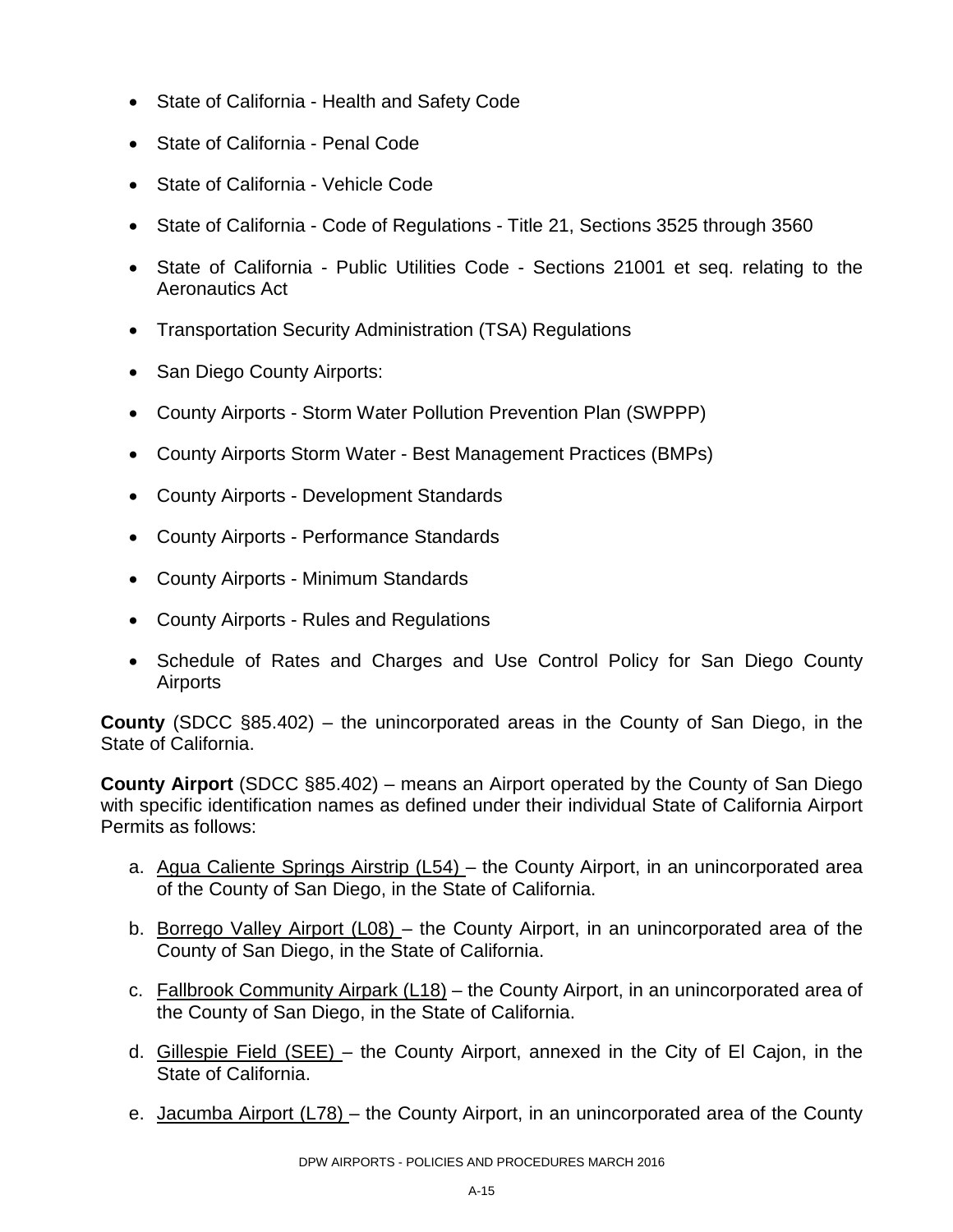of San Diego, in the State of California.

- f. McClellan-Palomar Airport (CRQ) the County Airport, annexed in the City of Carlsbad, in the State of California.
- g. Ocotillo Airport (L90) the County Airport, in an unincorporated area of the County of San Diego, in the State of California.
- h. Ramona Airport (RNM) the County Airport, in an unincorporated area of the County of San Diego, in the State of California.

**Driver Training Program** – An awareness and airport procedures training course given by ATCT personnel or County staff or its designee teaching Search, Call, Acknowledge and Notice Procedures (SCAN).

- **FAA** Federal Aviation Administration.
- **FAR –** Federal Aviation Regulation.

**Fuel Storage Facility** – A fixed facility consisting of underground or above ground fuel storage tanks and their associated piping and dispensing equipment, designed and built to the standards of the California Fire Code and NFPA 407.

**Movement Area** –the runways, taxiways, and other areas of an Airport which are used for taxiing, hover taxiing, air taxiing, takeoff, and landing of aircraft, exclusive of loading ramps and aircraft parking areas and as further defined in the FAA/AC 150-5300 "Airport Design."

**NTSB** – Federal - National Transportation Safety Board.

**NFPA –** National Fire Protection Association.

**Non-Movement Area** –aircraft aprons, ramps, taxilanes and parking areas not under the positive control of the ATCT and where two-way radio communications with the ATCT is not required by aircraft or ground vehicles on Airport premises and as further defined in the FAA/AC 150-5300 "Airport Design."

**Off-Airport Rental Car Business** –those businesses, other than on-airport rental car businesses, operating an automobile rental business at least part time on any Countyowned or operated airport.

**Pedestrian** –a person on foot, on a bicycle, in a wheelchair (motorized or manual), on a skateboard (motorized or manual) or on a scooter (motorized or manual).

**Person** (SDCC §85.402) – any individual, estate, firm, association, political body, business, organization, group, partnership, business trust, company, corporation, or other legal entity including any member trustee, agent, employee, officer, receiver, assignee, or other representative of any of these.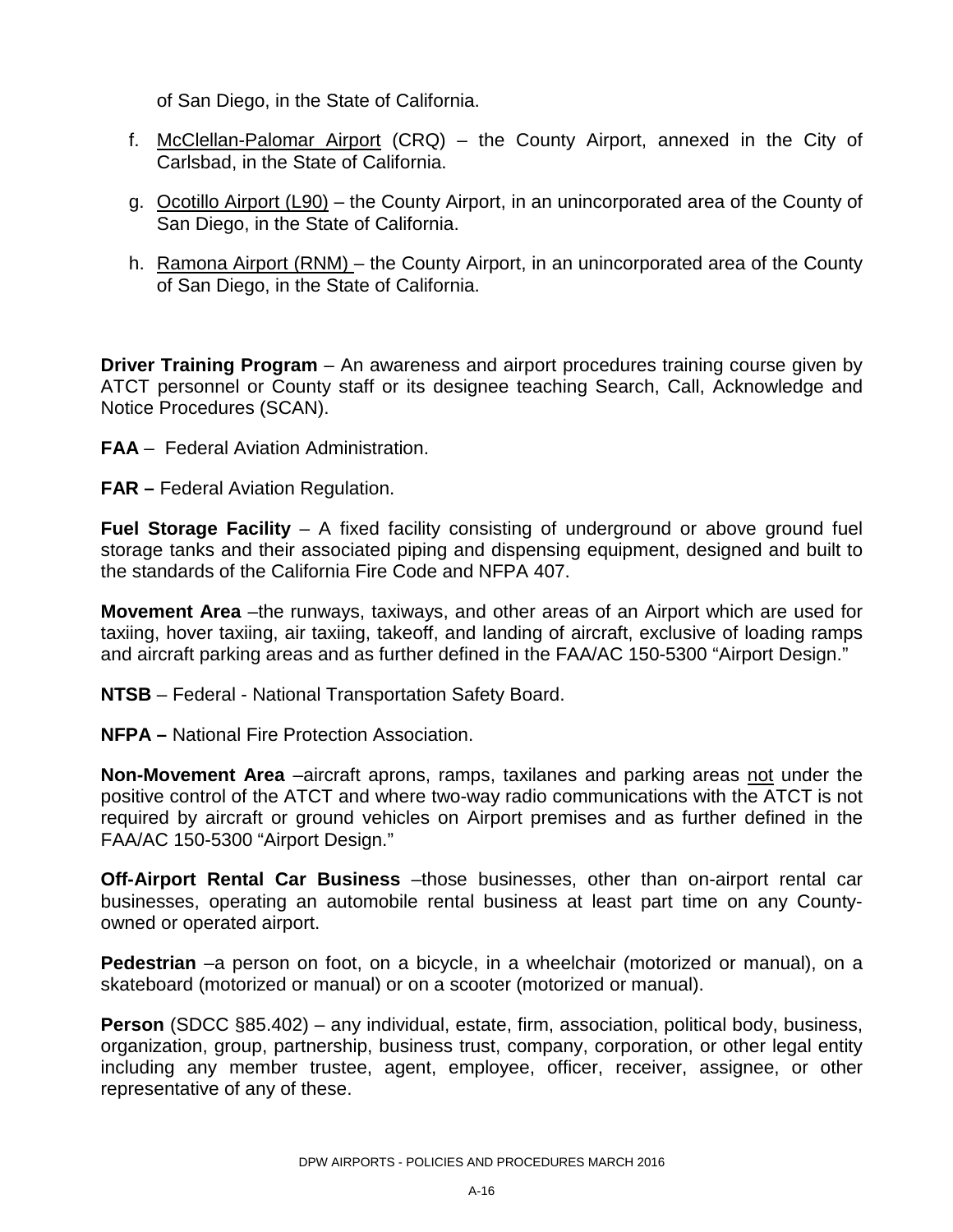**Positive Control** – Absolute or Active control

**Runway** – means a surfaced or un-surfaced area of the Airport reserved primarily for the landing and taking off of aircraft.

**Sublease** – means a portion of an Airport that is subleased to an individual person or entity by a holder of a Lease for a portion of that Lease parcel with approval of the Director of Airports.

**SWPPP –** Storm Water Pollution Prevention Plan

**Taxiway** – means a defined path established for the taxiing of aircraft from one part of an airport to another.

**Taxilane** – means the portion of the aircraft parking area used for access between taxiways and aircraft parking positions.

**Vehicle** – means auto, truck, fuel truck, golf cart, motorcycle, moped, or any motorized equipment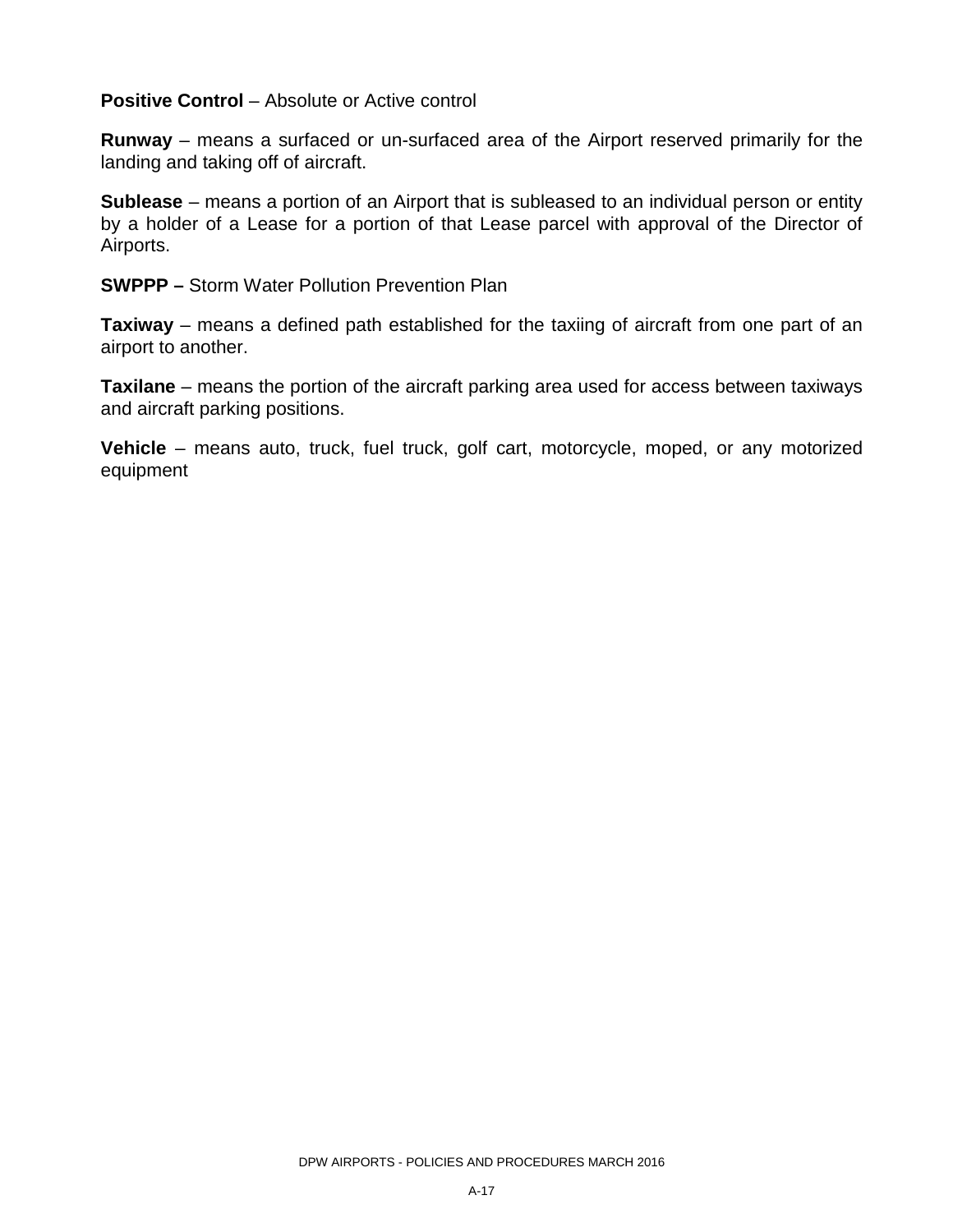### **Index**

#### **Codes:**

- NFPA 407 Standard for Aircraft Fueling Servicing
- Aeronautics Law State Aeronautics Act Public Utilities Code
- California Fire Code Part IV Special Occupancy Uses Article 24 Airports, Heliports, and Helistops
- United States Environmental Protection Agency Codes and Regulations
- California Vehicle Code Section 211113, 22511.8, 22651, and 22652
- San Diego County Administrative Code
- San Diego County Board of Supervisors' Policies
- San Diego County Code of Regulatory Ordinances Title 7, Division 3, Sec 73.101 73.107
- San Diego County Code Chapter 4 Titled Airport Rules and Regulations Sections 85.401 - 85.461
- San Diego County Health and Safety Codes
- County of San Diego Air Pollution Control District Regulations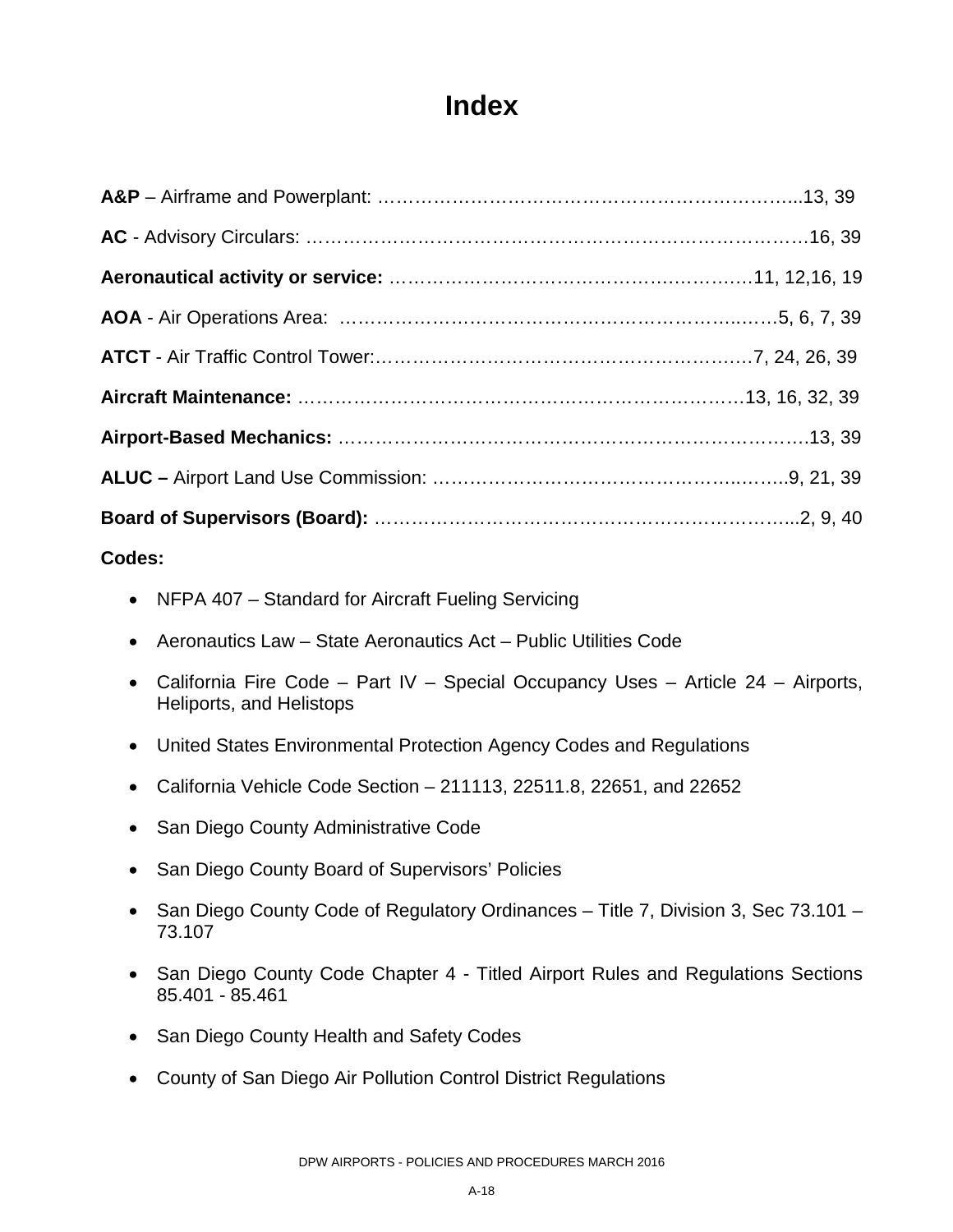- Federal Aviation Administration FAA Advisory Circulars, Orders, Rules
- Federal Airport and Airway Act of 1970
- Federal Airport Noise and Capacity Act of 1990
- Federal Aviation Safety and Noise Abatement Act of 1979
- Federal Clean Water Act
- Federal Americans with Disabilities Act
- State of California Health and Safety Code
- State of California Penal Code
- State of California Vehicle Code
- State of California Code of Regulations Title 21, Sections 3525 through 3560
- State of California Public Utilities Code Sections 21001 et seq. relating to the Aeronautics Act
- Transportation Security Administration (TSA) Regulations
- San Diego County Airports:
- County Airports Storm Water Pollution Prevention Plan (SWPPP)
- County Airports Storm Water Best Management Practices (BMPs)
- County Airports Development Standards:
- County Airports Performance Standards:
- County Airports Minimum Standards:
- County Airports Rules and Regulations:
- Schedule of Rates and Charges and Use Control Policy for San Diego County Airports

| <b>FAA</b> – Federal Aviation Administration: 3, 6, 9, 10, 11, 12, 13, 16, 18, 19, 22, 23, 24, 31, 39 |  |
|-------------------------------------------------------------------------------------------------------|--|
|                                                                                                       |  |
|                                                                                                       |  |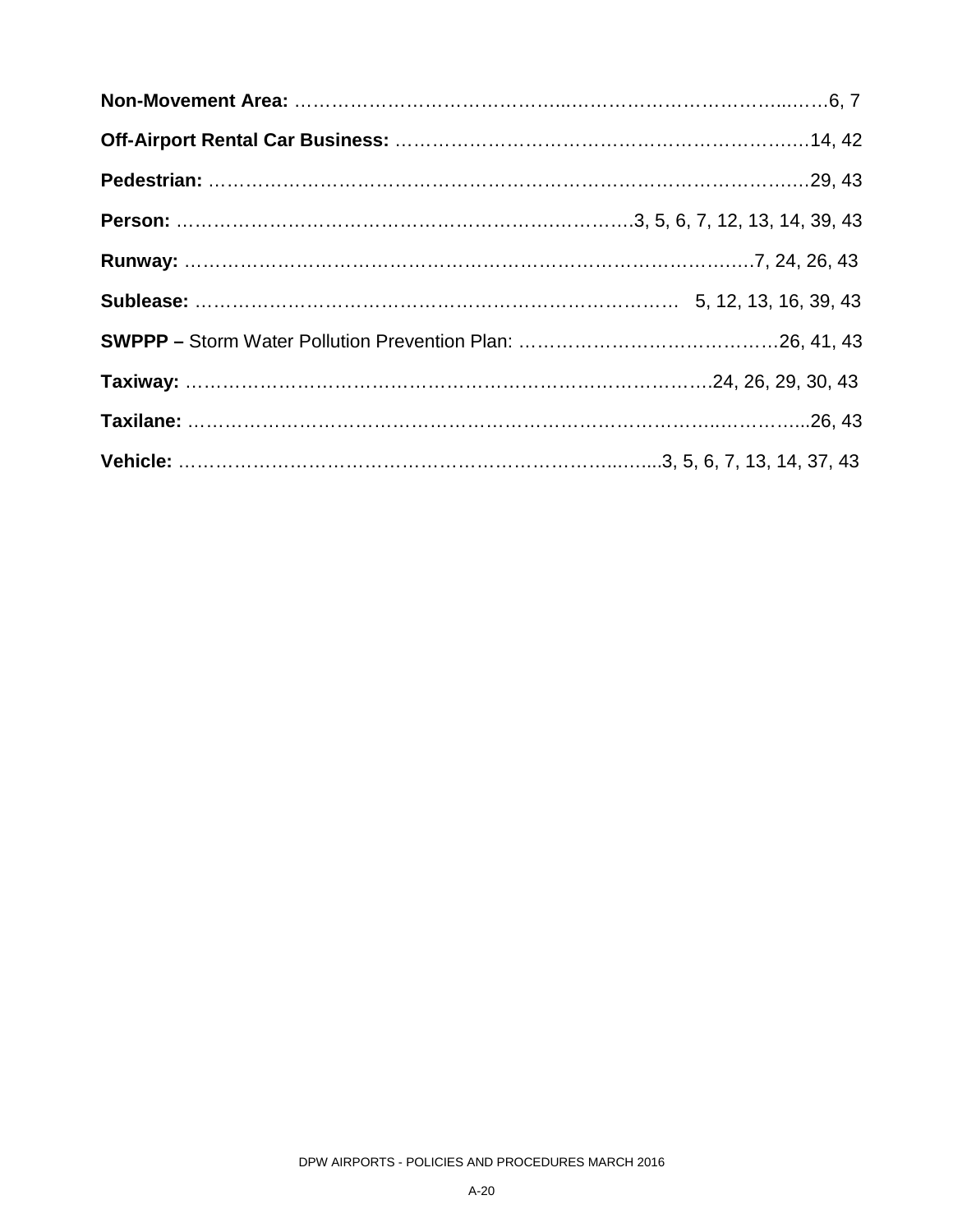### **Appendix B**

### **GROUND VEHICLE OPERATIONS TRAINING PROGRAM**

#### **Section 1. Airport Driving Rules and Regulations**

#### **B 1.1 APPLICABILITY**

This training program applies to all users of, and persons on any portion of, the property owned or controlled by County of San Diego. No persons are exempt from airport operating training requirements for operating a vehicle on the movement areas of an airport. Master Lessees shall be responsible for the education, dissemination of, accessibility to, and compliance with this program and the rules and regulations associated with this program by their employees, guests, users, subtenants and vendors.

#### **B 1.2 VIOLATION OF RULES – PENALTIES AND SUSPENSION OF DRIVING PRIVILEGES**

Any person who does not comply with any of the provisions of the Rules and Regulations, or any lawful order issued pursuant thereto, will be subject to progressive penalties for repeat violations. The penalties may include denied use of the Airport by the County of San Diego in addition to the penalties described pursuant to Federal, state, or local authorities.

- (a) Penalties for failure to comply with the movement area Motor Vehicle/Equipment Rules and Regulations shall consist of written warnings, suspension of airside driving privileges, and/or revocation of movement area driving privileges. Receipt of two written warnings by an operator of a vehicle in any 12-month period will automatically result in suspension of movement area driving privileges. Receipt of three written warnings in any 12-month period will automatically result in revocation of airside driving privileges
- (b) Based on an evaluation of the circumstances or the severity of a particular incident or incidents, the County of San Diego reserves the exclusive right to assess any penalty it deems appropriate at any time to any individual authorized to operate a vehicle on the movement area without regard to prior operating history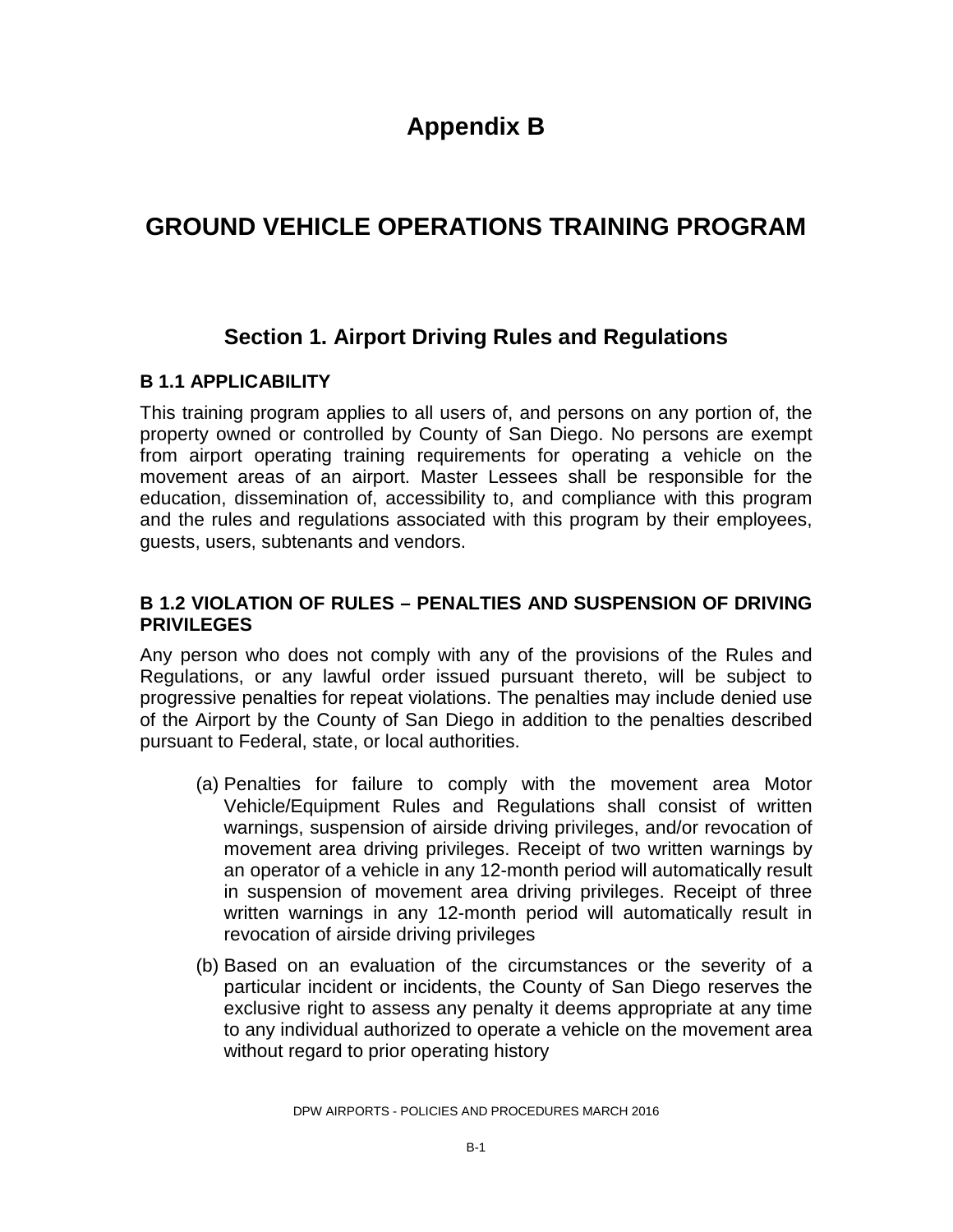- (c) Suspension of movement area driving privileges shall be no less than 90 calendar days and no greater than 365 calendar days
- (d) The County of San Diego will provide a copy of all written warnings issued to an operator to the Master Lessee and the local manager of the company owning or in possession and control of the vehicle or vehicles involved in the violation(s).

#### **B 1.3 REMEDIAL TRAINING**

The County of San Diego will require any individual involved in a runway incursion, deviation or other vehicle incident to complete remedial ground vehicle operations training.

#### **B 1.3 DRIVER REQUIREMENTS ON THE MOVEMENT AREA OF THE AIRPORT**

Driver Requirements:

- (a) All applicants must satisfactorily complete the applicable driver's training program before receiving a movement area driver's license
- (b) All applicants must pass the written test with a grade of at least eighty percent. Applicants who do not pass the written test may retake the test after additional study and a ten day period
- (c) No person operating or driving a vehicle on any aircraft ramp shall exceed a speed greater than 20 miles per hour. Factors including, but not limited to, weather and visibility shall be taken into consideration when determining safe operating speed
- (d) No vehicle operator shall enter the movement area:
	- 1. Without first successfully completing the driver training program and a clearance from the ATCT to enter the movement area. During the times when the ATCT is closed, the driver shall broadcast their intentions on CTAF
	- 2. Unless equipped with an operable two-way radio in communication with the ATCT; or escorted by someone who is

(e) No person shall:

- 1. Operate any vehicle that is overloaded or carrying more passengers than for which the vehicle was designed
- 2. Ride on the running board or stand up in the body of a moving vehicle.

DPW AIRPORTS - POLICIES AND PROCEDURES MARCH 2016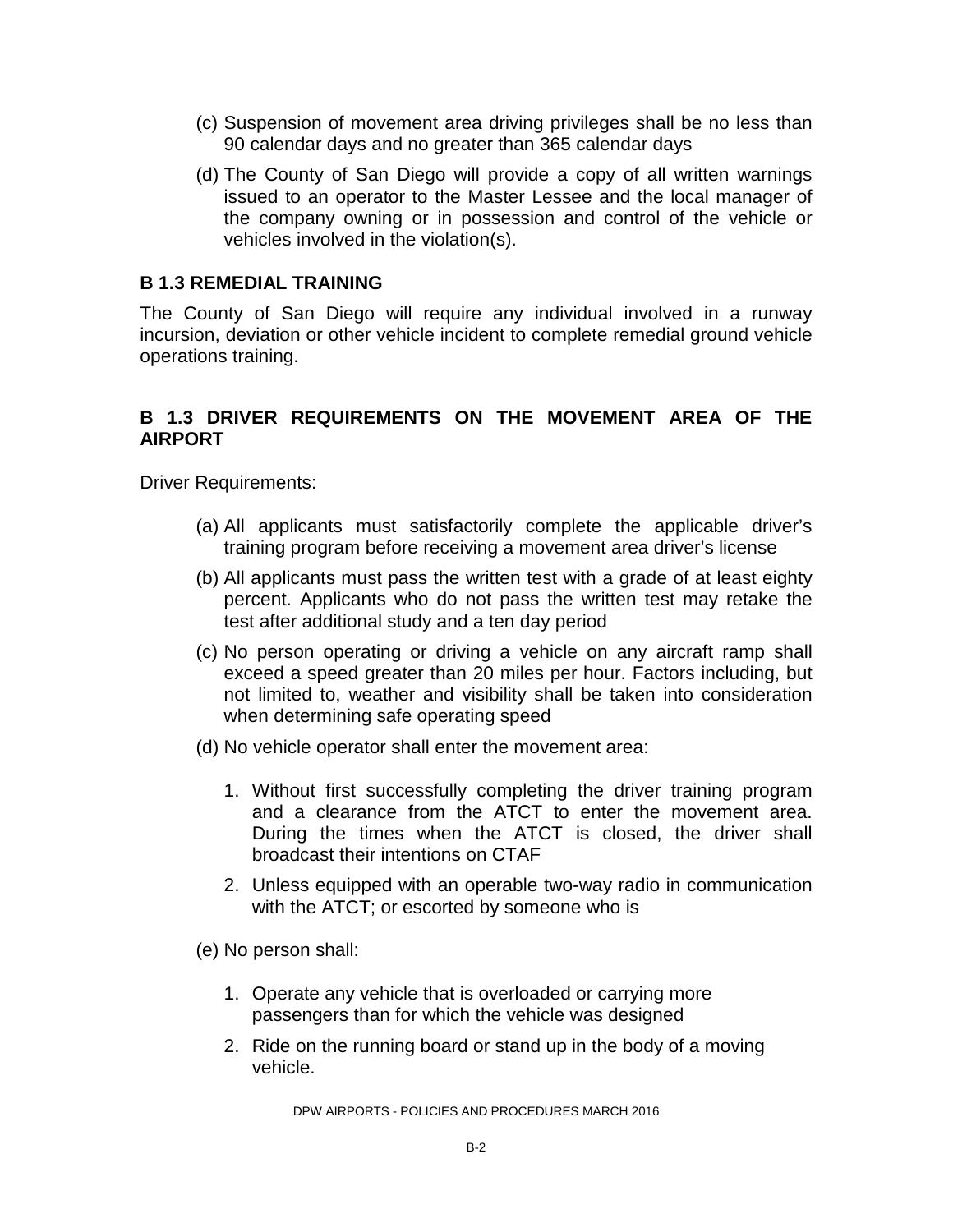- 3. A vehicle guide person is required whenever the view of the vehicle operator is restricted
- 4. No fuel truck shall be brought into, stored, or parked within 50 feet of a building. Fuel trucks must not be parked within 10 feet from other vehicles, edge to edge
- 5. Container carriers and tugs shall tow no more carts, pods, or containers than are practical, under control, tracking properly, and safe
- 6. When not serving aircraft or undertaking their intended functions, ramp vehicles and equipment shall be parked only in approved areas
- 7. No person shall park a vehicle in a movement area, safety area, or in a manner that obstructs or interferes with operations in the aircraft movement area or apron area
- 8. No person shall park, or leave unattended any vehicles, or other equipment that interfere with the use of a facility by others or prevent movement or passage of aircraft, emergency vehicles, or other motor vehicles or equipment
- 9. No person shall park a vehicle or equipment within 20 ft. of a fire hydrant or in a manner that prohibits a vehicle from accessing the fire hydrant
- 10.No person shall operate a vehicle or other equipment on County of San Diego property under the influence of alcohol or any drug that impairs, or may impair, the operator's abilities
- 11.Each vehicle operator using an airport perimeter (security) gate shall ensure the gate closes behind the vehicle prior to leaving the immediate vicinity of the gate. The vehicle operator shall also ensure no unauthorized vehicles or persons gain access to the airside while the gate is open
- 12.Vehicle operators shall not operate vehicles in a reckless or careless manner. A reckless or careless manner is one that intentionally or through negligence threatens the life or safety of any person or threatens damage or destruction to property
- 13.Vehicles shall not enter the movement area or cross runways unless the operator of the vehicle has received required training and authorization from the County of San Diego to operate on the movement area. Whenever possible, all airport vehicles shall use the airport perimeter and service roads to transition between areas on the airport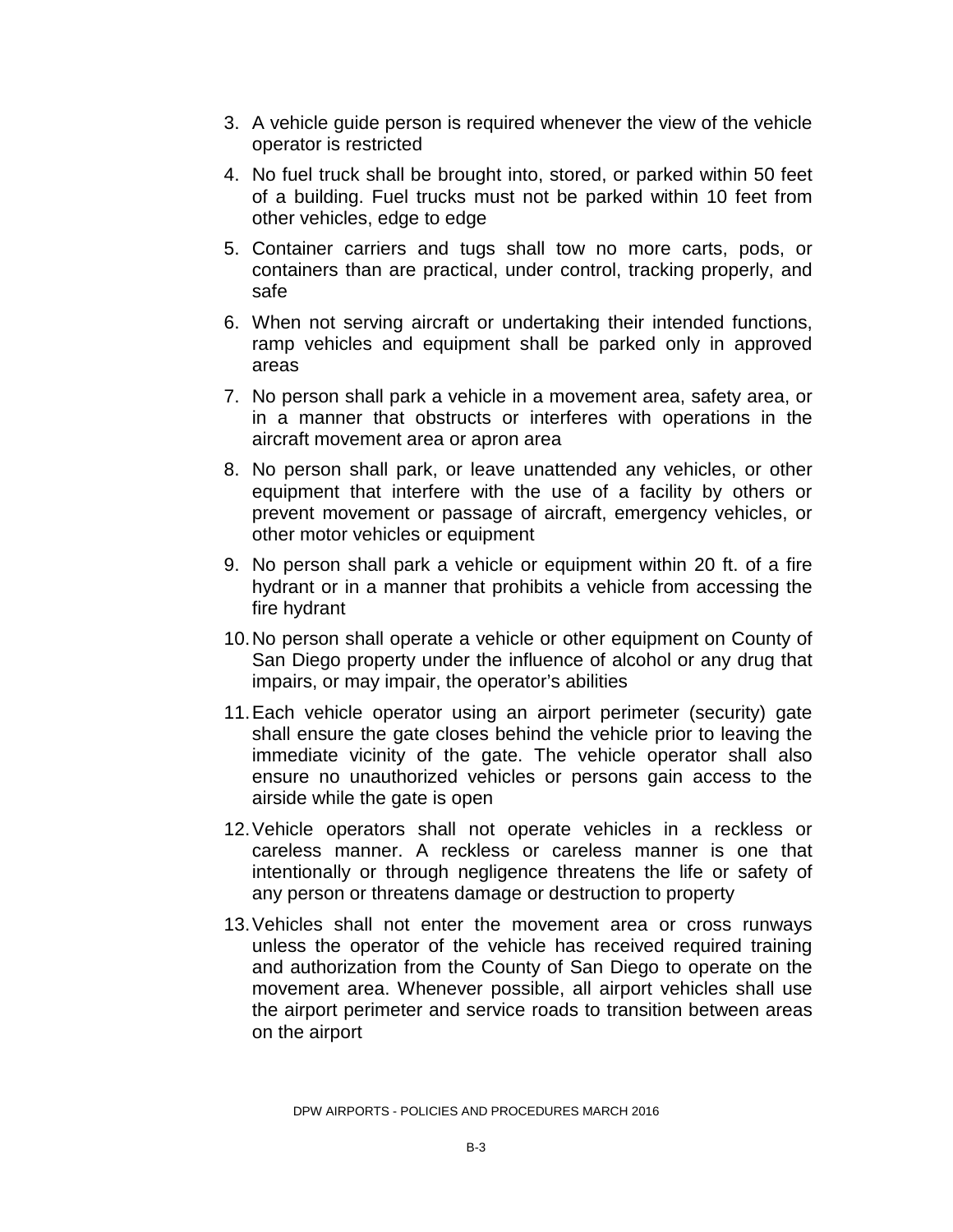14.Each vehicle operator is responsible for the activities of each vehicle passenger on the airside of the airport

Vehicle Requirements:

- (a) All vehicles operated in the movement must have vehicle liability insurance
- (b) Carts or pieces of equipment being towed after darkness must have side and rear reflectors or rear lights
- (c) No vehicle shall be permitted in the movement area unless:
	- 1. It is properly marked, as outlined in FAA Advisory Circular 150/5210-5*, Painting, Marking, and Lighting of Vehicles Used on an Airport*
	- 2. It is in sound mechanical condition with unobstructed forward, side and rear vision from the driver's seat
	- 3. It has the appropriately rated and inspected fire extinguishers (service vehicles and fuel trucks)
	- 4. It has operable vehicle lights
- (d) Vehicles operating on the movement area shall be equipped with an operating amber rotating beacon or orange and white checkered flag for daytime operations
- (e) Vehicles operating on the movement area shall be equipped with an operating amber rotating beacon for nighttime operations
- (f) All aircraft refueling vehicles and any other vehicle 8-feet or more in width, shall be equipped with a flashing amber beacon and flashing hazard lights that are activated at all times when operating in the movement areas
- (g) No person shall operate any motor vehicle that is in such physical or mechanical condition as to endanger persons or property or that the County of San Diego considers an endangerment
- (e) Vehicular Accidents. Operators of vehicles involved in an accident on the airport that results in injury to a person or damage to an aircraft, airport property, or another vehicle shall:
	- 1. Immediately stop and remain at the scene of the accident.
	- 2. Render reasonable assistance, if capable, to any person injured in the accident.

DPW AIRPORTS - POLICIES AND PROCEDURES MARCH 2016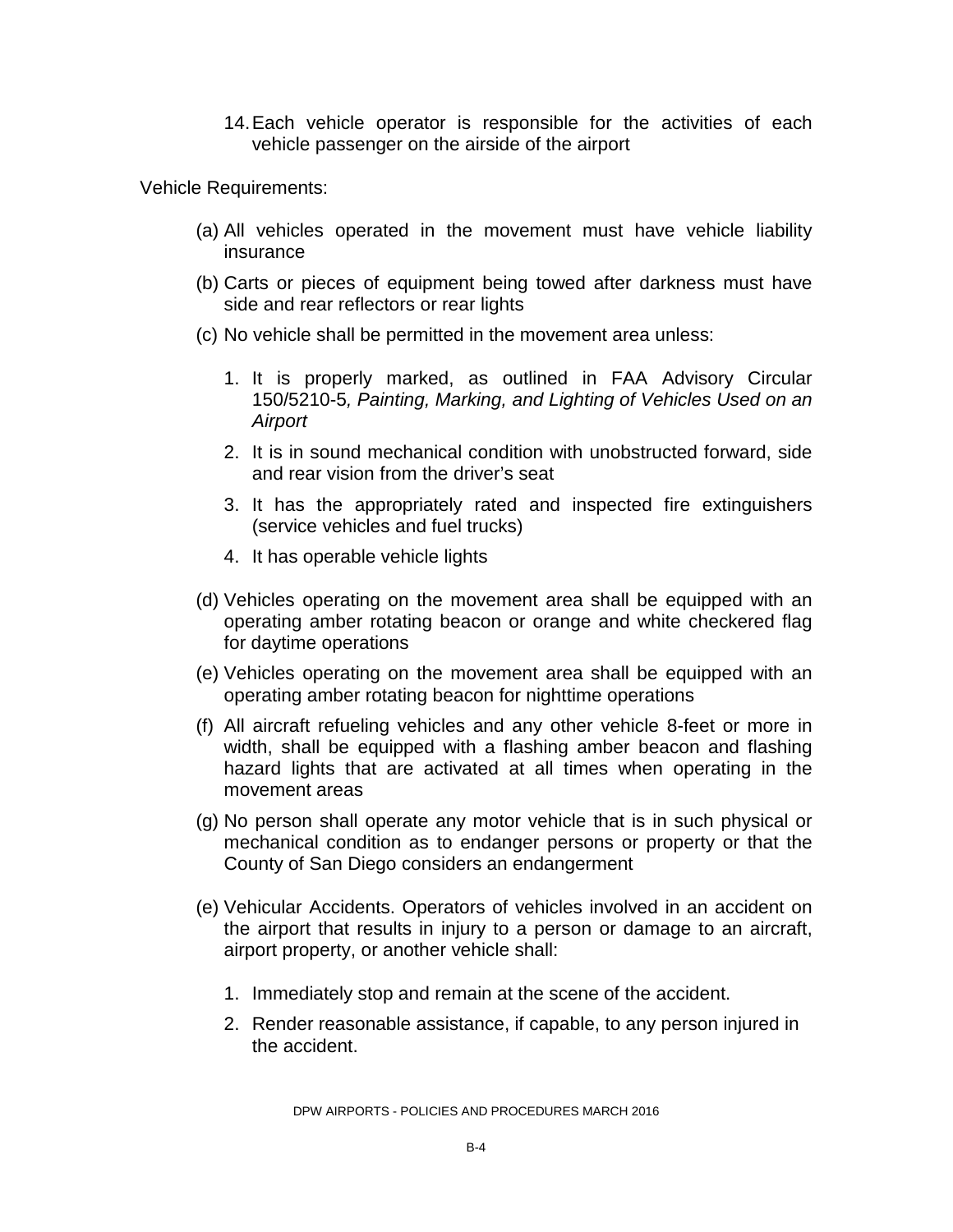- 3. Report the accident immediately to the County of San Diego before leaving the scene.
- 4. Provide and surrender the following to any responding County of San Diego personnel: name and address, ground vehicle operator's card, government driver's license, proof of liability insurance and any information such personnel need to complete a motor vehicle accident report.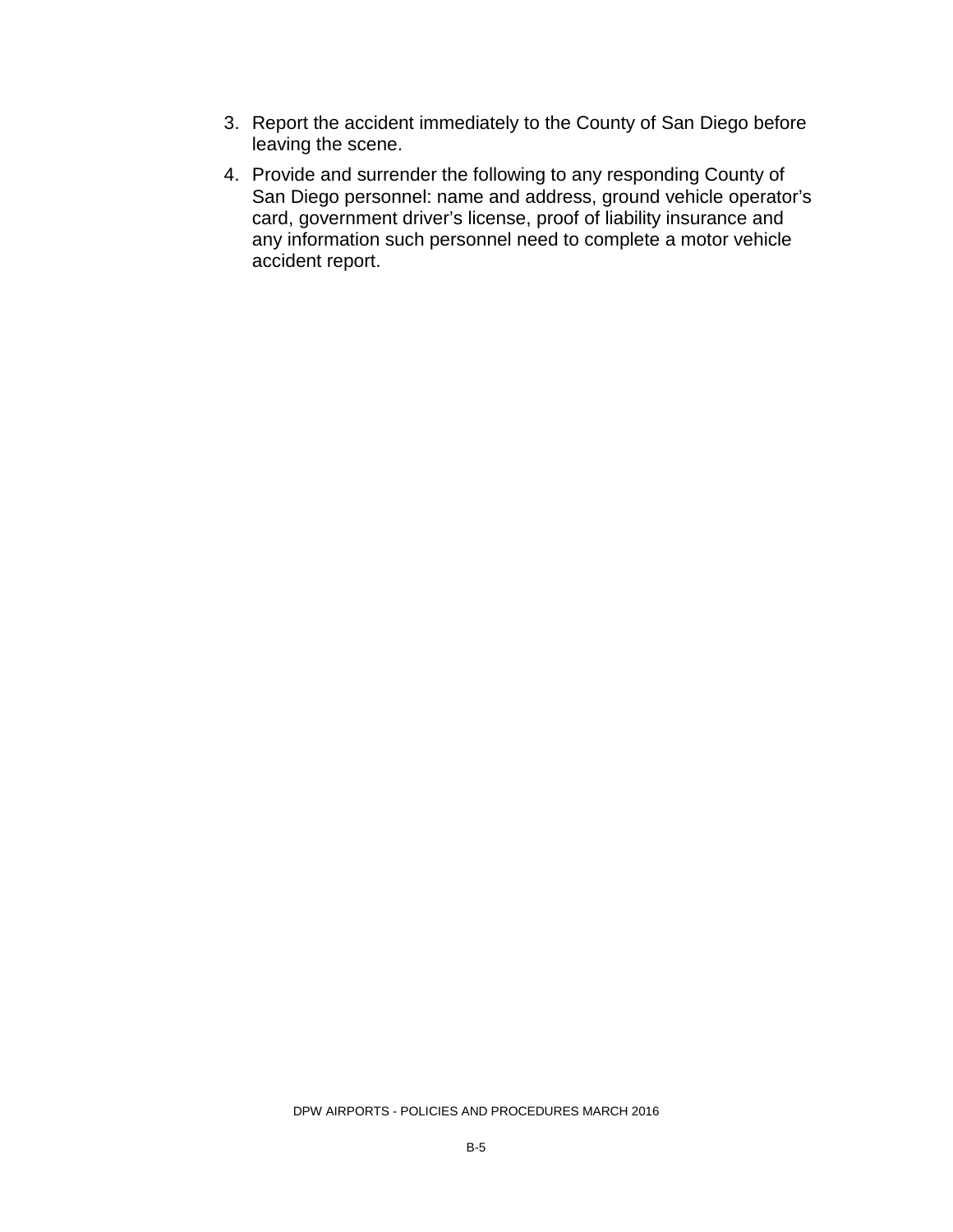### **Section 2. Driving on the Non-Movement Areas**

Non-movement areas include taxiways, aprons, and other areas **not** under control of the ATCT. Anyone authorized to operate a motorized vehicle in the movement area, may do so on the non-movement areas without being in positive radio contact with the ATCT. These areas include:

- (a) Service roads
- (b) Cargo aprons
- (c) General aviation aprons
- (d) Air carrier apron(s)

Driving. Operating within the ramp areas require the vehicle driver to exercise extreme caution as aircraft are often moving, aircraft passengers may be walking from an aircraft to the gate, and noise levels can be high. Vehicle drivers should:

- (a) Never drive between safety cones or across delineated passenger walkways.
- (b) Watch cockpit blind spots—pilots typically cannot see behind or below the aircraft.
- (c) Avoid jet blast or prop wash, which can blow debris or overturn vehicles.
- (d) Be aware and avoid moving propellers that can cause damage, injury, or death.
- (e) Be aware of other vehicle movements—you may not hear them approaching due to aircraft engine noise.
- (f) Yield to aircraft, passengers, and emergency vehicles, which ALWAYS have the right-of-way on any portion of the airport.

When traveling on the apron, always use designated vehicle service roads. This policy helps to establish a predictable order to vehicle movements in congested areas and helps to ensure their visibility to aircraft and other vehicles.

Parked aircraft may still have their engines running, so be aware of the hazards of jet blast or prop wash, which may overturn vehicles. Before an aircraft engine is started, the aircraft's red flashing beacons should be on. In some instances, propellers and engine spinners are marked to indicate when the engine is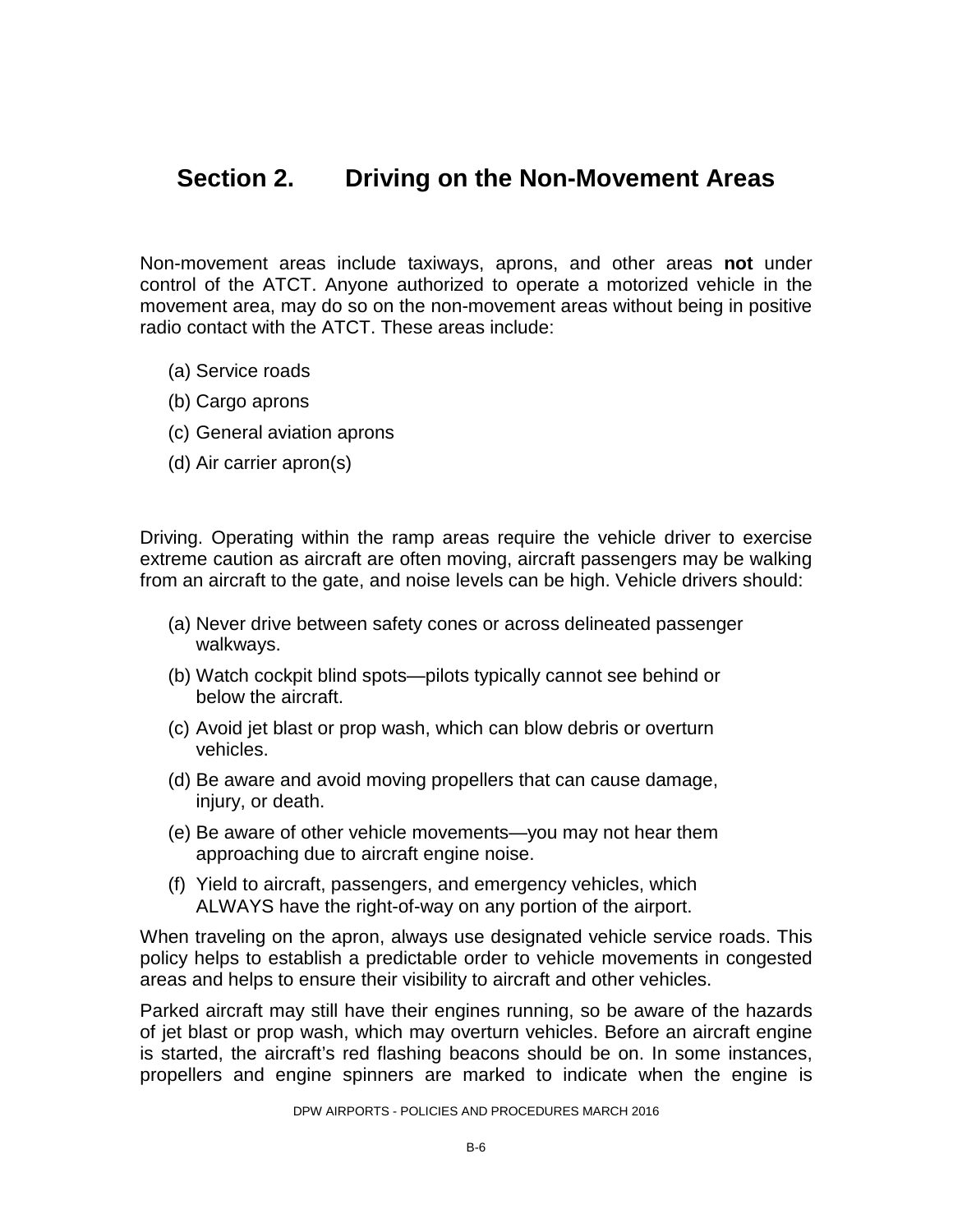operating. A pilot's ability to maneuver quickly on the ground is limited. Propellers and jet engines can cause significant damage and injury to personnel. In addition, cockpit visibility prohibits the pilot from seeing under the nose or behind the aircraft and limits the pilot's ability to avoid ground vehicles.

Nighttime and Poor Weather Driving Conditions**.** Poor weather conditions (fog, rain, etc.) might obscure visual cues, roadway markings, and airport signs. Vehicle operators should remain vigilant of their surroundings and operating boundaries. Watch out for aircraft operating in the vicinity under low-visibility conditions. There are additional risks present under these conditions.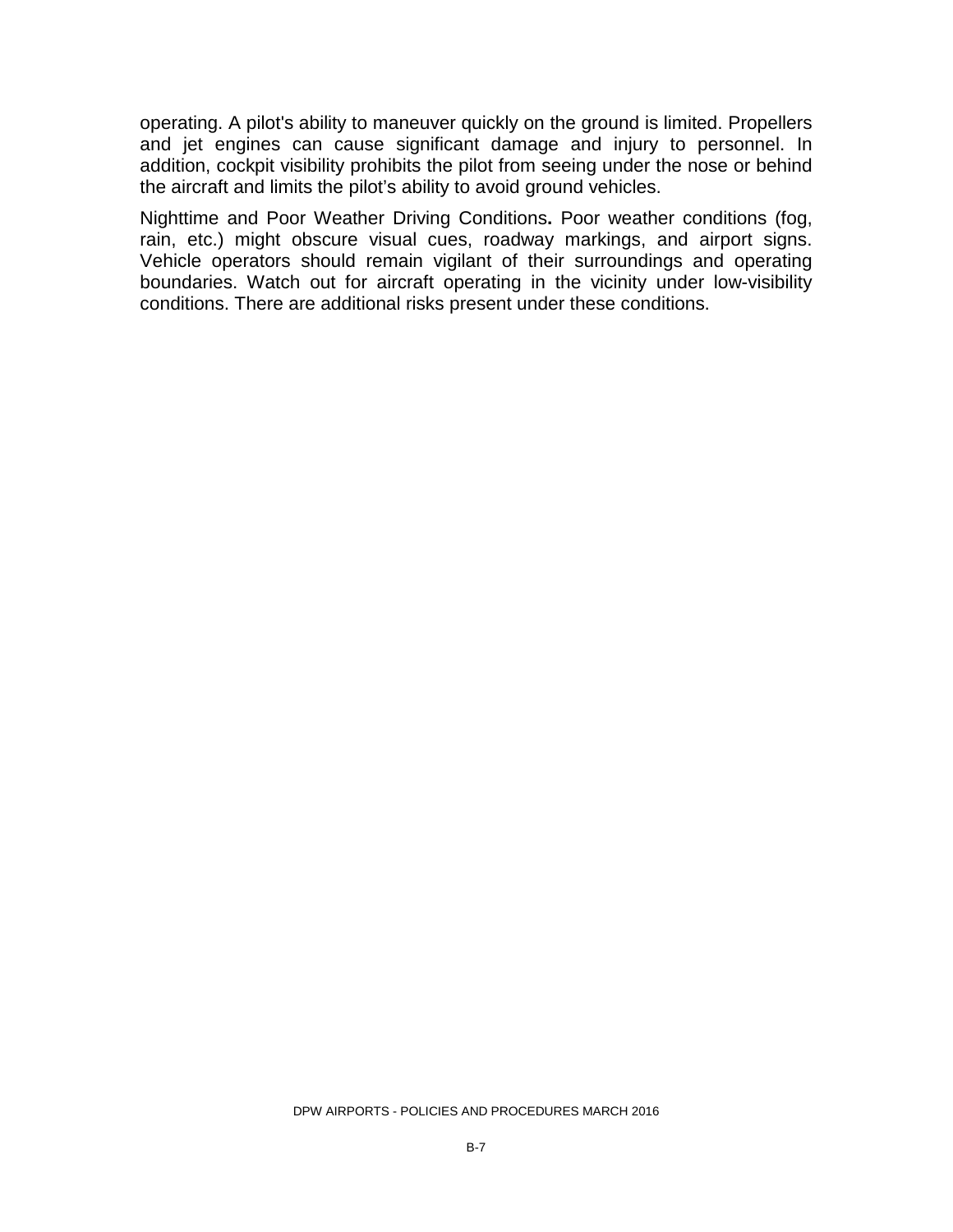### **Section 3. Driving on the Movement Areas**

Drivers who are authorized to drive on the movement area require more training and vigilance since there are dangers associated with this area that are not present on non-movement areas. In addition to the principals for driving on the non-movement area, drivers who have access to the movement area must be cognizant of the meaning of airfield signs, markings, and lighting configurations. Additionally, they must be able to communicate with the air traffic control tower (ATCT) and be able to follow ATC directions.

#### **B 3.1 AIR TRAFFIC CONTROL**

Movement areas are defined as the runways, taxiways, and other areas of the airport that are used for taxiing, hover taxiing, air taxiing, and takeoff and landing of aircraft, exclusive of loading ramps and aircraft parking areas. Movement areas are considered "positive control," meaning that all vehicle operators will need permission from ATC before entering the area.

#### **B3.2 AUTHORIZED VEHICLES**

Only those vehicles necessary for airport operations may enter a movement area. Therefore, fuel trucks, catering trucks, and other nonessential vehicles should not be permitted to enter these areas. Exceptions may include County of San Diego-authorized vehicles with appropriately trained personnel and emergency vehicles.

#### **B3.3 TAXIWAYS**

- (a) Designations. Aircraft use taxiways to move to and from the aprons and the runways
- (b) Taxiways are designated by letters or by a letter/number combination such as A, B, G2, or B3
- (c) Lighting. Taxiways are lighted with **blue** edge lighting and/or reflectors. (*Use airport-specific example here.*)
- (d) Signs. The signs used on taxiways are direction, destination, location, and taxiway ending marker signs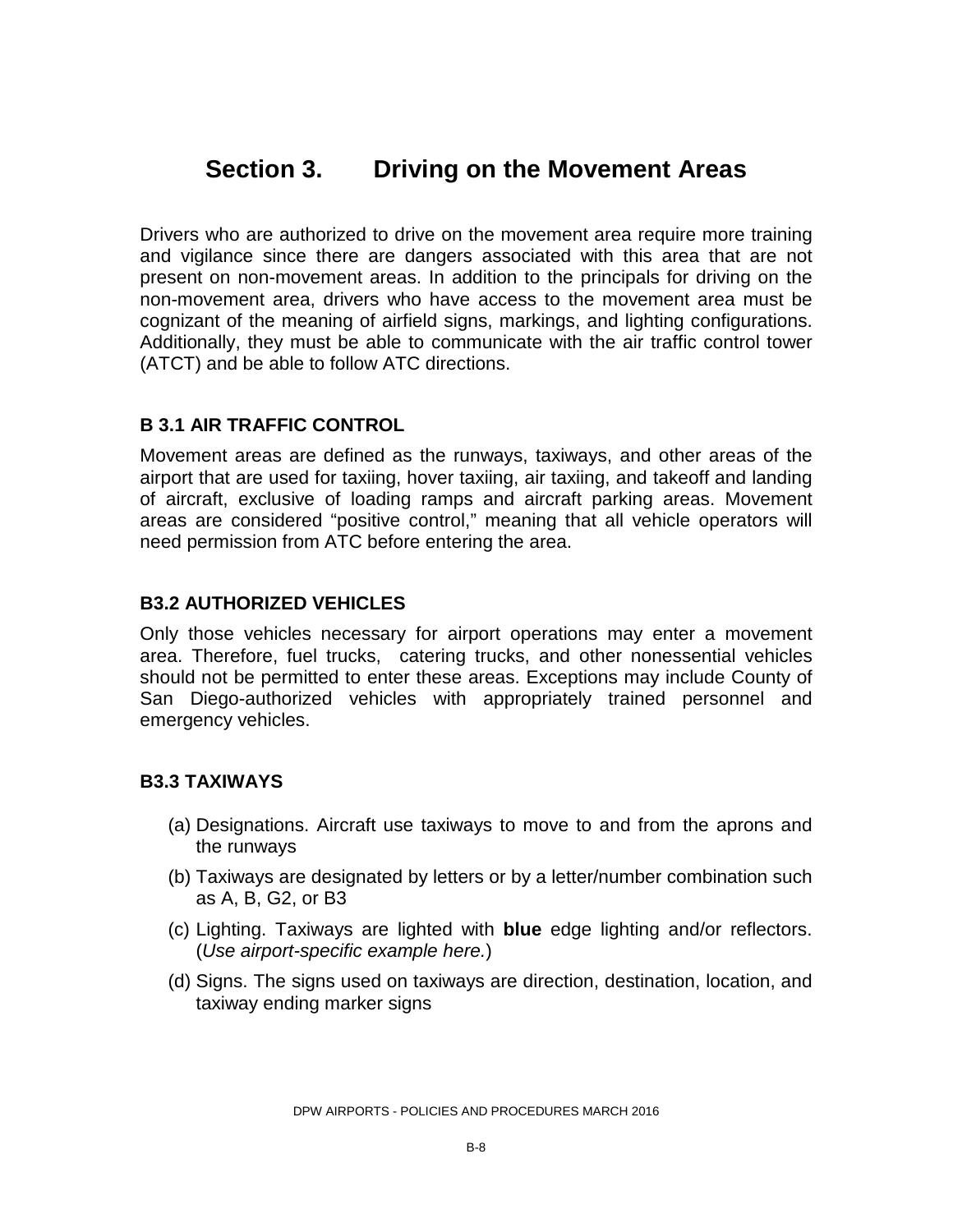**Direction and Designation Signs** have **black lettering** and a **directional arrow** or **arrows** on a **yellow background**. The arrow indicts the direction to that taxiway, runway, or destination.



**Taxiway Directional Sign**

**Location Signs** have **yellow lettering** on a **black background**. The location sign below indicates that the operator of the vehicle/equipment is located on the named taxiway or runway.



**Taxiway Location Sign**

**Runway Safety Area (RSA)/Object Free Zone (OFZ) and Runway Approach Area Boundary Signs,** when required, identify the boundary of the RSA/OFZ or the runway approach area to the pilot and vehicle operator. The driver can use these signs to identify when the vehicle is clear of the runway environment. It has a black inscription that depicts the holdline marking on a **yellow background.**



#### **RSA/OFZ and Runway Approach Boundary Sign**

DPW AIRPORTS - POLICIES AND PROCEDURES MARCH 2016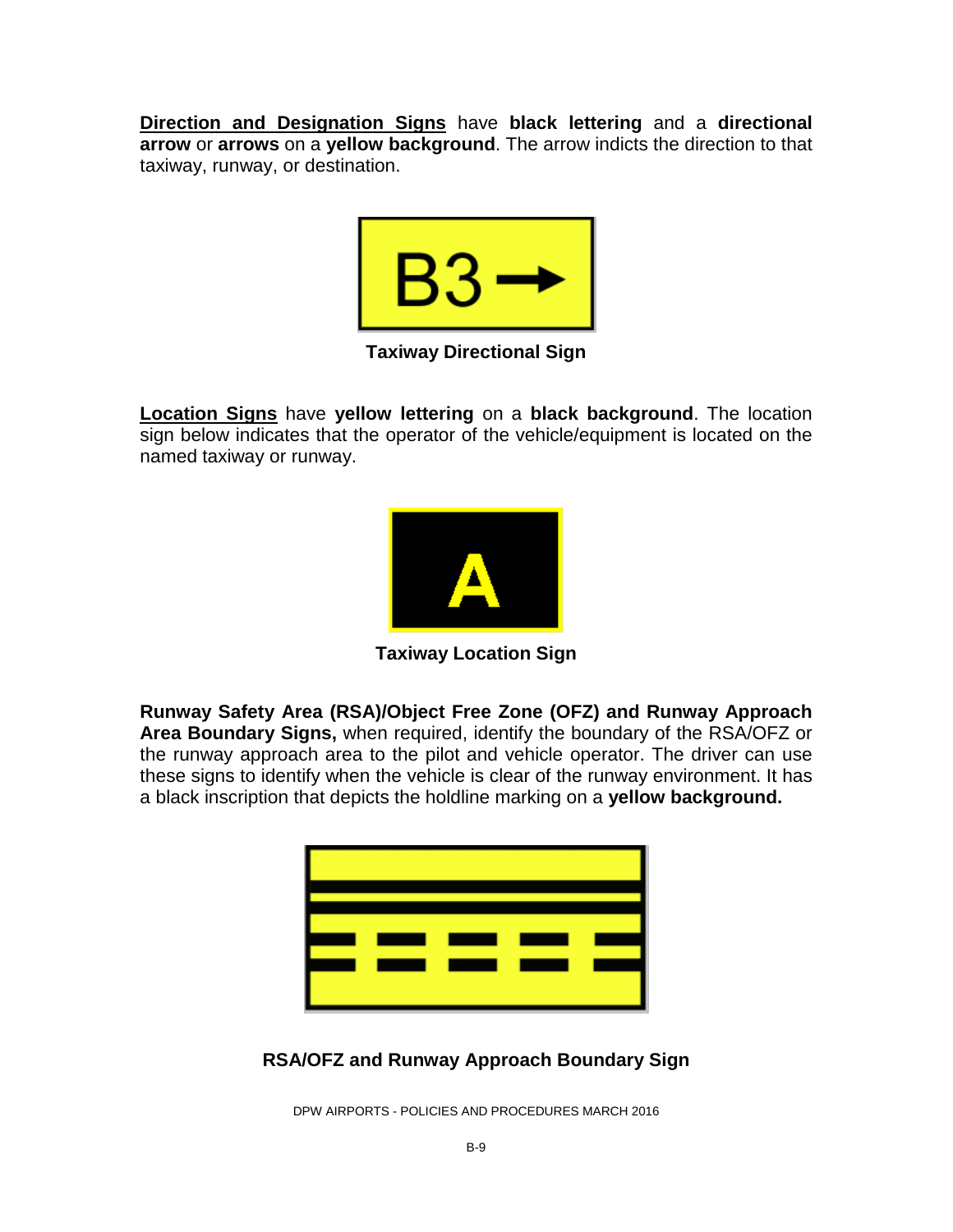#### **B3.4 MARKINGS**

Pavement markings on taxiways are always yellow. The taxiway centerline is painted on all taxiways. On the edges of some taxiways, there is a solid, double yellow line or double-dashed line. If pavements are usable on both sides of the line, the lines will be dashed; if not, the lines will be solid.

**Runway Holding Position Markings** are located across each taxiway that leads directly onto a runway. These markings are made up of **two solid lines** and **two broken yellow lines** and denote runway holding position markings. These markings are always co-located with a Runway Holding Position Sign. A vehicle operator must not cross from the solid-line side of the marking without first obtaining clearance.



**Runway Holding Position Marking**

**Non-Movement Area Boundary Markings** consist of **two yellow lines** (one solid and one dashed). The solid line is located on the non-movement area side, while the dashed yellow line is located on the movement area side. A vehicle operator is not to cross from the solid-line side without first contacting the ATCT and obtaining a clearance to operate on the movement area.



**Non-Movement Area Boundary Marking**

**Instrument Landing System (ILS) Critical Area Holding Position Markings** are comprised of **two parallel yellow lines** with lines running perpendicular between the two parallel yellow lines. These markings identify the location on a taxiway where an aircraft or vehicle is to stop when it does not have clearance to enter ILS critical areas. The ILS critical area must remain clear, especially in inclement weather. If a vehicle proceeds past this ILS marking, it might cause a false signal to be transmitted to the landing aircraft.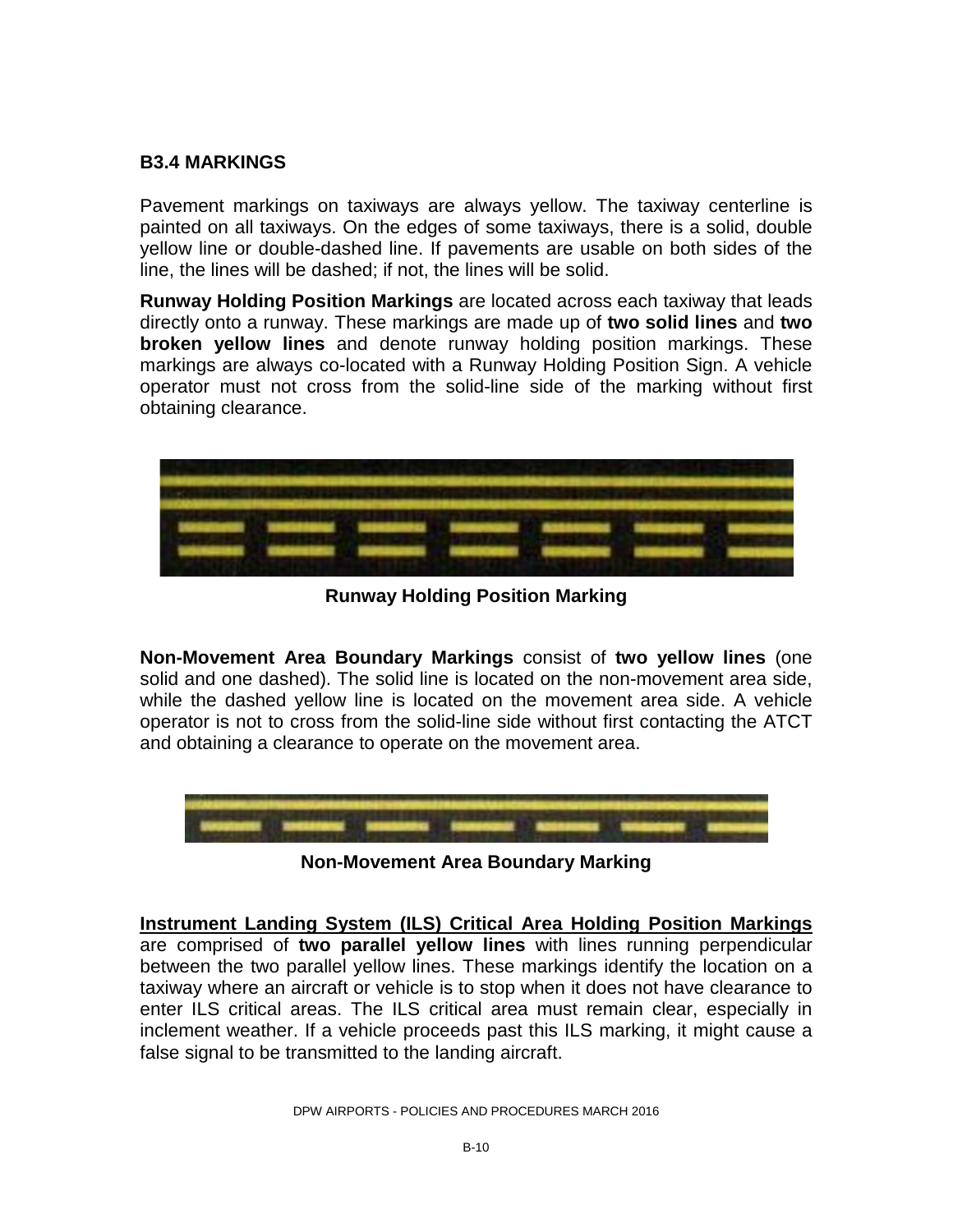

#### **ILS Hold Position Marking**

#### **B3.5 RUNWAYS**

- (e) Designations. Runways are areas where aircraft land and take off. Runways are always designated by a number such as 1 or 19. The number indicates the compass heading of the runway. An aircraft taking off on runway 19 is headed 190 degrees
- (f) Lighting. Runways are lighted with a variety of colored lights
	- Runway Edge-lights are white. If the runway has an instrument approach, the last 2,000 feet of the runway will be yellow in color
	- Runway Centerline Lights are white except for the last 3,000 feet of the runway, where they begin to alternate red and white. For the last 1,000 feet of runway the centerline lights are all red
	- Runway Touchdown Zone Lights are white
	- Runway End/Threshold Lights are split lenses that are red/green. Green for the approach end of the runway and red for the departure end of the runway

**Mandatory Holding Position Signs for Runways** have **white numbering/lettering** on a **red background with a white border**. These are located at each entrance to a runway and at the edge of the runway safety area/obstacle-free zone and are co-located with runway holding position markings. **Do not proceed beyond these signs until clearance is given by the ATCT to enter onto a runway or taxiway.**



**Runway Hold Sign**

DPW AIRPORTS - POLICIES AND PROCEDURES MARCH 2016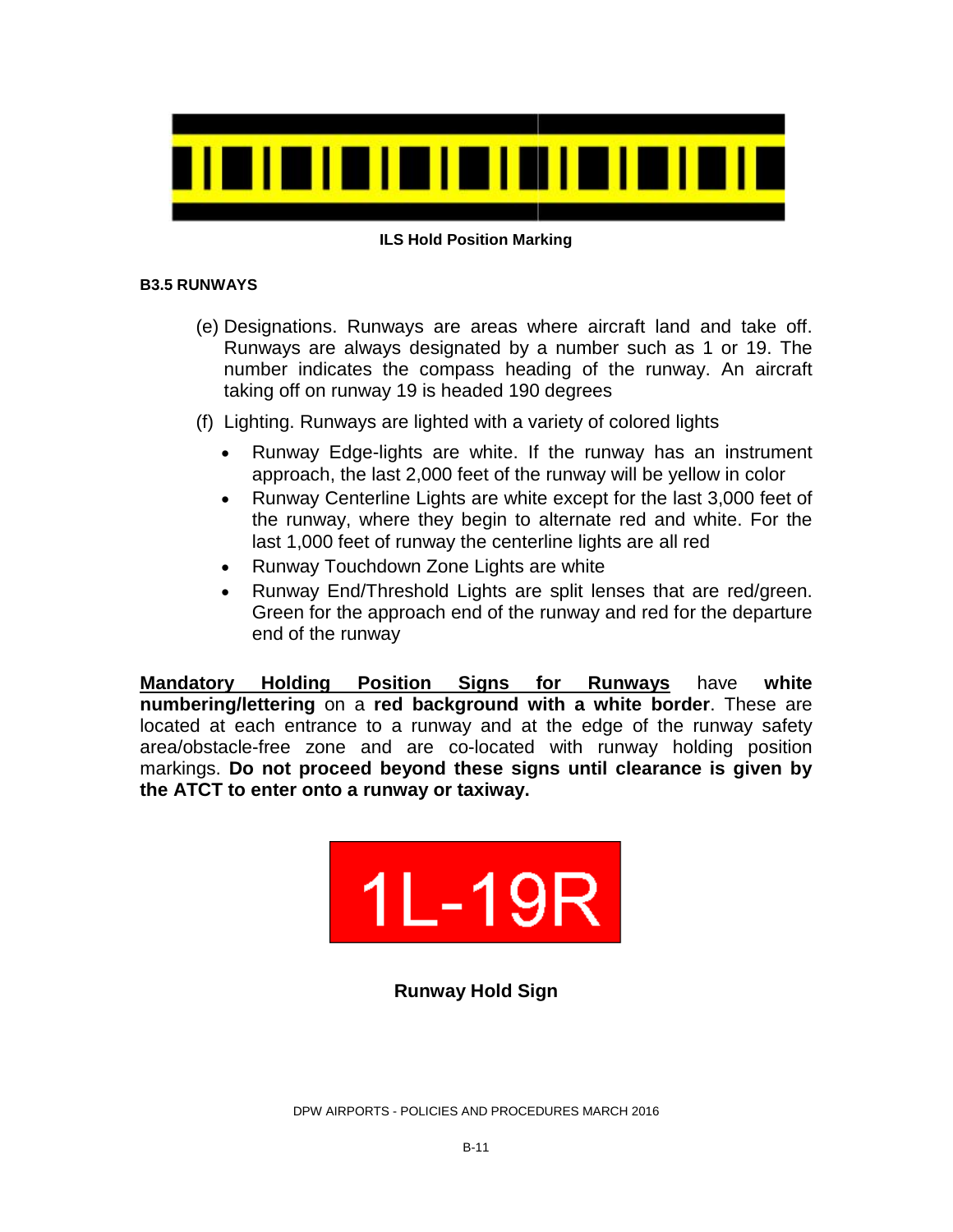**Instrument Landing System (ILS) Holding Position Signs** have **white letters** on a **red background with a white border**. These signs tell pilots and vehicle operators where to stop to avoid interrupting a type of navigational signal used by landing aircraft. This is a critical area, and a vehicle/equipment operator must remain clear of it (*use airport-specific policy*). If a vehicle proceeds pass this microwave landing system/ILS marking, it may cause a false signal to be transmitted to the landing aircraft.



**ILS Hold Sign**

**Holding Position Signs for Runway Approach Areas.** The inscription on a sign for a runway approach area is the associated runway designation followed by a dash and the abbreviation APCH for approach. This sign has **white numbering** on a **red background** with a **white border.** The sign is installed on taxiways located in approach areas where an aircraft on a taxiway would either cross through the runway safety area or penetrate the airspace required for the approach or departure runway.



**Approach Sign**

**Runway Distance Remaining Signs** provide distance remaining information to pilots during takeoff and landing operations. They have **white numbering** on a

DPW AIRPORTS - POLICIES AND PROCEDURES MARCH 2016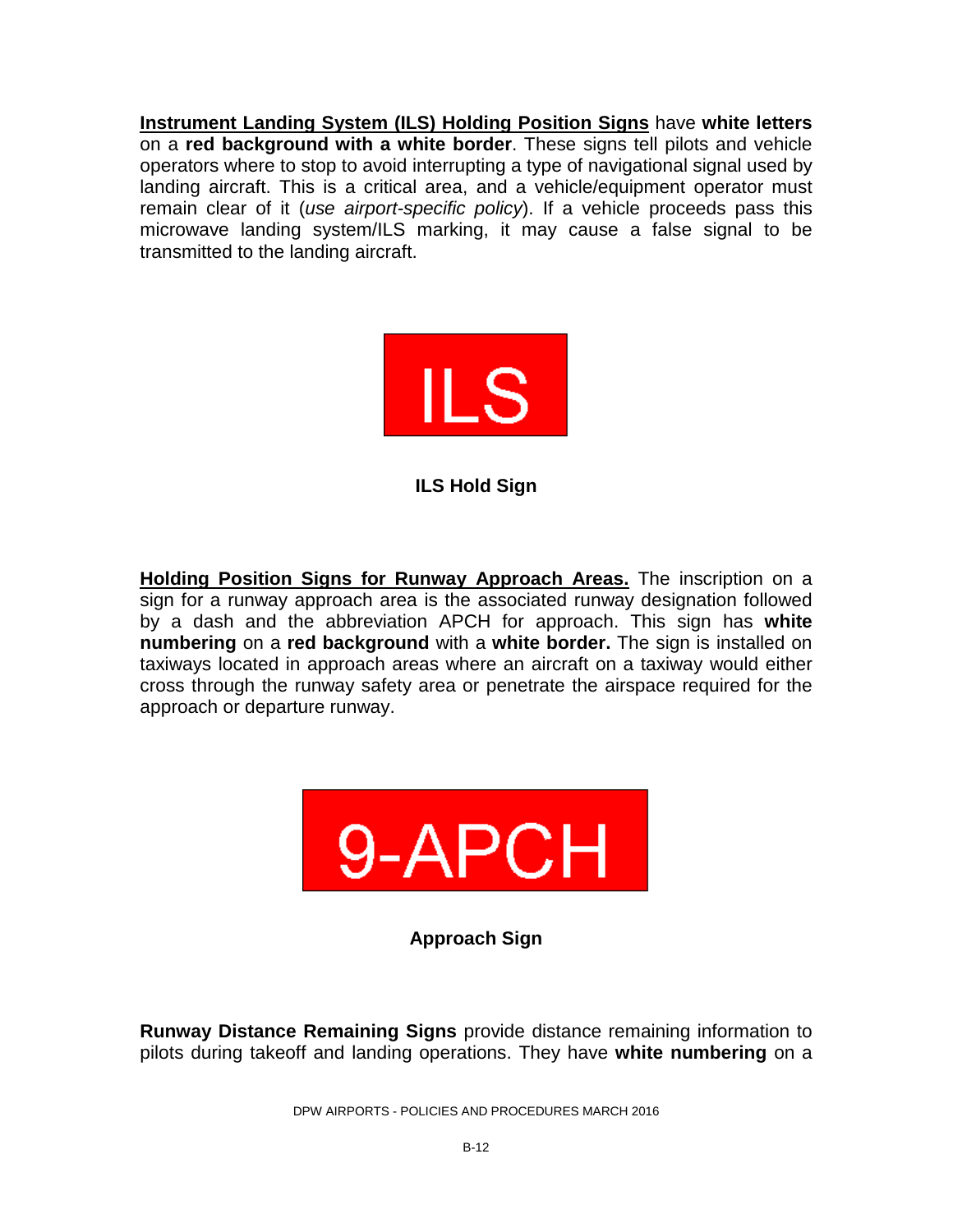**black background**. **The number on the sign provides the remaining runway length in 1,000-foot increments**.



#### **Runway Distance Remaining Signs**

**Runway Exit Sign** is a destination sign located prior to the runway/taxiway intersection on the side and in the direction of the runway where the aircraft is expected to exit. This sign has **black lettering** and a **directional arrow** on a **yellow background.**



#### **Runway Exit Sign**

(g) Markings. Pavement markings on a runway are white. Runway Threshold Markings and Runway Threshold Bars, Runway Aiming Point Markings, Runway Designation Markings, Runway Touchdown Zone Markings, Runway Centerline Markings, Runway Side Stripes, and Displaced Threshold Markings are white. The only nonwhite lines on a runway are yellow lead-in/-off lines that extend from the runway centerline and hold lines for a specific operation known as land and hold short.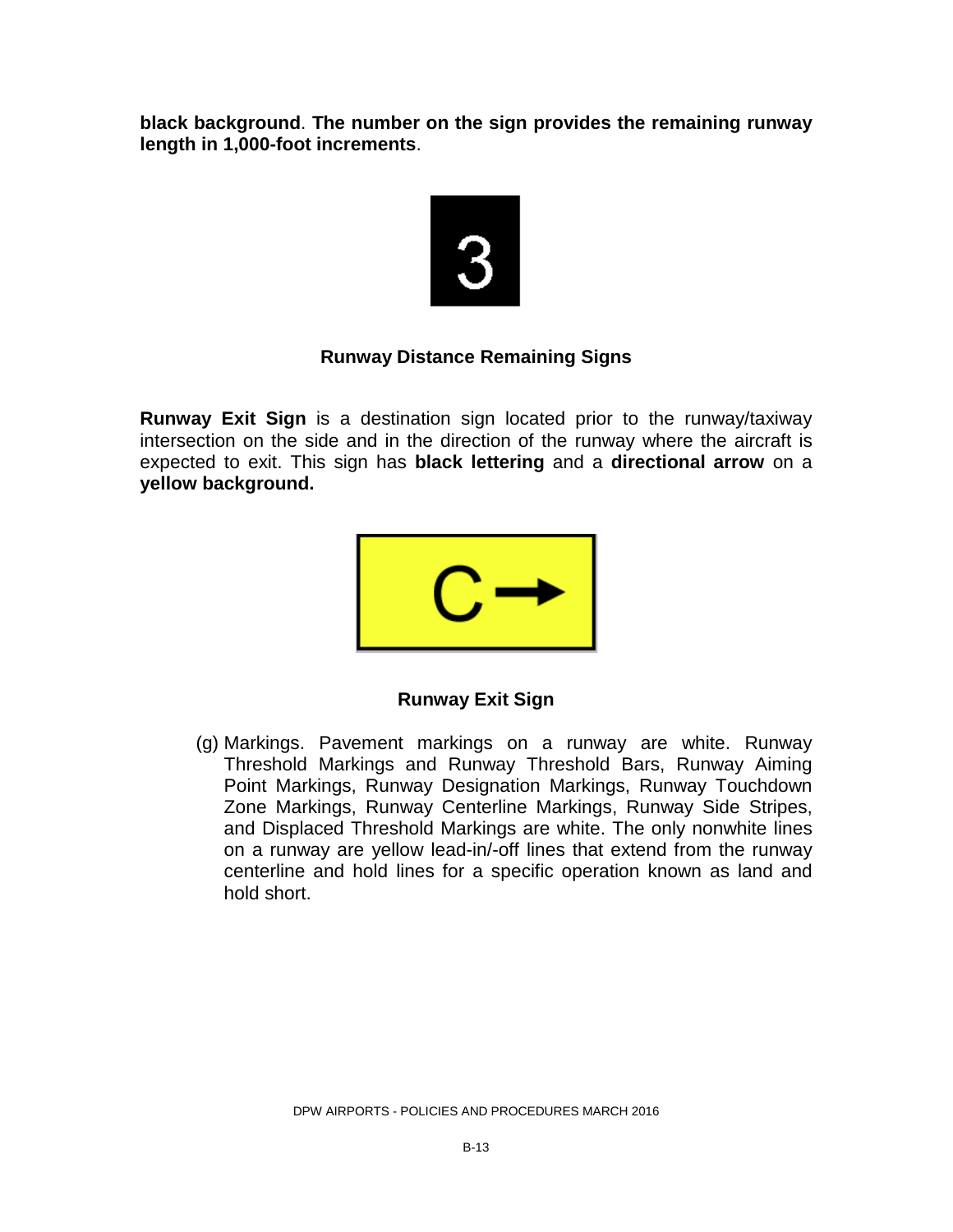### **Section 4. Communications**

Any vehicle driving on the movement areas (runways and taxiways) must be in contact with the ATCT or capable of monitoring and transmitting on the CTAF. Vehicle operators must always monitor the appropriate radio frequency when in the movement areas. Permission must be requested and clearance given prior to driving on a movement area. A vehicle that is equipped with a radio may escort vehicles without radios.

The ATCT controller may use separate or common radio frequency to control all ground traffic, vehicle and aircraft, on the movement areas. The frequency is only to be used to get clearance onto and off the movement areas. When the ATCT is closed, the CTAF should be used to announce a driver's intentions when operating within the movement area.

#### **B4.1 PHRASEOLOGY**

Vehicle operators must contact the ATCT ground controller each and every time they proceed onto or leave the movement area. When proceeding onto a movement area, vehicle operators must tell the controller three things: WHO you are, WHERE you are, and WHAT your intentions are. Vehicle operators must always acknowledge all communications so ground control and other persons know that the message was received. Vehicle operators must always give aircraft and ground control transmissions priority unless an emergency exists. Very high frequencies are for the primary use of aircraft and ATCT personnel. Some typical transmissions are as follows:

- (AIRPORT NAME) ground control, this is Airport 21 at Charlie 6. Request permission on all taxiways for a pavement inspection."
- (AIRPORT NAME) ground control, this is Airport 21 at Taxiway Alpha. Request clearance south on runway 19 right for a light inspection."

Reply transmissions may be brief, such as:

- ATCT: "Airport 21, hold short of runway 19 right."
- Driver: "Airport 21 holding short of runway 19 right."
- ATCT: "Airport 21 cleared south on runway 19 right."
- ATCT: "Please expedite, landing aircraft on a 10 mile final for runway 19 right."
- Driver: "Airport 21 cleared south on runway 19 right, will expedite."

DPW AIRPORTS - POLICIES AND PROCEDURES MARCH 2016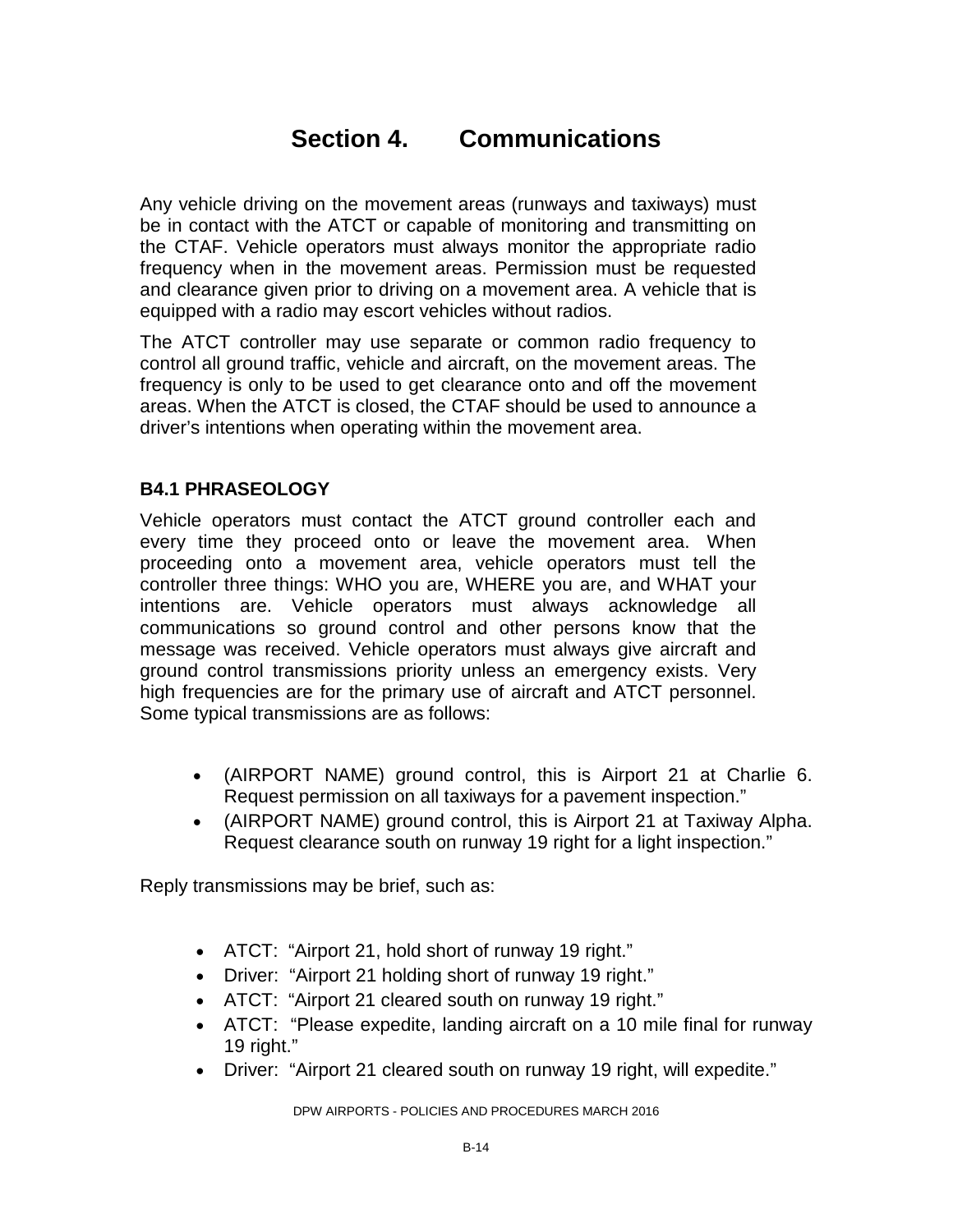• Driver: "Ground control, Airport 21 is clear of runway 19 right.

**NOTE:** If you are unsure what the controller has said, or if you don't understand an instruction, ask the controller to repeat it. Good communications only occur when each party knows and understands what the other is saying.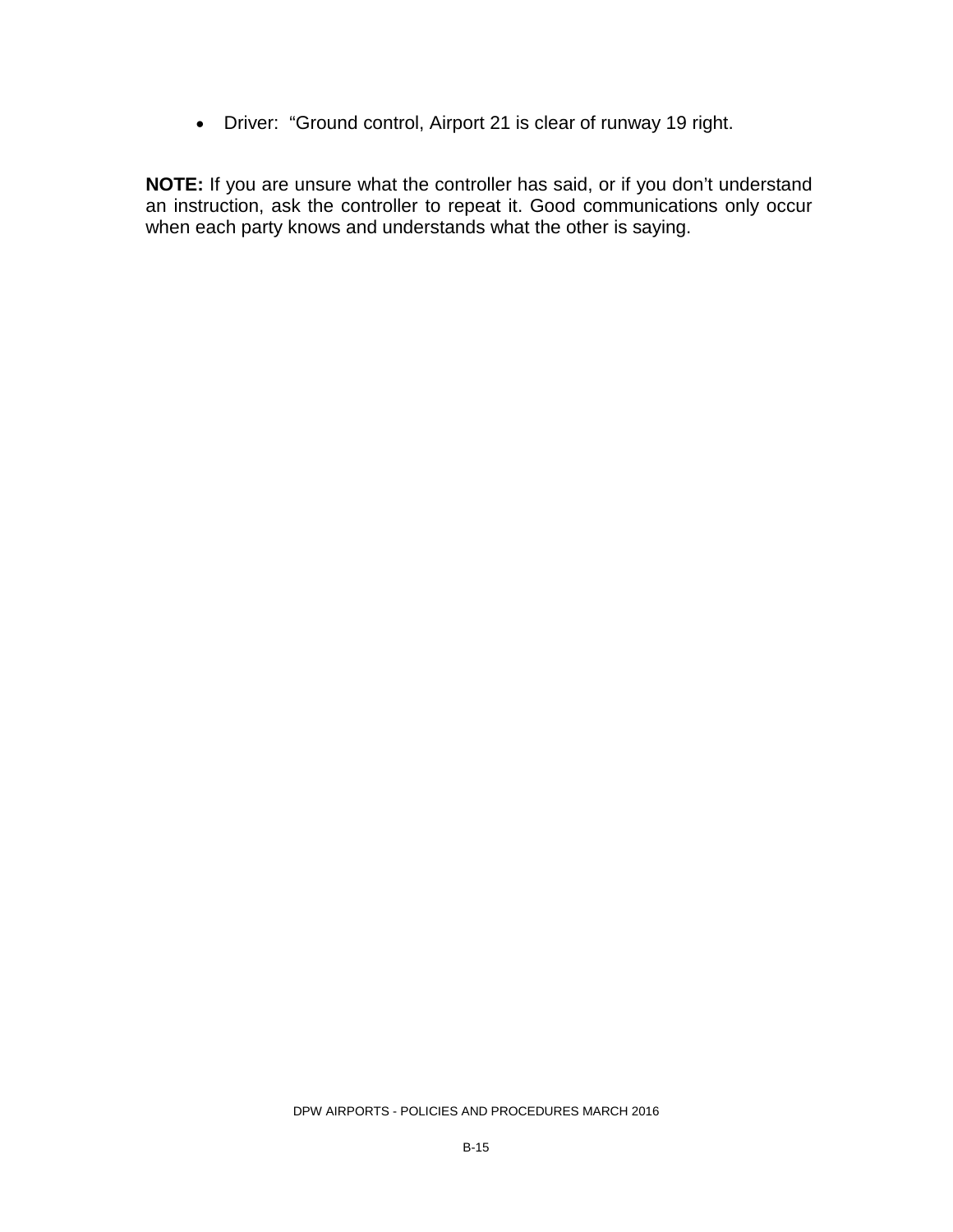#### **B4.2 COMMON USE PHRASES**

| <b>What Is Said:</b>         | <b>What It Means:</b>                                                                                                                                                                                                                          |
|------------------------------|------------------------------------------------------------------------------------------------------------------------------------------------------------------------------------------------------------------------------------------------|
| Acknowledge                  | Let me know you have received and understand<br>this message                                                                                                                                                                                   |
| <b>Advise Intentions</b>     | Let me know what you plan to do                                                                                                                                                                                                                |
| Affirmative                  | Yes                                                                                                                                                                                                                                            |
| Correction                   | An error has been made in the transmission, and<br>the correct version follows                                                                                                                                                                 |
| Go Ahead                     | Proceed with your message only. Do not move                                                                                                                                                                                                    |
| <b>Hold/Hold Short</b>       | Phrase used during ground operations to keep a<br>vehicle or aircraft within a specified area or at a<br>specified point while awaiting further clearance<br>from air traffic control                                                          |
| How do you hear me?          | Question relating to the quality of the transmission<br>or to determine how well the transmission is being<br>received                                                                                                                         |
| Immediately or without delay | Phrase used by ATC when such action<br>compliance is required to avoid an imminent<br>situation                                                                                                                                                |
| Negative                     | "No" or "permission not granted" or "that is not<br>correct."                                                                                                                                                                                  |
| Over                         | My radio transmission is ended, and I expect a<br>response                                                                                                                                                                                     |
| <b>Read Back</b>             | Repeat my message to me                                                                                                                                                                                                                        |
| Roger                        | I have received all of your last transmission                                                                                                                                                                                                  |
| Stand By                     | Means the controller or pilot must pause for a few<br>seconds, usually to attend to other duties of a<br>higher priority. Also means to wait as in "stand by<br>for clearance." The caller should reestablish<br>contact if a delay is lengthy |
| Unable                       | Indicates inability to comply with a specific<br>instruction, request, or clearance                                                                                                                                                            |
| Verify                       | Request confirmation of information                                                                                                                                                                                                            |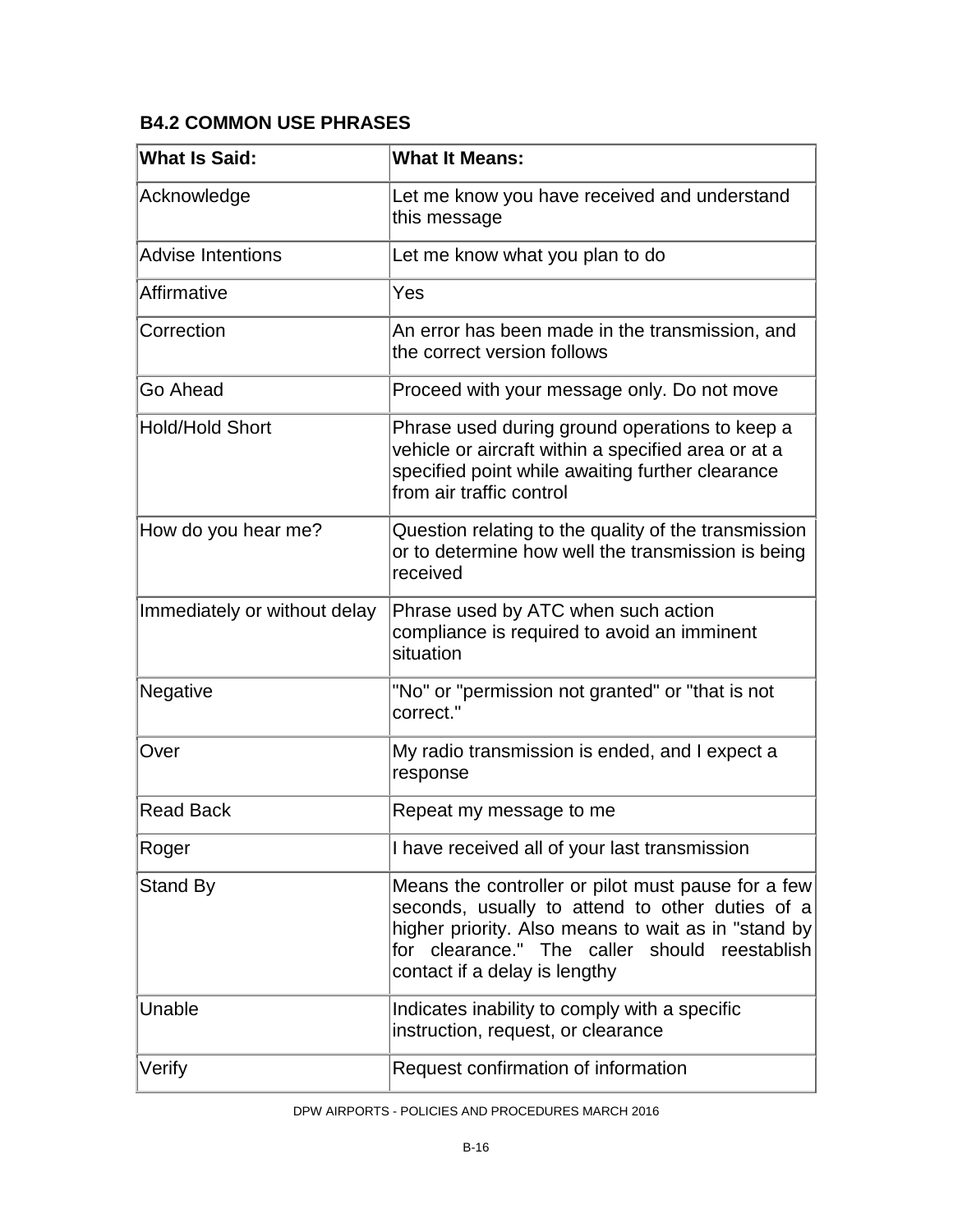| Wilco | I have received your message, understand it, and<br>will comply with it. |
|-------|--------------------------------------------------------------------------|
|       |                                                                          |

#### **B4.3 PHONETIC AVIATION ALPHABET**

Because some letters have similar sounds, like B and P, the international aviation industry uses the following words to reduce confusion. For example; Taxiway B would be referred to as Taxiway Bravo on the radio.

| Letter                  | <b>Phonetic Equivalent</b> |
|-------------------------|----------------------------|
| $\overline{\mathsf{A}}$ | <b>ALFA</b>                |
| B                       | <b>BRAVO</b>               |
| $\overline{\mathsf{c}}$ | <b>CHARLIE</b>             |
| $\overline{\mathsf{D}}$ | <b>DELTA</b>               |
| Ē                       | <b>ECHO</b>                |
| F                       | <b>FOX-TROT</b>            |
| G                       | <b>GOLF</b>                |
| $\overline{\mathsf{H}}$ | <b>HOTEL</b>               |
| ī                       | <b>INDIA</b>               |
| $\overline{\mathsf{J}}$ | <b>JULIET</b>              |
| $\overline{\mathsf{K}}$ | KILO                       |
| ī                       | <b>LIMA</b>                |
| M                       | <b>MIKE</b>                |
| $\overline{\mathsf{N}}$ | <b>NOVEMBER</b>            |
| $\overline{\mathsf{o}}$ | <b>OSCAR</b>               |
| $\overline{\mathsf{P}}$ | <b>PAPA</b>                |
| Q                       | QUEBEC                     |
| $\overline{\mathsf{R}}$ | <b>ROMEO</b>               |
| $\overline{\mathsf{s}}$ | <b>SIERRA</b>              |
| Ŧ                       | <b>TANGO</b>               |
| $\overline{\mathtt{U}}$ | <b>UNIFORM</b>             |
| $\overline{\textbf{v}}$ | <b>VICTOR</b>              |
| $\overline{\mathsf{w}}$ | <b>WHISKEY</b>             |
| $\overline{\mathsf{x}}$ | X-RAY                      |
| Ÿ                       | YANKEE                     |
| $\overline{\mathsf{z}}$ | <b>ZULU</b>                |

DPW AIRPORTS - POLICIES AND PROCEDURES MARCH 2016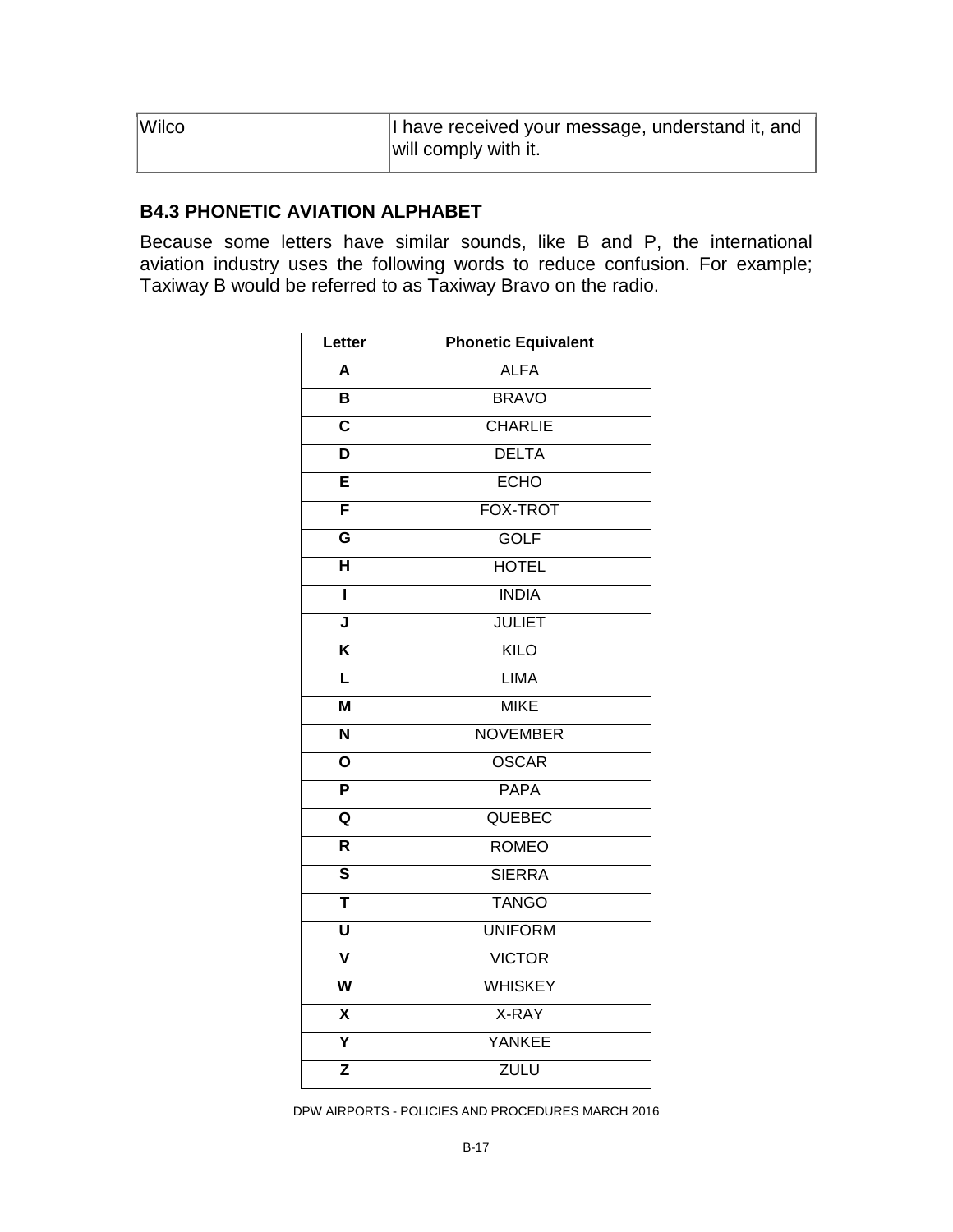#### **B4.4 ATCT LIGHT GUN SIGNALS**

Air traffic controllers have a backup system for communicating with aircraft or ground vehicles if their radios stop working. The controller has a light gun in the tower that can send out different colored lights to tell the pilot or driver what to do. If a vehicle operator experiences a radio failure on a runway or taxiway, the operator should vacate the runway as quickly and safely as possible and contact the ATCT by other means, such as a cellular telephone, and advise the ATCT of the situation. If this is not practical, then the driver, after vacating the runway, should turn the vehicle toward the tower and start flashing the vehicle headlights and wait for the controller to signal with the light gun.

Light gun signals, and their meaning, are as follows:

| <b>Light Gun Signal</b>      | <b>Meaning</b>                  |
|------------------------------|---------------------------------|
| <b>Steady Green</b>          | OK to cross runway or taxiway.  |
| <b>Steady Red</b>            | STOP!                           |
| <b>Flashing Red</b>          | Move off the runway or taxiway. |
| <b>Flashing White</b>        | Go back to where you started.   |
| Alternating Red and<br>Green | Use extreme caution.            |

**Safety.** The FAA defines a runway incursion as **"Any occurrence at an airport involving an aircraft, vehicle, person, or object on the ground that creates a collision hazard or results in loss of separation with an aircraft taking off or intending to take off, land, or intending to land."**

Runway incursions are primarily caused by error in one or more of the following areas:

- Pilot/ground vehicle/controller communications
- Airport familiarity
- Loss of situational awareness

An example of an incursion is a vehicle at an airport with an operating ATCT straying onto a runway in front of an aircraft causing the pilot to take an action to avoid a collision.

When driving on the airfield, vehicle operators need to always be aware of their location and the meaning of all pavement markings, lights, and signs. When on the aprons and taxiways, stay away and steer clear of aircraft. **Aircraft always have the right-of-way.**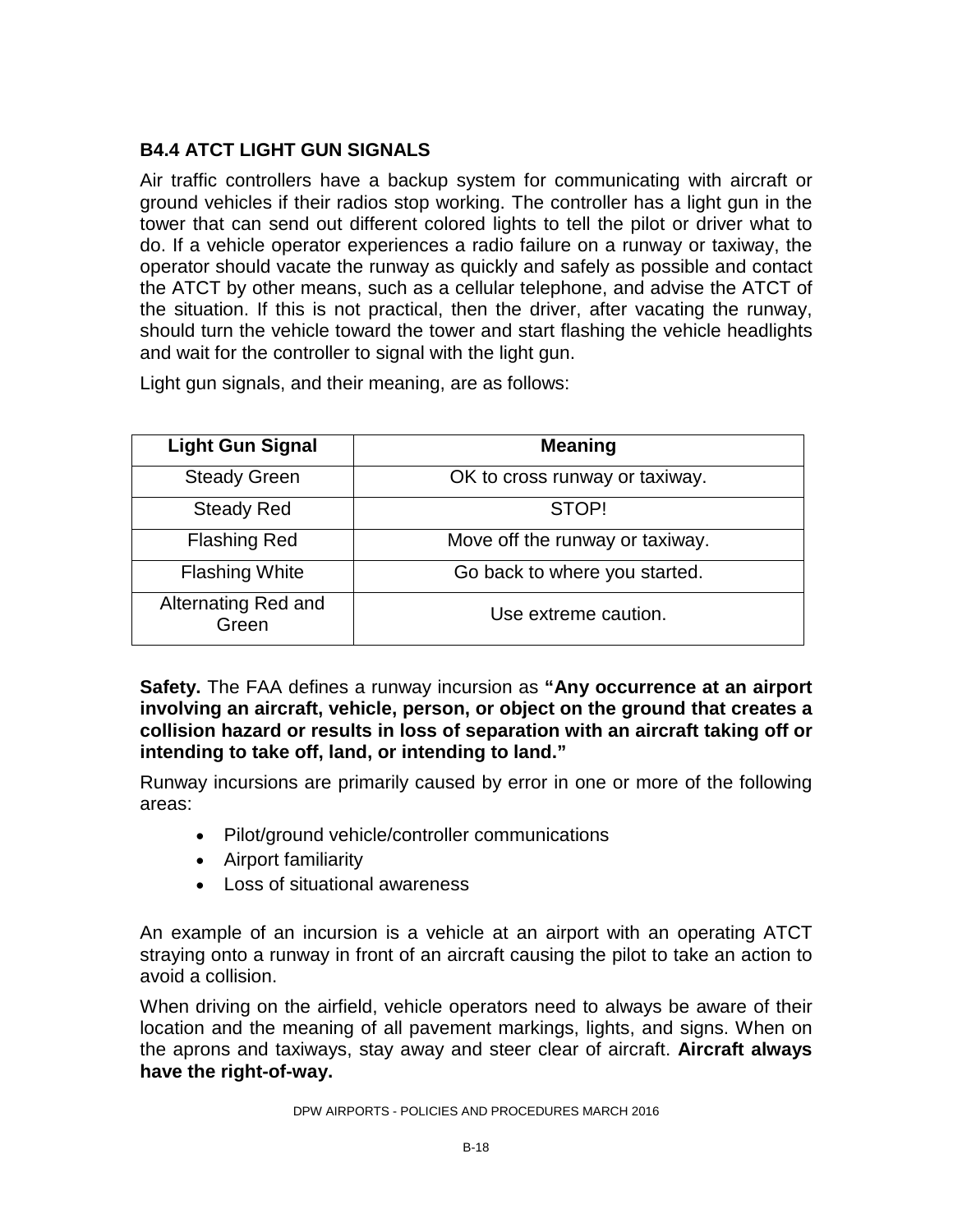**NOTE: Any individual involved in a runway incursion will receive remedial ground vehicle operations training given by the County of San Diego.**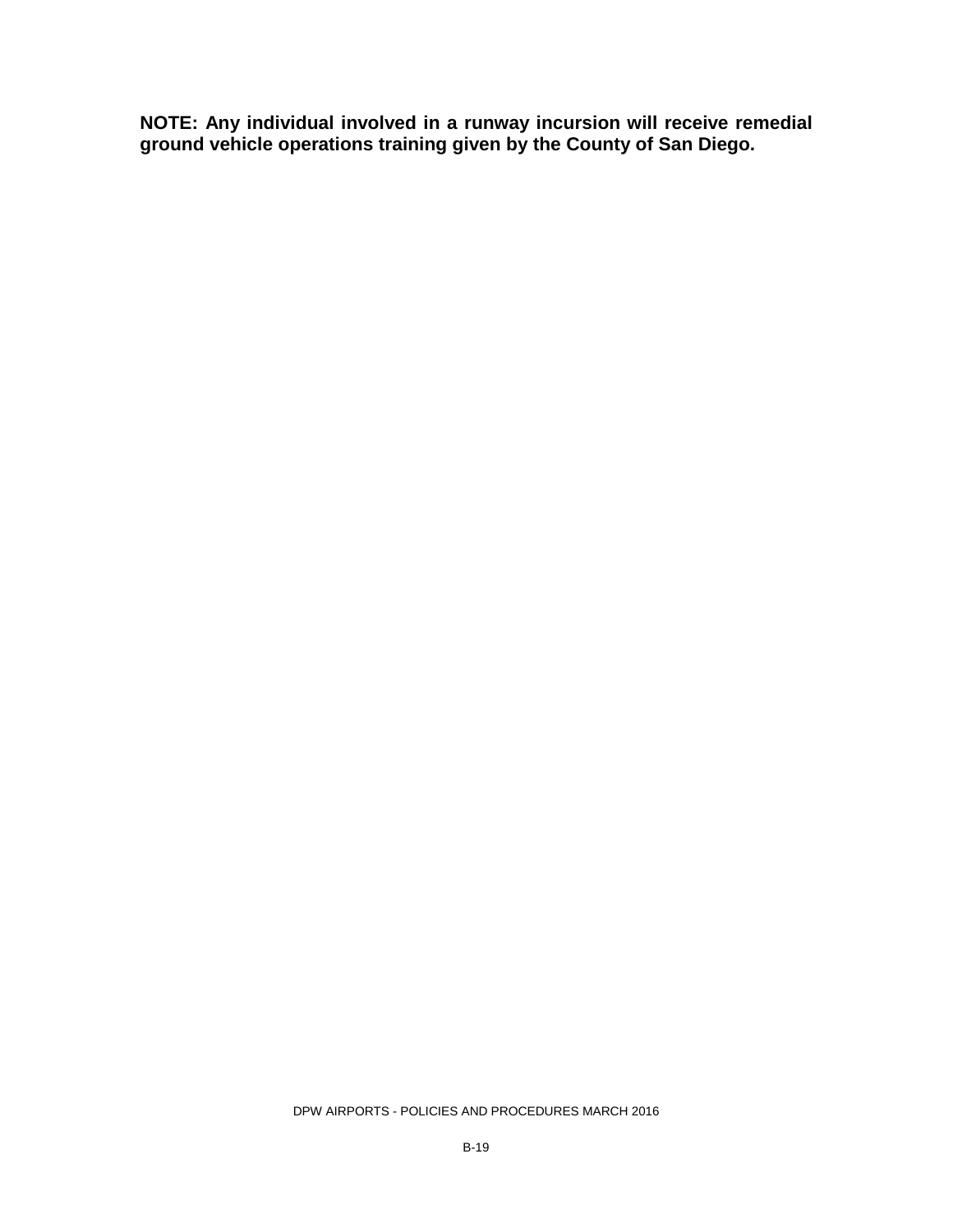#### **SAMPLE**

#### GROUND VEHICLE OPERATOR'S

#### TRAINING RECORD

| Name:                                          |  |  |
|------------------------------------------------|--|--|
| Master Lessee: _______________________________ |  |  |
| Company Name: Company Name:                    |  |  |
| <b>Driver's License State and Number</b>       |  |  |
| Driver's License Expiration Date               |  |  |
| Proof of liability Insurance:                  |  |  |

I agree to abide by all rules and regulations prescribed for the operations of a vehicle within the airport operations area. As of this time, I certify that I hold a current and valid driver's license. If for any reason my license becomes invalid, I will notify the County of San Diego immediately.

Sign your name and indicate today's date below:

| \AME) |  |
|-------|--|
|       |  |

I certify that the above named individual has satisfactorily completed the ground vehicle operation training Program.

Instructor's Name (Printed): Manual Annual Annual Annual Annual Annual Annual Annual Annual Annual Annual Annu

Instructor's Signature:<br>
<u>Instructor's Signature:</u>

DPW AIRPORTS - POLICIES AND PROCEDURES MARCH 2016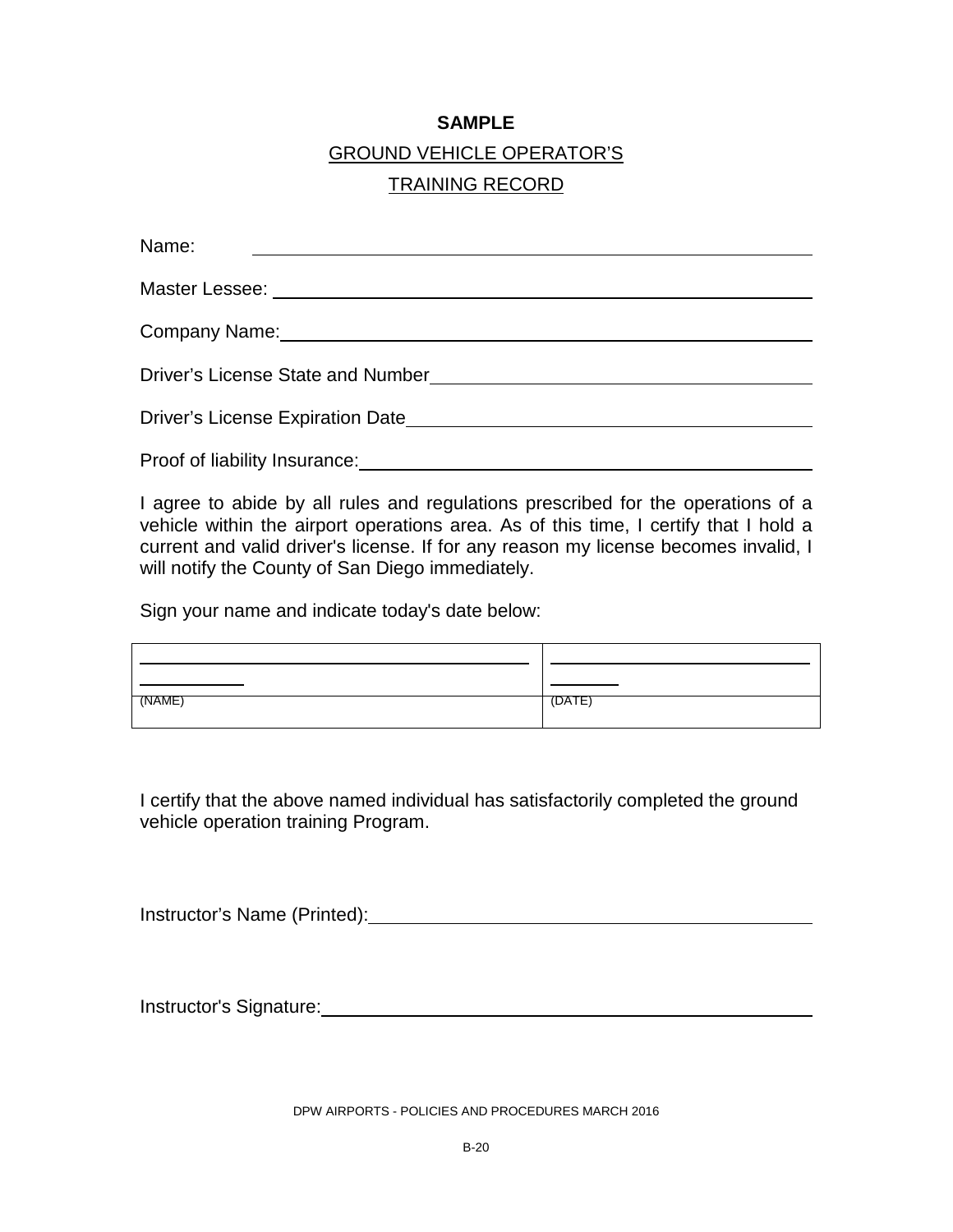#### **APPENDIX C**

Date:

Master Lessee ADDRESS

Dear \_\_\_\_\_\_\_\_\_:

[AIRPORT] – [LEASE] – LEASEHOLD COMPLIANCE LETTER – NOTICE #1

For time to time, leasehold compliance issues are observed by Airports staff during routine inspections or are brought to our attention by other airport tenants. When this happens, Airports will bring the issue to your attention informally and give you the opportunity to address it, as we did for this matter on [DATE]. If the issue is not expediently resolved, Airports issues a Leasehold Compliance letter, like this, to help clarify the issue and steps needed in order to resolve it.

The following problem was observed on your leasehold, hangar \_\_\_ (or location):

1) **[Description of Compliance Issue]** (Example: Non-permitted use of the premises; nonaviation storage, motorcycle maintenance/repair.)

In order to remedy the situation, we ask that you take the following action within 10 days of this notification:

1) **[Suggested resolution]** (Example: Remove non-aviation related items in hangar D12 and return hangar to aviation use and then contact Airport Manager John Doe at 619-123-4567 or [john.doe@sdcounty.ca.gov](mailto:john.doe@sdcounty.ca.gov) to let him know this matter has been addressed.)

If it is not possible to meet this timeframe, please provide your plan, including a schedule of how you plan to address the situation. Our goal is to see your site brought into compliance without having to take enforcement measures contained in your Lease, so we request your cooperation to take action and quickly remedy this leasehold compliance issue.

If you have any questions, please call the Airport Manager at \_\_\_-\_\_\_-\_\_\_to discuss this letter.

Your prompt attention to this matter is appreciated.

Signed by: \_\_\_\_\_\_\_\_\_\_\_\_\_\_\_\_\_\_\_\_\_\_\_\_\_\_\_\_\_\_\_\_ Name, Title

cc: Airport Manager; Real Property

PHOTOS: (if applicable)